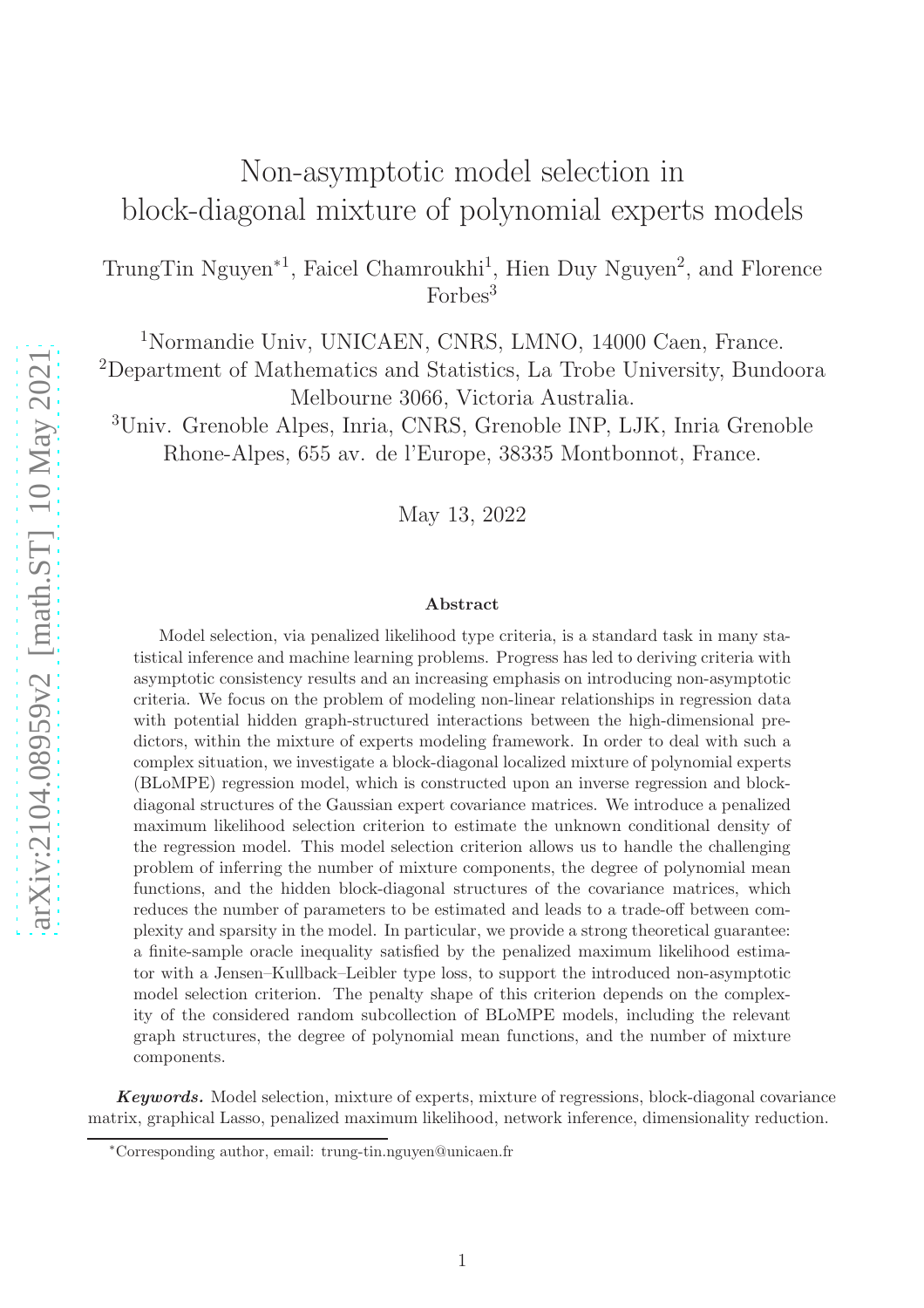## <span id="page-1-1"></span>**Contents**

| $\mathbf{1}$ | Introduction                                                                                                                                                                                                                                                |                                                                                              |
|--------------|-------------------------------------------------------------------------------------------------------------------------------------------------------------------------------------------------------------------------------------------------------------|----------------------------------------------------------------------------------------------|
| $\mathbf{2}$ | Notation and framework<br>2.1<br>2.1.1<br>2.1.2<br>2.2<br>2.3<br>2.4                                                                                                                                                                                        | $\overline{\mathbf{4}}$<br>$\overline{4}$<br>$\overline{5}$<br>$\overline{5}$<br>6<br>7<br>8 |
| $\bf{3}$     | Main result on oracle inequality                                                                                                                                                                                                                            | 9                                                                                            |
|              | Proof of the oracle inequality<br>Model selection theorem for MLE among a random subcollection $\dots \dots \dots \dots$<br>4.1<br>Proof of Theorem $3.1 \ldots \ldots \ldots \ldots \ldots \ldots \ldots \ldots \ldots \ldots \ldots \ldots \ldots$<br>4.2 | 10<br>$10\,$<br>-12                                                                          |
|              | A Lemma proofs                                                                                                                                                                                                                                              | 15<br><sup>15</sup><br>-15<br>-17                                                            |

## <span id="page-1-0"></span>1 Introduction

Mixture of experts (MoE) models, initially proposed in [Jacobs et al.](#page-22-0) [\(1991\)](#page-22-0), [Jordan & Jacobs](#page-22-1) [\(1994](#page-22-1)), have been thoroughly studied in statistics and machine learning due to their flexibility and the abundance of statistical estimation and model selection tools available to fit them. Their universal approximation capability has been extensively established for not only finite mixture models [\(Genovese & Wasserman,](#page-21-0) [2000](#page-21-0), [Nguyen et al.](#page-23-0), [2013,](#page-23-0) [Ho et al.,](#page-21-1) [2016a](#page-21-1)[,b,](#page-22-2) [Nguyen et al.](#page-23-1), [2020d](#page-23-1)[,b\)](#page-23-2) but also conditional densities of MoE [\(Jiang & Tanner,](#page-22-3) [1999](#page-22-3), [Norets et al.](#page-23-3), [2010](#page-23-3), [Mendes & Jiang,](#page-22-4) [2012](#page-22-4), [Nguyen et al.](#page-23-4), [2016](#page-23-4), [Ho et al.,](#page-22-5) [2019](#page-22-5), [Nguyen et al.](#page-23-5), [2019](#page-23-5), [2020a\)](#page-23-6). Recent reviews on practical and theoretical issues of MoE models can be found in [Yuksel et al.](#page-24-0) [\(2012](#page-24-0)), and [Nguyen & Chamroukhi](#page-23-7) [\(2018](#page-23-7)).

In this paper, we aim to provide a non-asymptotic oracle type inequality, which is well-known as a strong theoretical guarantee for the slope heuristic procedure for model selection (Birgé  $\&$  Massart, [2007](#page-21-2)), in block-diagonal localized mixture of polynomial experts (BLoMPE) models. The BLoMPE model is a Gaussian-gated localized mixture of experts (GLoME) [Xu et al.](#page-24-1) [\(1995\)](#page-24-1) enjoying a parsimonious covariance structure, via block-diagonal structures for covariance matrices in the Gaussian experts. It is worth mentioning that GLoME models have been utilized extensively under several different contexts in statistics and machine learning: localized MoE [\(Ramamurti & Ghosh,](#page-23-8) [1996,](#page-23-8) [1998](#page-24-2), [Moerland](#page-22-6), [1999,](#page-22-6) [Bouchard](#page-21-3), [2003\)](#page-21-3), normalized Gaussian network [\(Sato & Ishii](#page-24-3), [2000](#page-24-3)), MoE modeling of priors in Bayesian nonparametric regression [\(Norets & Pelenis](#page-23-9), [2014](#page-23-9), [Norets & Pati,](#page-23-10) [2017\)](#page-23-10), clusterweighted modeling [\(Ingrassia et al.](#page-22-7), [2012\)](#page-22-7), supervised Gaussian locally-linear mapping (GLLiM) in in-verse regression [\(Deleforge et al.](#page-21-4), [2015b](#page-21-4)), deep mixture of linear inverse regressions (Lathuilière et al., [2017](#page-22-8)), multiple-output Gaussian gated mixture of linear experts [\(Nguyen et al.](#page-23-5), [2019](#page-23-5)) and regularized Gaussian gated mixture of experts [\(Chamroukhi et al.](#page-21-5), [2019](#page-21-5)), to name just a few.

It is also interesting to point out that block-diagonal covariance for Gaussian locally-linear mapping (BLLiM) model in [Devijver et al.](#page-21-6) [\(2017](#page-21-6)) is an affine instance of a BLoMPE model, where linear combination of bounded functions (*e.g.,* polynomials) are considered instead of affine mean functions for the Gaussian experts. The BLLiM framework aims to model a sample of high-dimensional regression data issued from a heterogeneous population with hidden graph-structured interaction between covariates.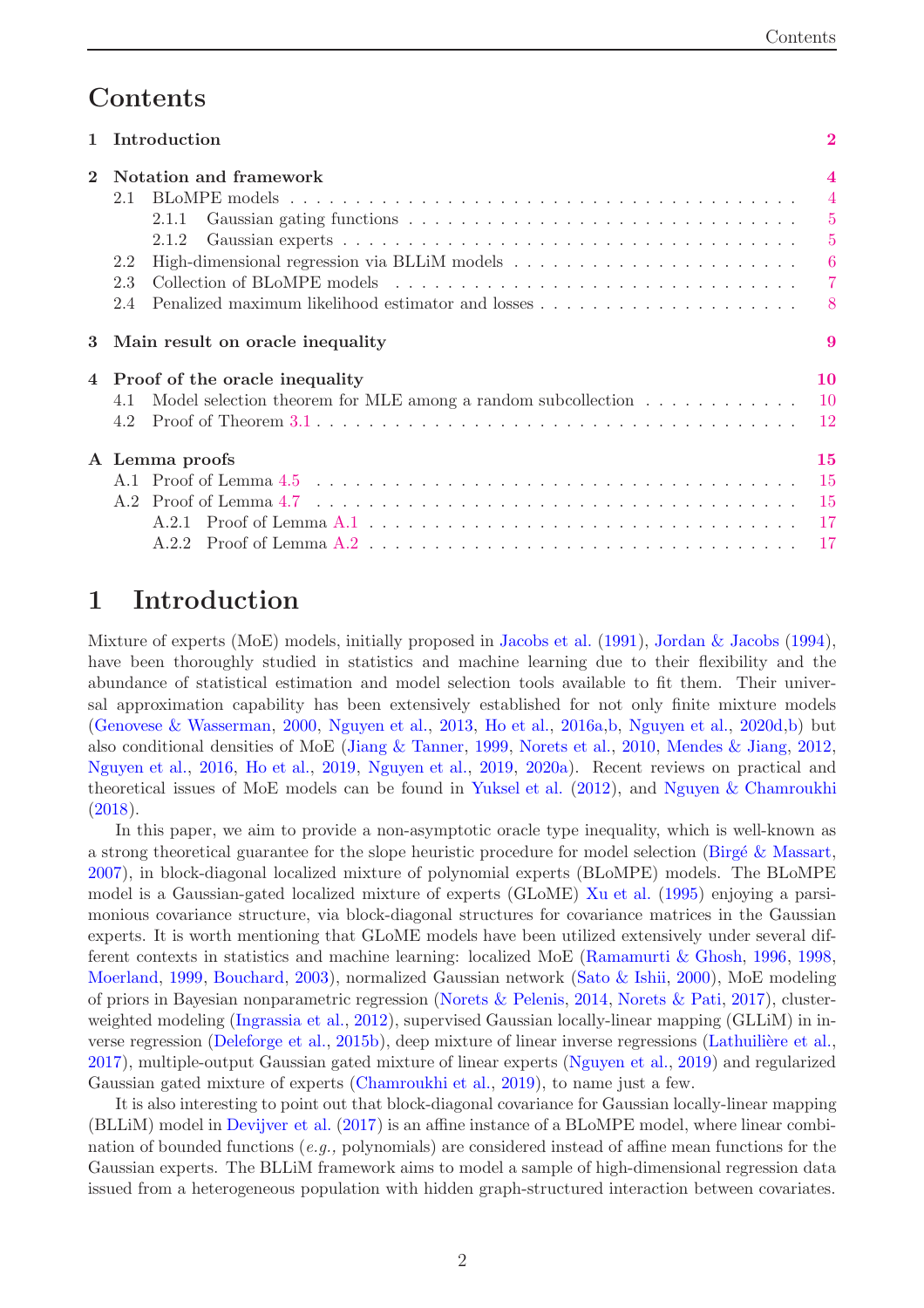<span id="page-2-0"></span>In particular, the BLLiM model is considered as a good candidate for performing a model-based clustering and predicting the response in situations affected by the curse of dimensionality phenomenon, where the number of parameters could be larger than the sample size. Indeed, to deal with highdimensional regression problems, the BLLiM model, initially proposed by [Li](#page-22-9) [\(1991](#page-22-9)), is based on an inverse regression strategy, which inverts the role of the high-dimensional predictor and the multivariate response. Therefore, the number of parameters to estimate is drastically reduced. More precisely, BLLiM utilizes the Gaussian locally-linear mapping (GLLiM), described in [Deleforge et al.](#page-21-7) [\(2015a](#page-21-7)[,b](#page-21-4)), and [Perthame et al.](#page-23-11) [\(2018\)](#page-23-11), in conjunction with a block-diagonal structure hypothesis on the residual covariance matrices to make a trade-off between complexity and sparsity.

This prediction model is fully parametric and highly interpretable. For instance, it might be useful for the analysis of transcriptomic data in molecular biology to classify observations or predict phenotypic states, as for example disease versus non disease or tumor versus normal [\(Golub et al.](#page-21-8), [1999](#page-21-8), [Nguyen & Rocke,](#page-23-12) [2002](#page-23-12), Lê Cao et al., [2008](#page-22-10)). Indeed, if predictor variables are gene expression data measured by microarrays or by the RNA-seq technologies and the response is a phenotypic variables, situations affected by the BLLiM not only provides clusters of individuals based on the relation between gene expression data and the phenotype but also implies a gene regulatory network specific for each cluster of individuals (see [Devijver et al.](#page-21-6) [\(2017](#page-21-6)) for more details).

It is worth noting that two hyperparameters must be estimated to construct a BLLiM model: the number of mixtures components (or clusters) and the block structure of large covariance matrices specific of each cluster (the size and the number of blocks). Data driven choices of hyperparameters of learning algorithms belong to the model selection class of problems, which has attracted much attention in statistics and machine learning over the last 50 years [\(Akaike](#page-20-0), [1974](#page-20-0), [Mallows](#page-22-11), [1973](#page-22-11), [Anderson & Burnham,](#page-20-1) [2004](#page-20-1), [Massart,](#page-22-12) [2007](#page-22-12)). This is a particular instance of the estimator (or model) selection problem: given a family of estimators, how do we choose, using data, one among them whose risk is as small as possible? Note that penalization is one of the main strategies proposed for model selection. It suggests to choose the estimator minimizing the sum of its empirical risk and some penalty terms corresponding to how well the model fits the data, while avoiding overfitting.

In general, model selection can be performed using the Akaike information criterion (AIC) or the Bayesian information criterion (BIC) [\(Akaike,](#page-20-0) [1974](#page-20-0), [Schwarz et al.,](#page-24-4) [1978](#page-24-4)). Nevertheless, these approaches are asymptotic, which implies that there are no finite sample guarantees for choosing between different levels of complexity. Their use in small sample settings is thus ad hoc. To overcome such difficulties, Birgé & Massart [\(2007](#page-21-2)) proposed a novel approach, called slope heuristics, supported by a non-asymptotic oracle inequality. This method leads to an optimal data-driven choice of multiplicative constants for penalties. Practical issues and recent surveys for the slope heuristic can be found in [Baudry et al.](#page-21-9) [\(2012\)](#page-21-9), and [Arlot](#page-20-2) [\(2019\)](#page-20-2).

It should be stressed that a general model selection result, originally established by [Massart](#page-22-12) [\(2007](#page-22-12), Theorem 7.11), guarantees a penalized criterion leads to a good model selection and the penalty being defined by the model complexity. In particular, it provides support for the slope heuristic approach in a finite sample setting. Then, in the spirit of the concentration inequality-based methods developed in [Massart](#page-22-12) [\(2007\)](#page-22-12), [Massart & Meynet](#page-22-13) [\(2011](#page-22-13)), and [Cohen & Pennec](#page-21-10) [\(2011\)](#page-21-10), a huge number of finite-sample oracle results have been proposed in several statistical frameworks including high dimensional Gaussian graphical models [\(Devijver & Gallopin](#page-21-11), [2018](#page-21-11)), Gaussian mixture model selection [\(Maugis & Michel](#page-22-14), [2011a](#page-22-14)[,b](#page-22-15)), finite mixture regression models [\(Meynet,](#page-22-16) [2013](#page-22-16), [Devijver](#page-21-12), [2015a](#page-21-12)[,b,](#page-21-13) [2017b](#page-21-14)[,a](#page-21-15)), soft-max-gated mixture of experts (SGaME) [\(Montuelle et al.](#page-23-13), [2014](#page-23-13), [Nguyen et al.](#page-23-14), [2020c](#page-23-14)), and Gaussian-gated localized MoE (GLoME) models [\(Nguyen et al.](#page-23-15), [2021](#page-23-15)). However, to the best of our knowledge, we are the first to provide a finite-sample oracle inequality: [Theorem 3.1,](#page-8-1) for the BLoMPE regression model. In particular, our proof strategy makes use of recent novel approaches comprising a model selection theorem for maximum likelihood estimator (MLE) among a random subcollection [\(Devijver,](#page-21-13) [2015b](#page-21-13)), a non-asymptotic model selection result for detecting a good block-diagonal structure in high-dimensional graphical models [\(Devijver & Gallopin](#page-21-11), [2018](#page-21-11)) and a reparameterization trick to bound the metric entropy of the Gaussian gating parameter space in GLoME models [\(Nguyen et al.](#page-23-15), [2021](#page-23-15)).

The main contribution of our paper is an important theoretical result: a finite-sample oracle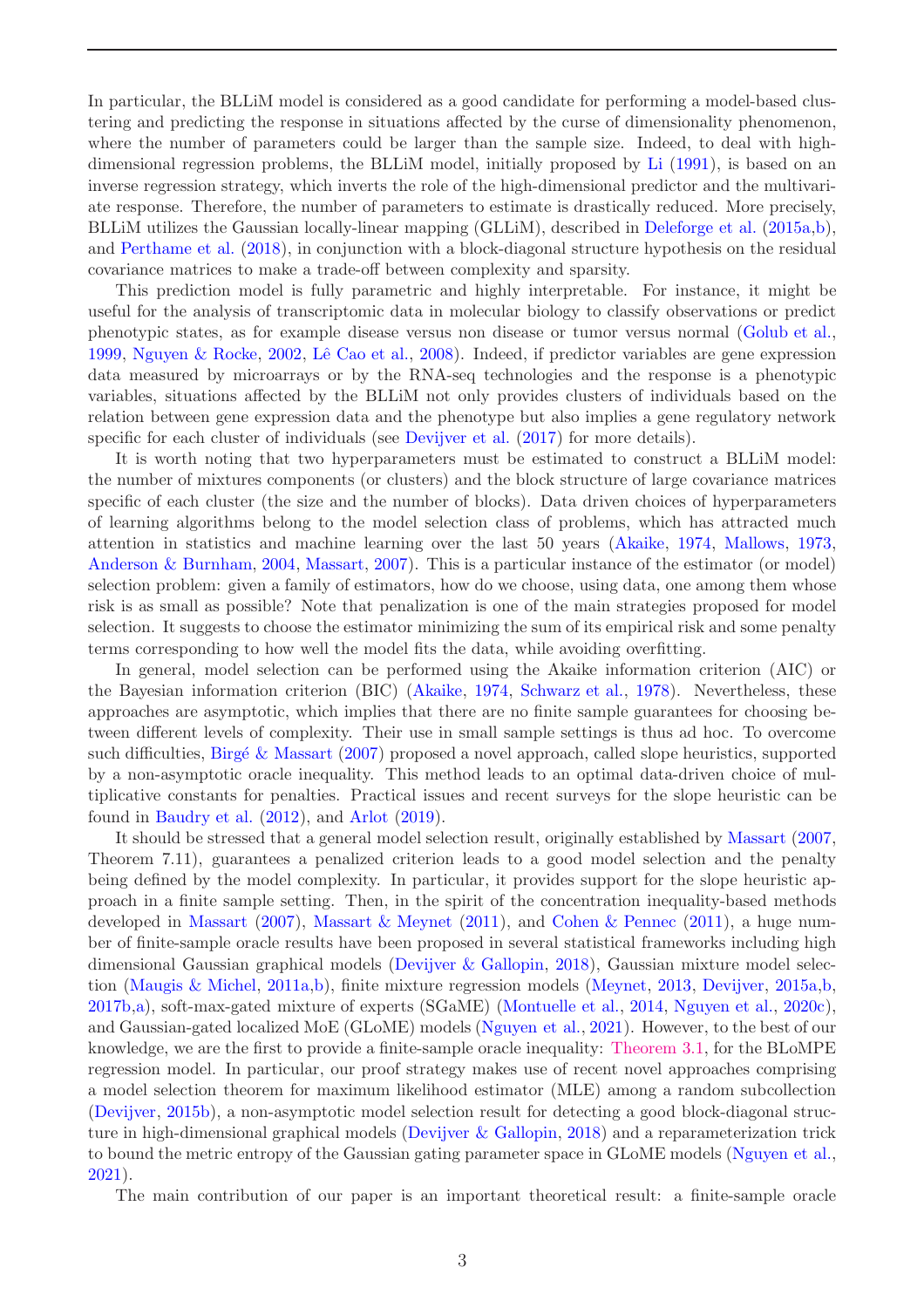<span id="page-3-3"></span>inequality that provides a non-asymptotic bound on the risk, and a lower bound on the penalty function that ensures such non asymptotic theoretical control on the estimator under the Kullback– Leibler loss. It also provides a strong theoretical justification for the penalty shape when using the slope heuristic for the BLoMPE as well as BLLiM models.

The rest of this paper is organized as follows. In [Section 2,](#page-3-0) we discuss the model construction and framework for BLoMPE and BLLiM models. Then, we present the main results of the paper, an oracle inequality satisfied by the penalized maximum likelihood of BLoMPE, in [Section 3.](#page-8-0) [Section 4](#page-9-0) is devoted to the proof of these main results based on a general model selection theorem. Proofs of lemmas are provided in [Appendix A.](#page-14-0)

### <span id="page-3-0"></span>2 Notation and framework

We consider a regression framework and aim at capturing the potential nonlinear relationship between the multivariate response  $\mathbf{Y} = (\mathbf{Y}_j)_{j \in [L]}, [L] = \{1, \ldots, L\}$ , and the set of covariates  $\mathbf{X} = (\mathbf{X}_j)_{j \in [D]}$  with a potential hidden graph-structured interaction between covariates. Let  $((\mathbf{X}_i, \mathbf{Y}_i))_{i \in [n]} \in (\mathcal{X} \times \mathcal{Y})^n \subset$  $(\mathbb{R}^D \times \mathbb{R}^L)^n$  be a random sample, and let **x** and **y** denote the observed values of the random variables X and Y, respectively.

### <span id="page-3-1"></span>2.1 BLoMPE models

In order to accommodate a potential hidden graph-structured interaction and make a trade-off between complexity and sparsity, we consider an extension of the GLoME model from [Nguyen et al.](#page-23-15) [\(2021](#page-23-15)), which generalized the MoE models [\(Jacobs et al.,](#page-22-0) [1991](#page-22-0), [Xu et al.](#page-24-1), [1995\)](#page-24-1). More specifically, we consider the following BLoMPE model, defined by [\(2.1\)](#page-3-2), which is motivated by an inverse regression framework, where the role of response variables and high-dimensional predictors are exchanged such that the response Y becomes the covariate and the predictor  $X$  plays the role of a multivariate response.

Then the BLoMPE model is defined by the following conditional density:

$$
s_{\psi_{K,d}}(\mathbf{x}|\mathbf{y}) = \sum_{k=1}^{K} \mathbf{g}_k(\mathbf{y}; \omega) \Phi_D(\mathbf{x}; \mathbf{v}_{k,d}(\mathbf{y}), \Sigma_k(\mathbf{B}_k)),
$$
\n(2.1)

with

<span id="page-3-2"></span>
$$
\mathbf{g}_{k}(\mathbf{y};\omega) = \frac{\boldsymbol{\pi}_{k} \boldsymbol{\Phi}_{L}(\mathbf{y};\mathbf{c}_{k},\boldsymbol{\Gamma}_{k})}{\sum_{j=1}^{K} \boldsymbol{\pi}_{j} \boldsymbol{\Phi}_{L}(\mathbf{y};\mathbf{c}_{j},\boldsymbol{\Gamma}_{j})}.
$$
(2.2)

Here,  $\mathbf{g}_k(\cdot;\boldsymbol{\omega})$  and  $\Phi_D(\cdot;\boldsymbol{v}_{k,d}(\cdot),\boldsymbol{\Sigma}_k(\mathbf{B}_k))$ ,  $k \in [K]$ ,  $K \in \mathbb{N}^*$ ,  $d \in \mathbb{N}^*$ , are called Gaussian gating functions and Gaussian experts, respectively. Furthermore, we decompose the parameters of the model as follows:  $\psi_{K,d} = (\omega, v_d, \Sigma(\mathbf{B})) \in \Omega_K \times \Upsilon_{(K,d)} \times V_K(\mathbf{B}) =: \Psi_{K,d}, \ \omega = (\pi, c, \Gamma) \in$  $(\bm{\Pi}_{K-1}\times\mathbf{C}_K\times\bm{V}'_K)=:\bm{\Omega}_K,\ \bm{\pi}=(\bm{\pi}_k)_{k\in[K]},\ \bm{c}=(\mathbf{c}_k)_{k\in[K]},\ \mathbf{\Gamma}=(\bm{\Gamma}_k)_{k\in[K]},\ \bm{v}_d=(\bm{v}_{k,d})_{k\in[K]}\in\bm{\Upsilon}_{(K,d)},$ and  $\Sigma(\mathbf{B}) = (\Sigma_k(\mathbf{B}_k))_{k \in [K]} \in \mathbf{V}_K(\mathbf{B})$ . Note that  $\Pi_{K-1} = \{ (\pi_k)_{k \in [K]} \in (\mathbb{R}^+)^K, \sum_{k=1}^K \pi_k = 1 \}$  is a K – 1 dimensional probability simplex,  $\mathbf{C}_K$  is a set of K-tuples of mean vectors of size  $L \times 1$ ,  $\mathbf{V}'_K$  is a sets of K-tuples of elements in  $S_L^{++}$  $L^{++}$ , where  $S^{++}_L$  $L^{++}$  denotes the collection of symmetric positive definite matrices on  $\mathbb{R}^L$ ,  $\Upsilon_{(K,d)}$  is a set of K-tuples of mean functions from  $\mathbb{R}^L$  to  $\mathbb{R}^D$  depending on a degree d (*e.g.*, a degree of polynomials), and  $V_K(B)$  is a set containing K-tuples from  $S_D^{++}$  with the following block-diagonal structures defined in [\(2.3\)](#page-4-2) [\(Devijver et al.](#page-21-6), [2017](#page-21-6), [Devijver & Gallopin](#page-21-11), [2018](#page-21-11)).

More precisely, for  $k \in [K]$ , we decompose  $\Sigma_k(\mathbf{B}_k)$  into  $G_k$  blocks,  $G_k \in \mathbb{N}^*$ , and we denote by  $d_k^{[g]}$  $\mathbf{F}_k^{[g]}$  the set of variables into the gth group, for  $g \in [G_k]$ , and by card  $\left( d_k^{[g]} \right)$ k ) the number of variables in the corresponding set. Then, we denote by  $\mathbf{B}_k = \left( d_k^{[g]} \right)$ k  $\setminus$  $g\in[G_k]$ a block structure for the cluster k, and  $\mathbf{B} = (\mathbf{B}_k)_{k \in [K]}$  the covariate indexes into each group for each cluster. Hence, up to a permutation, we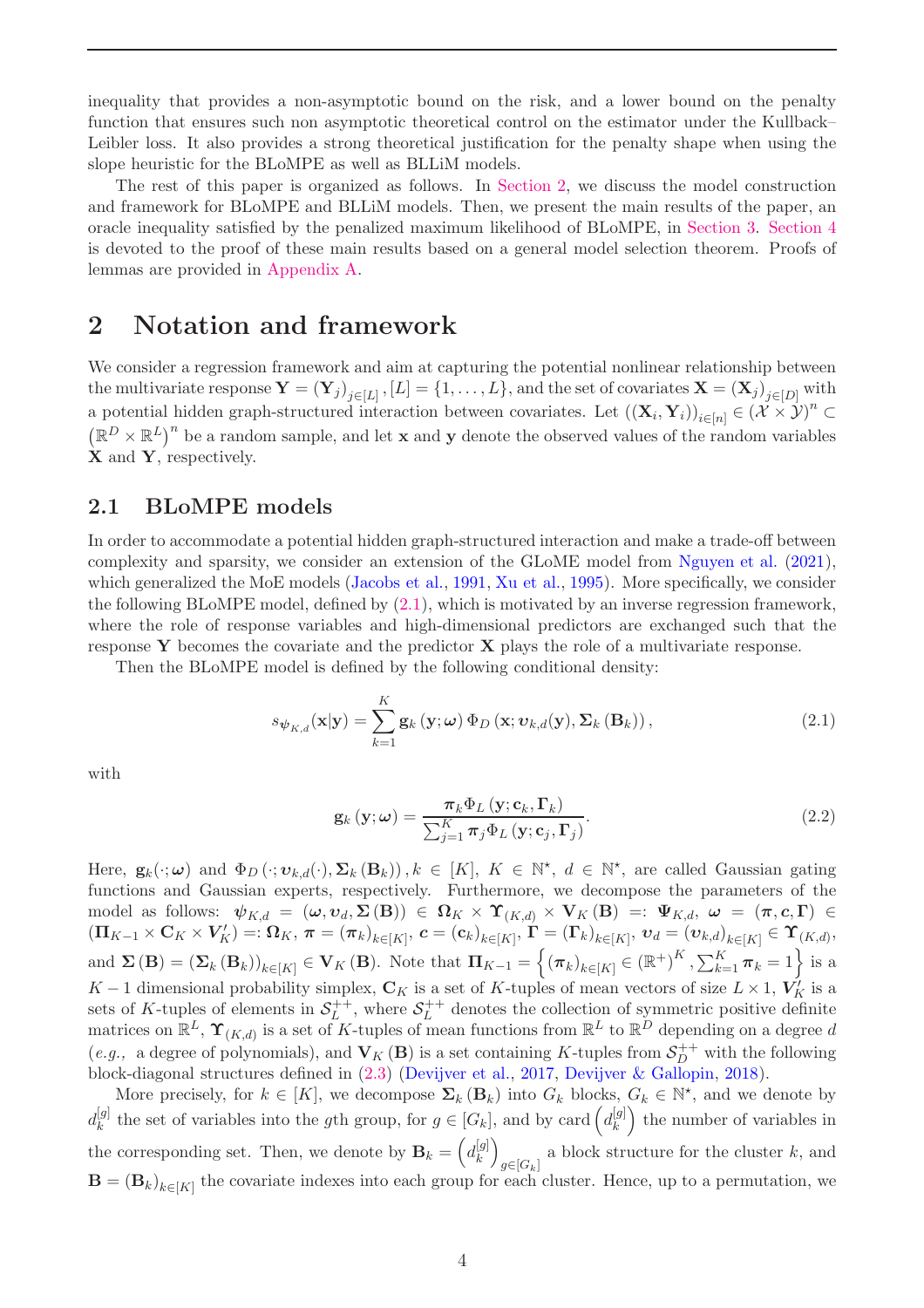<span id="page-4-3"></span>can construct the following block-diagonal covariance matrices:  $\mathbf{V}_K(\mathbf{B}) = (\mathbf{V}_k(\mathbf{B}_k))_{k \in [K]}$ , for every  $k \in [K],$ 

<span id="page-4-2"></span>
$$
\mathbf{V}_{k}(\mathbf{B}_{k}) = \left\{ \mathbf{\Sigma}_{k}(\mathbf{B}_{k}) \in \mathbb{S}_{D}^{++} \middle| \begin{array}{ccc} \Sigma_{k}^{[1]} & \mathbf{0} & \dots & \mathbf{0} \\ \mathbf{0} & \Sigma_{k}^{[2]} & \dots & \mathbf{0} \\ \mathbf{0} & \mathbf{0} & \ddots & \mathbf{0} \\ \mathbf{0} & \mathbf{0} & \dots & \Sigma_{k}^{[G_{k}]} \end{array} \right\}, \quad (2.3)
$$
\n
$$
\Sigma_{k}^{[g]} \in \mathcal{S}_{\text{card}\left(d_{k}^{[g]}\right)}, \forall g \in [G_{k}]
$$

where  $\mathbf{P}_k$  corresponds to the permutation leading to a block-diagonal matrix in cluster k. It is worth mentioning that outside the blocks, all coefficients of the matrix are zeros and we also authorize reordering of the blocks: *e.g.*,  $\{(1,3); (2,4)\}$  is identical to  $\{(2,4); (1,3)\}$ , and the permutation inside blocks: *e.g.*, the partition of 4 variables into blocks  $\{(1,3)$ ;  $(2,4)\}$  is the same as the partition  $\{(3,1)$ ;  $(4,2)\}.$ 

**Remark 2.1.** The block-diagonal structures for covariance matrices  $(\mathbf{\Sigma}_k (\mathbf{B}_k))_{k \in [K]}$ , defined in [\(2.3\)](#page-4-2), are not only used for a trade-off between complexity and sparsity but also motivated by some real applications, where we want to perform prediction on data sets with heterogeneous observations and hidden graph-structured interactions between covariates. For instance, for gene expression data set in which conditionally on the phenotypic response, genes interact with few other genes only, *i.e.,* there are small modules of correlated genes (see [Devijver et al.](#page-21-6), [2017](#page-21-6), [Devijver & Gallopin](#page-21-11), [2018](#page-21-11) for more details).

In order to establish our oracle inequality, [Theorem 3.1,](#page-8-1) we need to assume that  $\mathcal Y$  is a bounded set in  $\mathbb{R}^L$  and make explicit some classical boundedness conditions on the parameter space.

#### <span id="page-4-0"></span>2.1.1 Gaussian gating functions

For a matrix **A**, let  $m(A)$  and  $M(A)$  be, respectively, the moduli of the smallest and largest eigenvalues of **A**. We shall restrict our study to bounded Gaussian gating parameter vectors  $\boldsymbol{\omega} = (\boldsymbol{\pi}, \boldsymbol{c}, \boldsymbol{\Gamma}) \in \Omega_K$ . Specifically, we assume that there exist deterministic positive constants  $a_{\pi}$ ,  $A_c$ ,  $a_{\Gamma}$ ,  $A_{\Gamma}$ , such that  $\omega$ belongs to  $\Omega_K$ , where

$$
\widetilde{\Omega}_K = \{ \boldsymbol{\omega} \in \Omega_K : \forall k \in [K], \|\mathbf{c}_k\|_{\infty} \leq A_{\mathbf{c}}, a_{\mathbf{\Gamma}} \leq m(\mathbf{\Gamma}_k) \leq M(\mathbf{\Gamma}_k) \leq A_{\mathbf{\Gamma}}, a_{\boldsymbol{\pi}} \leq \boldsymbol{\pi}_k \}.
$$
 (2.4)

We denote the space of gating functions as

$$
\mathcal{P}_K = \left\{ \mathbf{g} = (\mathbf{g}_k(\cdot;\boldsymbol{\omega}))_{k \in [K]} : \forall k \in [K], \mathbf{g}_k(\mathbf{y};\boldsymbol{\omega}) = \frac{\pi_k \Phi_L(\mathbf{y}; \mathbf{c}_k, \boldsymbol{\Gamma}_k)}{\sum_{j=1}^K \pi_j \Phi_L(\mathbf{y}; \mathbf{c}_j, \boldsymbol{\Gamma}_j)}, \boldsymbol{\omega} \in \widetilde{\Omega}_K \right\}.
$$

#### <span id="page-4-1"></span>2.1.2 Gaussian experts

Following the same structure for the means of Gaussian experts from [Montuelle et al.](#page-23-13) [\(2014](#page-23-13)), [Nguyen et al.](#page-23-15) [\(2021](#page-23-15)), the set  $\Upsilon_{(K,d)}$  will be chosen as a tensor product of compact sets of moderate dimension (*e.g.*, a set of polynomials of degree smaller than d, whose coefficients are smaller in absolute values than  $T_{\Upsilon}$ ). Then,  $\Upsilon_{(K,d)}$  is defined as a linear combination of a finite set of bounded functions whose coefficients belong to a compact set. This general setting includes polynomial bases when the covariates are bounded, Fourier bases on an interval, as well as suitably renormalized wavelet dictionaries. More specifically,  $\Upsilon_{(K,d)} = \otimes_{k \in [K]} \Upsilon_{k,d} =: \Upsilon_{k,d}^K$ , where  $\Upsilon_{k,d} = \Upsilon_{b,d}$ ,  $\forall k \in [K]$ , and

$$
\Upsilon_{b,d} = \left\{ \mathbf{y} \mapsto \left( \sum_{i=1}^d \alpha_i^{(j)} \varphi_{\Upsilon,i}(\mathbf{y}) \right)_{j \in [D]} =: \left( v_{d,j}(\mathbf{y}) \right)_{j \in [D]} : ||\alpha||_{\infty} \leq T_{\Upsilon} \right\}.
$$
\n(2.5)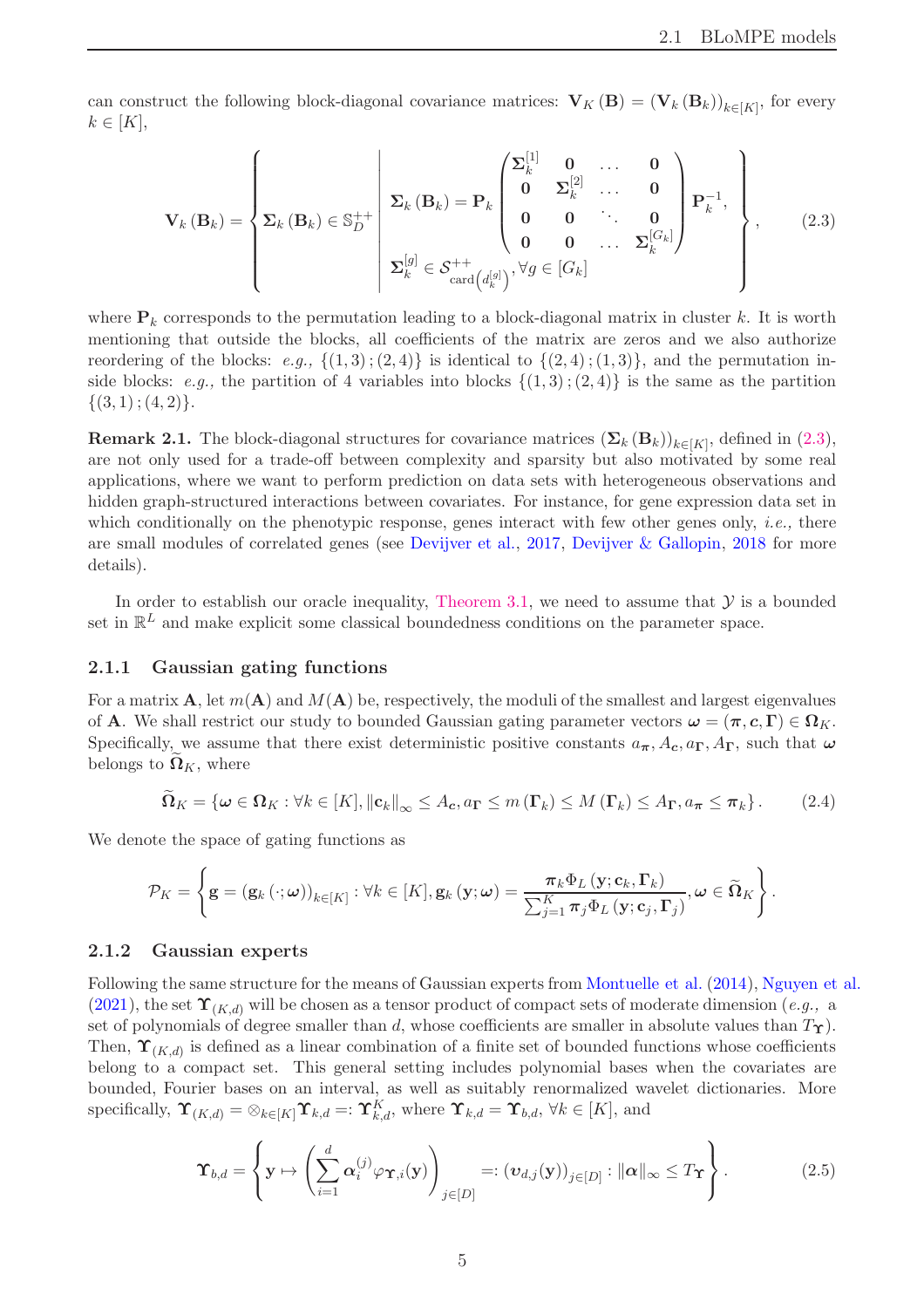<span id="page-5-1"></span>Here  $d \in \mathbb{N}^*, T_{\Upsilon} \in \mathbb{R}^+$ , and  $(\varphi_{\Upsilon,i})_{i \in [d]}$  is a collection of bounded functions on  $\mathcal{Y}$ . In particular, we focus on the bounded Y case and assume that  $\mathcal{Y} = [0, 1]^L$ , without loss of generality. In this case,  $\varphi \Upsilon, i$  can be chosen as monomials with maximum (non-negative) degree d:  $\mathbf{y}^{\mathbf{r}} = \prod_{l=1}^{L} \mathbf{y}_l^{\mathbf{r}_l}$ . Recall that a multi-index  $\mathbf{r} = (\mathbf{r}_l)_{l \in [L]}, \mathbf{r}_l \in \mathbb{N}^* \cup \{0\}, \forall l \in [L]$ , is an *L*-tuple of nonnegative integers. We define  $|\mathbf{r}| = \sum_{l=1}^{L} \mathbf{r}_l$  and the number  $|\mathbf{r}|$  is called the order or degree of  $\mathbf{y}^{\mathbf{r}}$ . Then,  $\Upsilon_{(K,d)} = \Upsilon_{p,d}^K$ , where

$$
\Upsilon_{p,d} = \left\{ \mathbf{y} \mapsto \left( \sum_{|\mathbf{r}|=0}^d \alpha_{\mathbf{r}}^{(j)} \mathbf{y}^{\mathbf{r}} \right)_{j \in [D]} =: (\mathbf{v}_{d,j}(\mathbf{y}))_{j \in [D]} : ||\alpha||_{\infty} \leq T_{\Upsilon} \right\}.
$$
 (2.6)

For the block-diagonal covariances of Gaussian experts, we assume that there exist some positive constants  $\lambda_m$  and  $\lambda_M$  such that, for every  $k \in [K]$ ,

$$
0 < \lambda_m \le m \left( \Sigma_k \left( \mathbf{B}_k \right) \right) \le M \left( \Sigma_k \left( \mathbf{B}_k \right) \right) \le \lambda_M. \tag{2.7}
$$

Note that this is a quite general assumption and is also used in the block-diagonal covariance selection for Gaussian graphical models of [Devijver & Gallopin](#page-21-11) [\(2018](#page-21-11)).

Next, a characterization of BLLiM model, an affine instance of BLoMPE model, is described in [Section 2.2](#page-5-0) and is especially useful for high-dimensional regression data. Note that the BLLiM model relies on an inverse regression trick from a GLLiM model [\(Deleforge et al.](#page-21-4), [2015b\)](#page-21-4) and the block-diagonal structure hypothesis on the residual covariance matrices [\(Devijver & Gallopin](#page-21-11), [2018\)](#page-21-11).

#### <span id="page-5-0"></span>2.2 High-dimensional regression via BLLiM models

A BLLiM model, as originally introduced in [Devijver et al.](#page-21-6) [\(2017](#page-21-6)), is used to capture the nonlinear relationship between the response and the set of covariates, imposed by a potential hidden graphstructured interaction, from a high-dimensional regression data, typically in the case when  $D \gg L$ , by the following  $K$  locally affine mappings:

$$
\mathbf{Y} = \sum_{k=1}^{K} \mathbb{I}\left(Z = k\right) \left(\mathbf{A}_{k}^{*} \mathbf{X} + \mathbf{b}_{k}^{*} + \mathbf{E}_{k}^{*}\right). \tag{2.8}
$$

Here,  $\mathbb I$  is an indicator function and Z is a latent variable capturing a cluster relationship, such that  $Z = k$ , if Y originates from cluster  $k \in [K]$ . Cluster specific affine transformations are defined by matrices  $\mathbf{A}_k^* \in \mathbb{R}^{L \times D}$  and vectors  $\mathbf{b}_k^* \in \mathbb{R}^L$ . Furthermore,  $\mathbf{E}_k^*$  are an error terms capturing both the reconstruction error due to the local affine approximations and the observation noise in  $\mathbb{R}^L$ .

Following the common assumption that  $\mathbf{E}_k^*$  is a zero-mean Gaussian variable with covariance matrix  $\mathbf{\Sigma}_{k}^{*} \in \mathbb{R}^{L \times L}$ , it holds that

$$
p\left(\mathbf{Y}=\mathbf{y}|\mathbf{X}=\mathbf{x}, Z=k; \boldsymbol{\psi}_K^*\right) = \Phi_L\left(\mathbf{y}; \mathbf{A}_k^*\mathbf{x}+\mathbf{b}_k^*, \boldsymbol{\Sigma}_k^*\right),\tag{2.9}
$$

where we denote by  $\psi_K^*$  the vector of model parameters and  $\Phi_L$  is the probability density function (PDF) of a Gaussian distribution of dimension  $L$ . In order to enforce the affine transformations to be local,  $X$  is defined as a mixture of  $K$  Gaussian components as follows:

$$
p\left(\mathbf{X} = \mathbf{x}|Z = k; \psi_K^*\right) = \Phi_D\left(\mathbf{x}; \mathbf{c}_k^*, \mathbf{\Gamma}_k^*\right), p\left(Z = k; \psi_k^*\right) = \pi_k^*,\tag{2.10}
$$

where  $\mathbf{c}_k^* \in \mathbb{R}^D$ ,  $\mathbf{\Gamma}_k^* \in \mathbb{R}^{D \times D}$ ,  $\boldsymbol{\pi}^* = (\boldsymbol{\pi}_k^*)_{k \in [K]} \in \boldsymbol{\Pi}_{K-1}^*$ , and  $\boldsymbol{\Pi}_{K-1}^*$  is the  $K-1$  dimensional probability simplex. Then, according to formulas for conditional multivariate Gaussian variables and the following hierarchical decomposition

$$
p(\mathbf{Y} = \mathbf{y}, \mathbf{X} = \mathbf{x}; \boldsymbol{\psi}_{K}^{*}) = \sum_{k=1}^{K} p(\mathbf{Y} = \mathbf{y} | \mathbf{X} = \mathbf{x}, Z = k; \boldsymbol{\psi}_{K}^{*}) p(\mathbf{X} = x | Z = k; \boldsymbol{\psi}_{K}^{*}) p(Z = k; \boldsymbol{\psi}_{K}^{*}),
$$
  

$$
= \sum_{k=1}^{K} \pi_{k}^{*} \Phi_{D}(\mathbf{x}; \mathbf{c}_{k}^{*}, \boldsymbol{\Gamma}_{k}^{*}) \Phi_{L}(\mathbf{y}; \mathbf{A}_{k}^{*} \mathbf{x} + \mathbf{b}_{k}^{*}, \boldsymbol{\Sigma}_{k}^{*}),
$$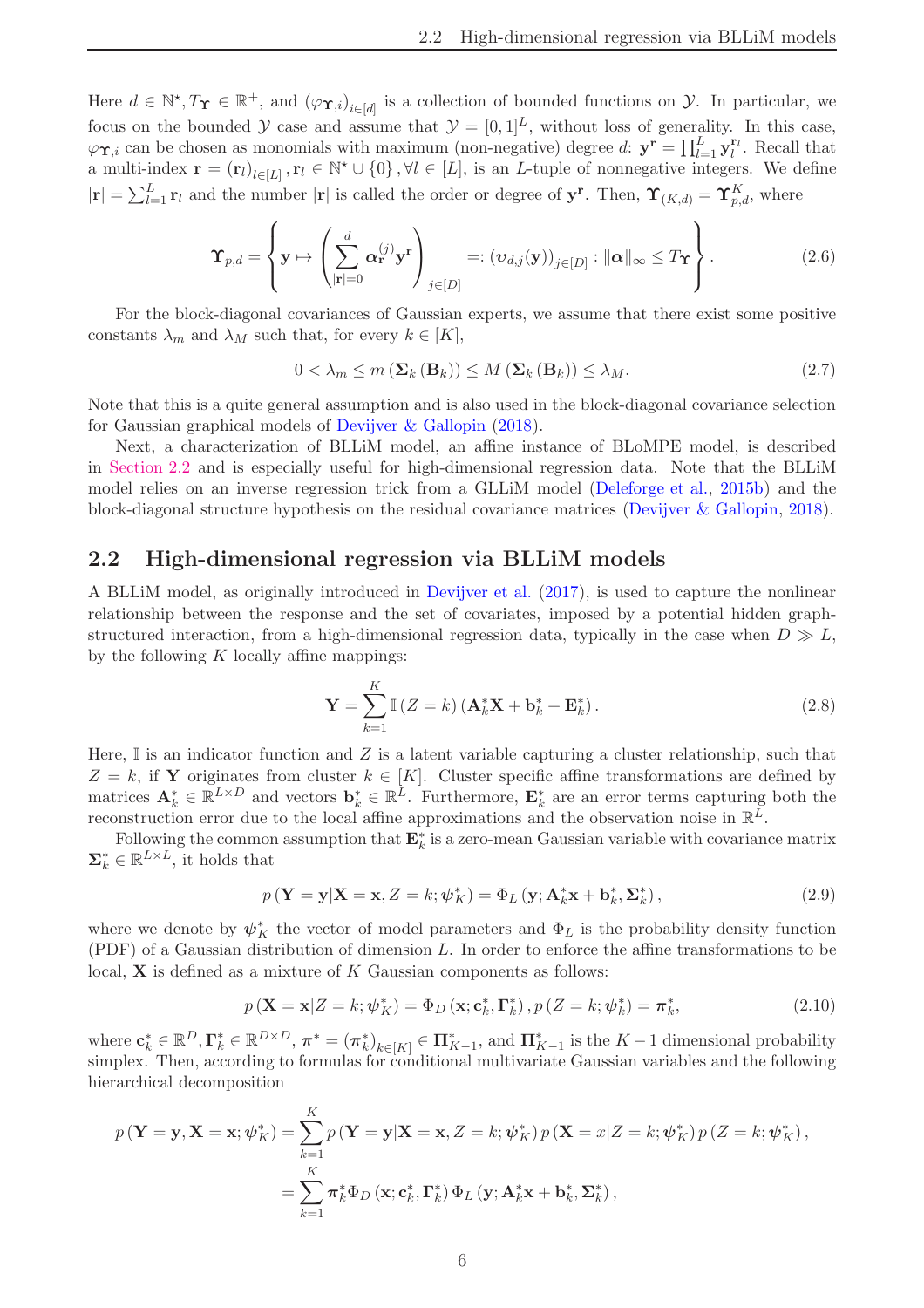<span id="page-6-4"></span>we obtain the following forward conditional density [\(Deleforge et al.](#page-21-4), [2015b\)](#page-21-4):

$$
p\left(\mathbf{Y}=\mathbf{y}|\mathbf{X}=\mathbf{x};\psi_K^*\right) = \sum_{k=1}^K \frac{\pi_k^* \Phi_D\left(\mathbf{x};\mathbf{c}_k^*,\boldsymbol{\Gamma}_k^*\right)}{\sum_{j=1}^K \pi_j^* \Phi_D\left(\mathbf{x};\mathbf{c}_j^*,\boldsymbol{\Gamma}_j^*\right)} \Phi_L\left(\mathbf{y};\mathbf{A}_k^*\mathbf{x}+\mathbf{b}_k^*,\boldsymbol{\Sigma}_k^*\right),\tag{2.11}
$$

where  $\boldsymbol{\psi}_K^* = (\boldsymbol{\pi}^*, \boldsymbol{\theta}_K^*) \in \Pi_{K-1} \times \boldsymbol{\Theta}_K^* =: \boldsymbol{\Psi}_K^*$ . Here,  $\boldsymbol{\theta}_K^* = (\mathbf{c}_k^*, \boldsymbol{\Gamma}_k^*, \mathbf{A}_k^*, \mathbf{b}_k^*, \boldsymbol{\Sigma}_k^*)_{k \in [K]}$  and

<span id="page-6-1"></span>
$$
\Theta_K^* = \left( \mathbb{R}^D \times \mathcal{S}_D^{++}(\mathbb{R}) \times \mathbb{R}^{L \times D} \times \mathbb{R}^L \times \mathcal{S}_L^{++}(\mathbb{R}) \right)^K.
$$

Without assuming anything on the structure on of parameters, the dimension of the model (denoted by  $\dim (\cdot)$ , is defined as the total number of parameters that has to be estimated, as follows:

$$
\dim(\Psi_K^*) = K\left(1 + D(L+1) + \frac{D(D+1)}{2} + \frac{L(L+1)}{2} + L\right) - 1.
$$

It is worth mentioning that dim  $(\Psi_K)$  is large compared to the sample size (see, e.g., [Deleforge et al.,](#page-21-4) [2015b](#page-21-4), [Devijver et al.](#page-21-6), [2017,](#page-21-6) [Perthame et al.](#page-23-11), [2018](#page-23-11) for more details regarding their real data sets), whenever D is large and  $D \gg L$ . Furthermore, it is more realistic to make assumption on the residual covariance matrices  $\Sigma_k^*$  of error vectors  $\mathbf{E}_k^*$  rather than on  $\Gamma_k^*$  (cf. [Deleforge et al.](#page-21-4), [2015b,](#page-21-4) Section 3). This justifies the use of the inverse regression trick from [Deleforge et al.](#page-21-4) [\(2015b\)](#page-21-4), which leads a drastic reduction in the number of parameters to be estimated.

More specifically, in [\(2.11\)](#page-6-1), the roles of input and response variables should be exchanged such that Y becomes the covariates and X plays the role of the multivariate response. Therefore, its corresponding inverse conditional density is defined as a block-diagonal covariance for Gaussian locallylinear mapping (BLLiM) model, based on the previous hierarchical Gaussian mixture model, as follows:

$$
p\left(\mathbf{X}=\mathbf{x}|\mathbf{Y}=\mathbf{y}, Z=k; \boldsymbol{\psi}_K\right) = \Phi_D\left(\mathbf{x}; A_k \mathbf{y} + \boldsymbol{b}_k, \boldsymbol{\Sigma}_k\right),\tag{2.12}
$$

$$
p\left(\mathbf{Y}=\mathbf{y}|Z=k;\boldsymbol{\psi}_K\right)=\Phi_L\left(\mathbf{y};\mathbf{c}_k,\boldsymbol{\Gamma}_k\right),p\left(Z=k;\boldsymbol{\psi}_k\right)=\boldsymbol{\pi}_k,\tag{2.13}
$$

<span id="page-6-3"></span>
$$
p\left(\mathbf{X}=\mathbf{x}|\mathbf{Y}=\mathbf{y};\boldsymbol{\psi}_K\right) = \sum_{k=1}^N \frac{\pi_k \Phi_L\left(\mathbf{y};\mathbf{c}_k,\boldsymbol{\Gamma}_k\right)}{\sum_{j=1}^K \pi_j \Phi_L\left(\mathbf{y};\mathbf{c}_j,\boldsymbol{\Gamma}_j\right)} \Phi_D\left(\mathbf{x};\mathbf{A}_k\mathbf{y}+\mathbf{b}_k,\boldsymbol{\Sigma}_k\right),\tag{2.14}
$$

where  $\Sigma_k$  is a  $D \times D$  block-diagonal covariance structure automatically learnt from data and  $\psi_K$  is the set of parameters  $\psi_K = (\pi_K, \theta_K) \in \Pi_{K-1} \times \Theta_K =: \Psi_K$ . It is important to note that the BLLiM model imposes the block-diagonal structures on  $(\mathbf{\Sigma}_k)_{k \in [K]}$  to make a trade-off between complexity and sparsity.

<span id="page-6-2"></span>An intriguing feature of the GLLiM model is described in [Lemma 2.2.](#page-6-2)

**Lemma 2.2** (Lemma 2.1 from [Nguyen et al.](#page-23-15) [\(2021](#page-23-15))). *The parameter*  $\psi_K^*$  *in the forward conditional PDF, defined in* [\(2.11\)](#page-6-1), can then be deduced from  $\psi_K$  in [\(2.14\)](#page-6-3) via the following one-to-one corre*spondence:*

$$
\theta_K = \begin{pmatrix} \mathbf{c}_k \\ \mathbf{\Gamma}_k \\ \mathbf{A}_k \\ \mathbf{b}_k \\ \mathbf{\Sigma}_k \end{pmatrix}_{k \in [K]} \mapsto \begin{pmatrix} \mathbf{c}_k^* \\ \mathbf{\Gamma}_k^* \\ \mathbf{A}_k^* \\ \mathbf{b}_k^* \\ \mathbf{\Sigma}_k^* \end{pmatrix}_{k \in [K]} = \begin{pmatrix} \mathbf{A}_k \mathbf{c}_k + \mathbf{b}_k \\ \mathbf{\Sigma}_k + \mathbf{A}_k \mathbf{\Gamma}_k \mathbf{A}_k^\top \\ \mathbf{\Sigma}_k^* \mathbf{A}_k^\top \mathbf{\Sigma}_k^{-1} \\ \mathbf{\Sigma}_k^* (\mathbf{\Gamma}_k^{-1} \mathbf{c}_k - \mathbf{A}_k^\top \mathbf{\Sigma}_k^{-1} \mathbf{b}_k) \\ (\mathbf{\Gamma}_k^{-1} + \mathbf{A}_k^\top \mathbf{\Sigma}_k^{-1} \mathbf{A}_k)^{-1} \end{pmatrix}_{k \in [K]} \in \Theta_K^*,
$$

<span id="page-6-0"></span>with the note that  $\pi^* \equiv \pi$ .

### 2.3 Collection of BLoMPE models

In this paper, we choose the degree of polynomials  $d$  and the number of components  $K$  among finite sets  $\mathcal{D}_{\Upsilon} = [d_{\text{max}}]$  and  $\mathcal{K} = [K_{\text{max}}]$ , respectively, where  $d_{\text{max}} \in \mathbb{N}^*$  and  $K_{\text{max}} \in \mathbb{N}^*$  may depend on the sample size n. Moreover, **B** is selected among a list of candidate structures  $(\mathcal{B}_k)_{k \in [K]} \equiv (\mathcal{B})_{k \in [K]}$ ,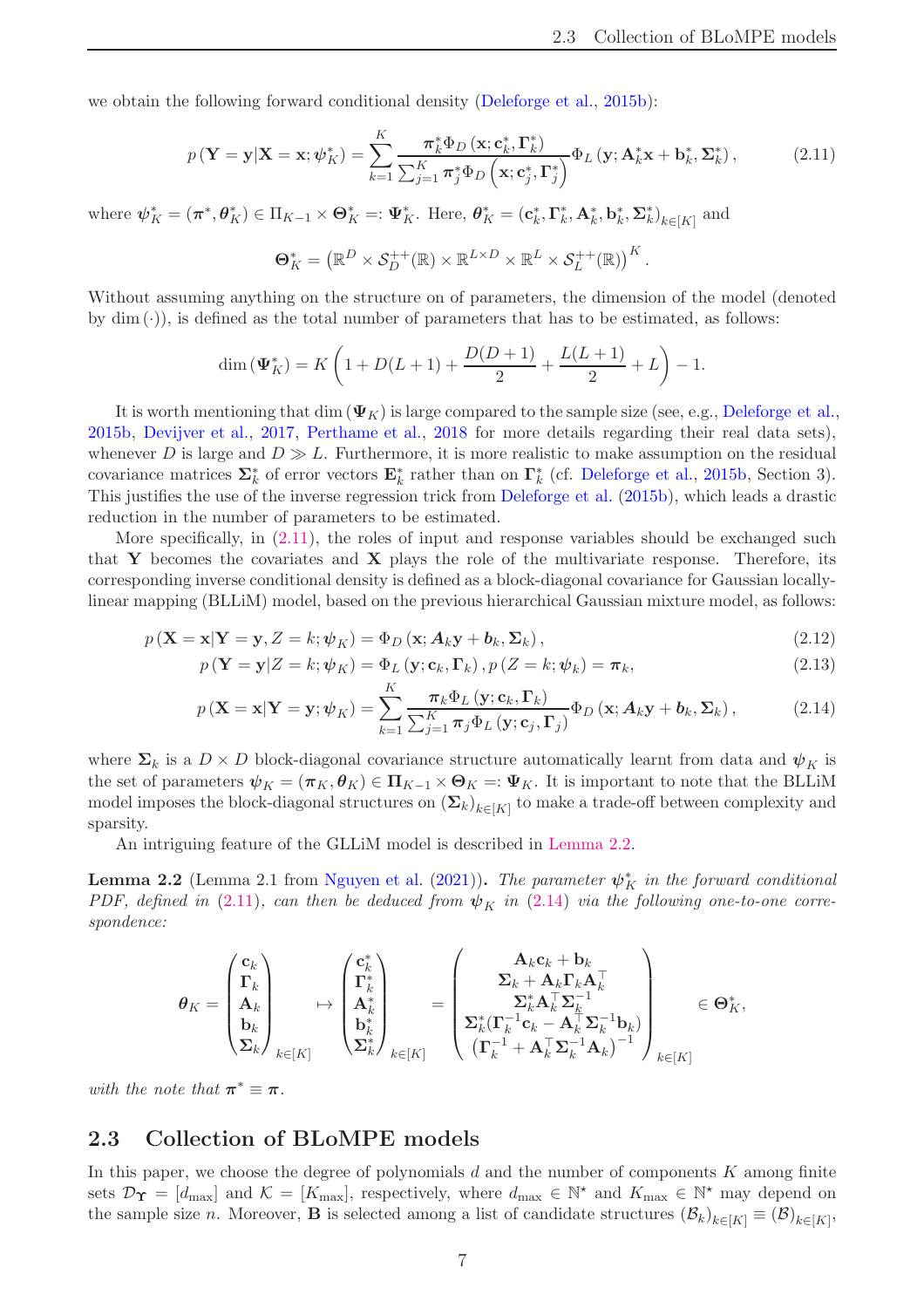<span id="page-7-4"></span>where  $\beta$  denotes the set of all possible partitions of the covariables indexed by  $[D]$ , for each cluster of individuals. We wish to estimate the unknown conditional density  $s_0$  by conditional densities belonging to the following collection of models:  $(S_{\mathbf{m}})_{\mathbf{m}\in\mathcal{M}},\ \mathcal{M}=\Big\{(K,d,\mathbf{B}): K\in\mathcal{K}, d\in\mathcal{D}_{\Upsilon}, \mathbf{B}\in(\mathcal{B})_{k\in[K]}\Big\},\$ 

$$
S_{\mathbf{m}} = \left\{ (\mathbf{x}, \mathbf{y}) \mapsto s_{\psi_{K,d}}(\mathbf{x}|\mathbf{y}) : \psi_{K,d} = (\omega, \mathbf{v}_d, \Sigma(\mathbf{B})) \in \widetilde{\Omega}_K \times \Upsilon_{(K,d)} \times \mathbf{V}_K(\mathbf{B}) =: \widetilde{\Psi}_{K,d}(\mathbf{B}) \right\}. (2.15)
$$

In theory, we would like to consider the whole collection of model  $(S_m)_{m \in \mathcal{M}}$ . However, the cardinality of  $\beta$  is large; its size is a Bell number. Even for a moderate number of variables  $D$ , it is not possible to explore the set  $\mathcal{B}$ , exhaustively. We restrict our attention to a random subcollection  $\mathcal{B}^R$  of moderate size. For example, we can consider the BLLiM procedure from [Devijver et al.](#page-21-6) [\(2017](#page-21-6), Section 2.2).

Next, in [Section 2.4,](#page-7-0) we introduce a general principle of PMLE and the losses, Kullback–Leibler and Jensen–Kullback–Leibler divergences, that are useful to compare two conditional probability density functions.

#### <span id="page-7-0"></span>2.4 Penalized maximum likelihood estimator and losses

In the context of PMLE, given the collection of conditional densities  $S_m$ , we aim to estimate  $s_0$  by the  $\eta$ -minimizer  $\hat{s}_{\mathbf{m}}$  of the negative log-likelihood (NLL):

<span id="page-7-3"></span><span id="page-7-2"></span>
$$
\widehat{s}_{\mathbf{m}} = \underset{s_{\mathbf{m}} \in S_{\mathbf{m}}}{\operatorname{argmin}} \sum_{i=1}^{n} -\ln \left( s_{\mathbf{m}} \left( \mathbf{x}_i | \mathbf{y}_i \right) \right) + \eta, \tag{2.16}
$$

where the error term  $\eta$  is necessary when the infimum may not be unique or even not be reached.

As always, using the NLL of the estimate in each model as a criterion is not sufficient. It is an underestimation of the risk of the estimate and this leads to choosing models that are too complex. By adding a suitable penalty  $pen(m)$ , one hopes to co mpensate between the variance term, 1  $\frac{1}{n}\sum_{i=1}^n -\ln \frac{\widehat{s}_{\mathbf{m}}(\mathbf{x}_i|\mathbf{y}_i)}{s_0(\mathbf{x}_i|\mathbf{y}_i)}$ , and the bias,  $\inf_{s_{\mathbf{m}} \in S_{\mathbf{m}}} \mathrm{KL}^{\otimes n}(s_0, s_{\mathbf{m}})$ . For a given choice of pen(**m**), the best model  $S_{\hat{\mathbf{m}}}$  is chosen as the one whose index is an  $\eta'$ -almost minimizer of the sum of the NLL and this penalty:

<span id="page-7-1"></span>
$$
\widehat{\mathbf{m}} = \underset{\mathbf{m} \in \mathcal{M}}{\operatorname{argmin}} \left( \sum_{i=1}^{n} -\ln \left( \widehat{s}_{\mathbf{m}} \left( \mathbf{x}_{i} | \mathbf{y}_{i} \right) \right) + \operatorname{pen}(\mathbf{m}) \right) + \eta'. \tag{2.17}
$$

Note that  $\hat{s}_{\hat{\mathbf{m}}}$  is then called the  $\eta'$ -penalized likelihood estimate and depends on both the error terms  $\eta$  and  $\eta'$ . From hereon in, the term best model or estimate is used to indicate that it satisfies [\(2.17\)](#page-7-1).

In the maximum likelihood approach, the Kullback–Leibler divergence is the most natural loss function, which is defined for two densities  $s$  and  $t$  by

$$
KL(s,t) = \begin{cases} \int_{\mathbb{R}^D} \ln \left( \frac{s(y)}{t(y)} \right) s(y) dy & \text{if } s dy \text{ is absolutely continuous w.r.t. } t dy, \\ +\infty & \text{otherwise.} \end{cases}
$$

However, to take into account the structure of conditional densities and the random covariates  $(\mathbf{Y}_i)_{i \in [n]},$  we consider the tensorized Kullback–Leibler divergence  $\mathrm{KL}^{\otimes n},$  defined as:

$$
KL^{\otimes n}(s,t) = \mathbb{E}_{\mathbf{Y}}\left[\frac{1}{n}\sum_{i=1}^{n} KL\left(s\left(\cdot|\mathbf{Y}_i\right), t\left(\cdot|\mathbf{Y}_i\right)\right)\right],\tag{2.18}
$$

if sdy is absolutely continuous w.r.t. tdy, and  $+\infty$  otherwise. Note that if the predictors are fixed, this divergence is the classical fixed design type divergence in which there is no expectation. We refer to our result as a weak oracle inequality, because its statement is based on a smaller divergence, when compared to KL⊗<sup>n</sup> , namely the tensorized Jensen–Kullback–Leibler divergence:

$$
\text{JKL}_{\rho}^{\otimes n}(s,t) = \mathbb{E}_{\mathbf{Y}}\left[\frac{1}{n}\sum_{i=1}^{n}\frac{1}{\rho}\text{KL}\left(s\left(\cdot|\mathbf{Y}_i\right),\left(1-\rho\right)s\left(\cdot|\mathbf{Y}_i\right)+\rho t\left(\cdot|\mathbf{Y}_i\right)\right)\right],
$$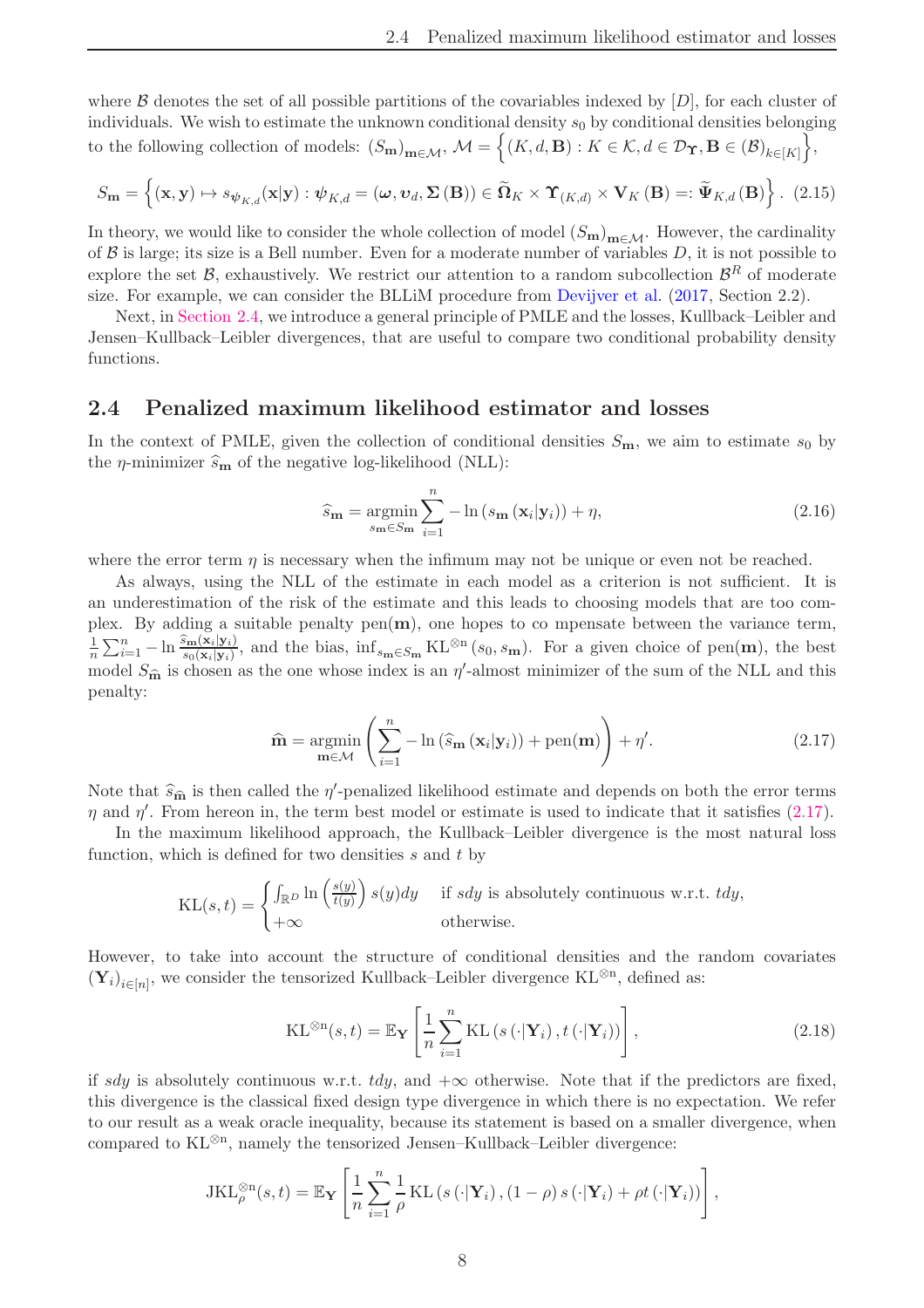<span id="page-8-2"></span>with  $\rho \in (0,1)$ . We note that  $JKL_{\rho}^{\otimes n}$  was first used in [Cohen & Pennec](#page-21-10) [\(2011](#page-21-10)). However, a version of this divergence appears explicitly with  $\rho = \frac{1}{2}$  in [Massart](#page-22-12) [\(2007](#page-22-12)), and it is also found implicitly in Birgé et al. [\(1998](#page-21-16)). This loss is always bounded by  $\frac{1}{\rho} \ln \frac{1}{1-\rho}$  but behaves like KL<sup>⊗n</sup>, when t is close to s. The main tools in the proof of such a weak oracle inequality are deviation inequalities for sums of random variables and their suprema. These tools require a boundedness assumption on the controlled functions, which is not satisfied by  $-\ln \frac{s_m}{s_0}$ , and thus also not satisfied by KL<sup>⊗n</sup>. Therefore, we consider instead the use of  $JKL_{\rho}^{\otimes n}$ . In particular, in general, it holds that  $C_{\rho} d^{2\otimes n} \leq JKL_{\rho}^{\otimes n} \leq KL^{\otimes n}$ , where  $C_\rho = \frac{1}{\rho}$  $\frac{1}{\rho} \min \left( \frac{1-\rho}{\rho}, 1 \right) \left( \ln \left( 1 + \frac{\rho}{1-\rho} \right) \right)$  $(-\rho)$  (see [Cohen & Pennec 2011](#page-21-10), Prop. 1) and  $d^{2\otimes n}$  is a tensorized extension of the squared Hellinger distance  $d^{2@n}$ , defined by

$$
d^{2\otimes n}(s,t) = \mathbb{E}_{\mathbf{Y}}\left[\frac{1}{n}\sum_{i=1}^{n} d^{2}(s(\cdot|\mathbf{Y}_{i}), t(\cdot|\mathbf{Y}_{i}))\right].
$$

Moreover, if we assume that, for any  $\mathbf{m} \in \mathcal{M}$  and any  $s_{\mathbf{m}} \in S_{\mathbf{m}}$ ,  $s_0 d\lambda \ll s_{\mathbf{m}} d\lambda$ , then (cf. [Montuelle et al.](#page-23-13), [2014](#page-23-13), [Cohen & Pennec](#page-21-10), [2011](#page-21-10))

$$
\frac{C_{\rho}}{2 + \ln \|s_0/s_{\mathbf{m}}\|_{\infty}} \operatorname{KL}^{\otimes n}(s_0, s_{\mathbf{m}}) \le \operatorname{JKL}_{\rho}^{\otimes n}(s_0, s_{\mathbf{m}}). \tag{2.19}
$$

In [Section 3,](#page-8-0) we state our main contribution: a finite-sample oracle type inequality, which ensures that if we have penalized the log-likelihood in an approximate approach, we are able to select a model, which is as good as the oracle.

### <span id="page-8-0"></span>3 Main result on oracle inequality

Note that in this article, the constructed collection of models with block-diagonal structures for each cluster of individuals is designed, for example, by the BLLiM procedure from [Devijver et al.](#page-21-6) [\(2017](#page-21-6)), where each collection of partition is sorted by sparsity level. Nevertheless, our finite-sample oracle inequality still holds for any random subcollection of  $M$ , which is constructed by some suitable tools in the framework of BLoMPE regression models.

<span id="page-8-1"></span>**Theorem 3.1** (Oracle inequality). Let  $(x_i, y_i)_{i \in [n]}$  be the observations coming from an unknown *conditional density*  $s_0$ *. For each*  $\mathbf{m} = (K, d, \mathbf{B}) \in (K \times \mathcal{D}_{\Upsilon} \times \mathcal{B}) \equiv \mathcal{M}$ , let  $S_{\mathbf{m}}$  be define by [\(2.15\)](#page-7-2). *Assume that there exists*  $\tau > 0$  *and*  $\epsilon_{KL} > 0$  *such that, for all*  $m \in M$ *, one can find*  $\bar{s}_m \in S_m$ *, such that*

$$
\mathrm{KL}^{\otimes n}(s_0, \bar{s}_{\mathbf{m}}) \le \inf_{t \in S_{\mathbf{m}}} \mathrm{KL}^{\otimes n}(s_0, t) + \frac{\epsilon_{KL}}{n}, \text{ and } \bar{s}_{\mathbf{m}} \ge e^{-\tau} s_0.
$$

*Next, we construct some random subcollection*  $(S_{\mathbf{m}})_{\mathbf{m}\in\widetilde{\mathcal{M}}}$  *of*  $(S_{\mathbf{m}})_{\mathbf{m}\in\mathcal{M}}$  *by letting*  $\widetilde{\mathcal{M}} \equiv (\mathcal{K} \times \mathcal{D}_{\Upsilon} \times \mathcal{B}^R) \subset$ M *such that* B <sup>R</sup> *is a random subcollection* <sup>B</sup>*, of moderate size, as described in [Section 2.3.](#page-6-0) Consider the collection*  $(\widehat{s}_{m})_{m\in\widetilde{\mathcal{M}}}$  *of*  $\eta$ -log likelihood minimizers satisfying [\(2.16\)](#page-7-3) for all  $m \in \widetilde{\mathcal{M}}$ *. Then, there is a constant* C *such that for any*  $\rho \in (0,1)$ *, and any*  $C_1 > 1$ *, there are two constants*  $\kappa_0$  *and*  $C_2$ *depending only on*  $\rho$  *and*  $C_1$  *such that, for every index,*  $\mathbf{m} \in \mathcal{M}$ ,  $\xi_{\mathbf{m}} \in \mathbb{R}^+$ ,  $\Xi = \sum_{\mathbf{m} \in \mathcal{M}} e^{-\xi_{\mathbf{m}}} < \infty$ *and*

$$
pen(\mathbf{m}) \ge \kappa \left[ (C + \ln n) \dim(S_{\mathbf{m}}) + (1 \vee \tau) \xi_{\mathbf{m}} \right],
$$

*with*  $\kappa > \kappa_0$ , the  $\eta'$ -penalized likelihood estimate  $\hat{s}_{\hat{\mathbf{m}}}$ , defined as in [\(2.17\)](#page-7-1) on the subset  $\mathcal{M} \subset \mathcal{M}$ , *satisfies*

$$
\mathbb{E}\left[\text{JKL}_{\rho}^{\otimes n}\left(s_0, \widehat{s}_{\widehat{\mathbf{m}}}\right)\right] \leq C_1 \mathbb{E}\left[\inf_{\mathbf{m}\in\widetilde{\mathcal{M}}}\left(\inf_{t\in S_{\mathbf{m}}} \text{KL}^{\otimes n}\left(s_0, t\right) + 2\frac{pen(\mathbf{m})}{n}\right)\right] + C_2(1\vee\tau)\frac{\Xi^2}{n} + \frac{\eta' + \eta}{n}.
$$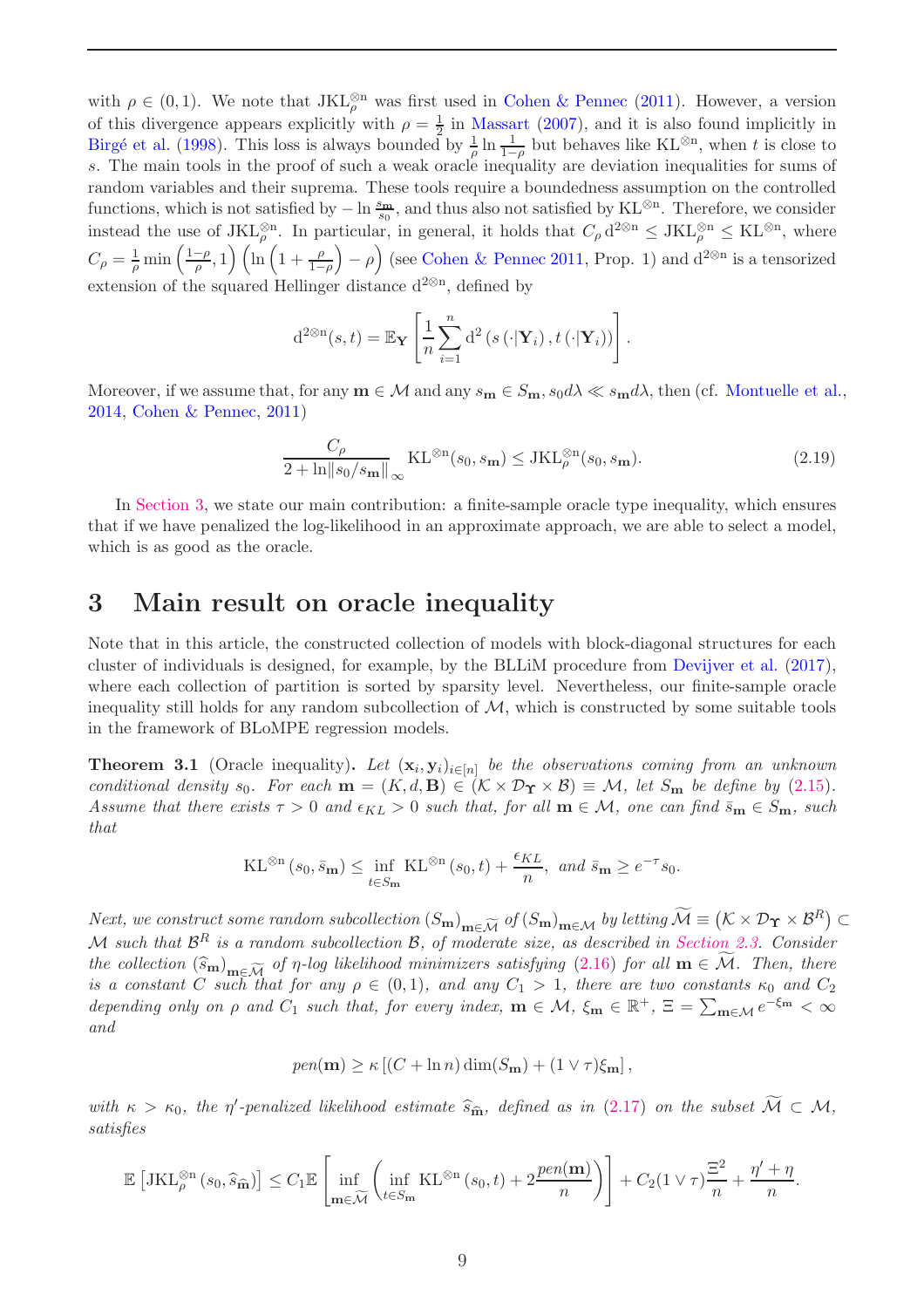<span id="page-9-4"></span>Remark 3.2. In [Theorem 3.1,](#page-8-1) the finite-sample oracle inequality compares performances of our estimator with the best model in the collection. However, [Theorem 3.1](#page-8-1) allows us to approximate well a rich class of conditional densities if we take enough degree of polynomials of Gaussian expert means and/or enough clusters in the context of mixture of Gaussian experts [\(Jiang & Tanner,](#page-22-3) [1999](#page-22-3), [Mendes & Jiang,](#page-22-4) [2012](#page-22-4), [Nguyen et al.](#page-23-4), [2016](#page-23-4), [Ho et al.,](#page-22-5) [2019](#page-22-5), [Nguyen et al.](#page-23-6), [2020a](#page-23-6)). This leads to the term on the right hand side being small, for  $\mathcal{D}_{\Upsilon}$  and K well-chosen.

Furthermore, in the context of MoE regression models, our non-asymptotic oracle inequality, [Theorem 3.1,](#page-8-1) can be considered as a complementary result to a classical asymptotic theory [\(Khalili](#page-22-17), [2010](#page-22-17), Theorems 1,2, and 3), to a finite-sample oracle inequality on the whole collection of models [\(Montuelle et al.](#page-23-13), [2014](#page-23-13), [Nguyen et al.,](#page-23-15) [2021](#page-23-15)) and to an  $l_1$ -oracle inequality focusing on the Lasso estimation properties rather than the model selection procedure [\(Nguyen et al.](#page-23-14), [2020c\)](#page-23-14).

In particular, our finite-sample oracle inequality resolves completely the following two important problems in the area of MoE regression models: (1) What number of mixture components  $K$  should be chosen, given the size  $n$  of the training data, and  $(2)$  Whether it is better to use a few complex experts or combine many simple experts, given the total number of parameters. Note that, such problems are considered in the work of [Mendes & Jiang](#page-22-4)  $(2012)$ , where the authors provided some qualitative insights and suggested a practical method for choosing K and d involving a complexity penalty or crossvalidation. Furthermore, their model is only for a non-regularized maximum-likelihood estimation and thus is not suitable in the high-dimensional setting.

### <span id="page-9-0"></span>4 Proof of the oracle inequality

Sketch of the proof To work with conditional density estimation in the BLoMPE regression models, in [Section 4.1,](#page-9-1) we need to present a general theorem for model selection: [Theorem 4.1.](#page-10-0) It is worth mentioning that, because the model collection constructed by the BLLiM procedure is random, we have to use a model selection theorem for MLE among a random subcollection (cf. [Devijver,](#page-21-13) [2015b](#page-21-13), Theorem 5.1 and [Devijver & Gallopin](#page-21-11), [2018](#page-21-11), Theorem 7.3), which is an extension of a whole collection of conditional densities from [Cohen & Pennec](#page-21-10) [\(2011](#page-21-10), Theorem 2), and of [Massart](#page-22-12) [\(2007](#page-22-12), Theorem 7.11), working only for density estimation. Then, we explain how we use [Theorem 4.1](#page-10-0) to get the oracle inequality: [Theorem 3.1](#page-8-1) in [Section 4.2.](#page-11-0) To this end, our model collection has to satisfy some regularity assumptions, which are proved in [Appendix A.](#page-14-0) The main difficulty in proving our oracle inequality lies in bounding the bracketing entropy of the Gaussian gating functions of the BLoMPE model and Gaussian experts with block-diagonal covariance matrices. To overcome the former issue, we follow a reparameterization trick of the Gaussian gating parameters space [\(Nguyen et al.,](#page-23-15) [2021](#page-23-15)). For the second one, we utilize the recent novel result on block-diagonal covariance matrices in [Devijver & Gallopin](#page-21-11) [\(2018](#page-21-11)).

### <span id="page-9-1"></span>4.1 Model selection theorem for MLE among a random subcollection

Before stating the general theorem, we begin by discussing our assumptions. We work here in a more general context, with  $(X, Y) \in \mathcal{X} \times \mathcal{Y}$ , and  $(S_m)_{m \in \mathcal{M}}$  defining a model collection indexed by  $\mathcal{M}$ .

First, we impose a structural assumption on each model indexed by  $m \in \mathcal{M}$ , regarding the bracketing entropy, defined by  $(4.1)$ , conditioned on the model  $S<sub>m</sub>$  w.r.t. the tensorized Hellinger divergence. Recall that the bracketing entropy of a set S with respect to any distance d, denoted by  $\mathcal{H}_{[\cdot],d}((\delta,S))$ , is defined as the logarithm of the minimal number  $\mathcal{N}_{[\cdot],d}(\delta,S)$  of brackets  $[t^-,t^+]$  covering S, such that  $d(t^-, t^+) \leq \delta$ . That is,

<span id="page-9-2"></span>
$$
\mathcal{N}_{[\cdot],d}(\delta,S) := \min\left\{ n \in \mathbb{N}^{\star} : \exists t_1^-, t_1^+, \dots, t_n^-, t_n^+ \text{ s.t } d(t_k^-, t_k^+) \le \delta, S \subset \bigcup_{k=1}^n \left[ t_k^-, t_k^+ \right] \right\},\tag{4.1}
$$

where the bracket  $s \in [t_k^-, t_k^+]$  is defined by  $t_k^-(\mathbf{x}, \mathbf{y}) \leq s(\mathbf{x}, \mathbf{y}) \leq t_k^+$  $_{k}^{+}(\mathbf{x}, \mathbf{y}), \forall (\mathbf{x}, \mathbf{y}) \in \mathcal{X} \times \mathcal{Y}.$ 

<span id="page-9-3"></span>This leads to the [Assumption 4.1](#page-9-3) (H).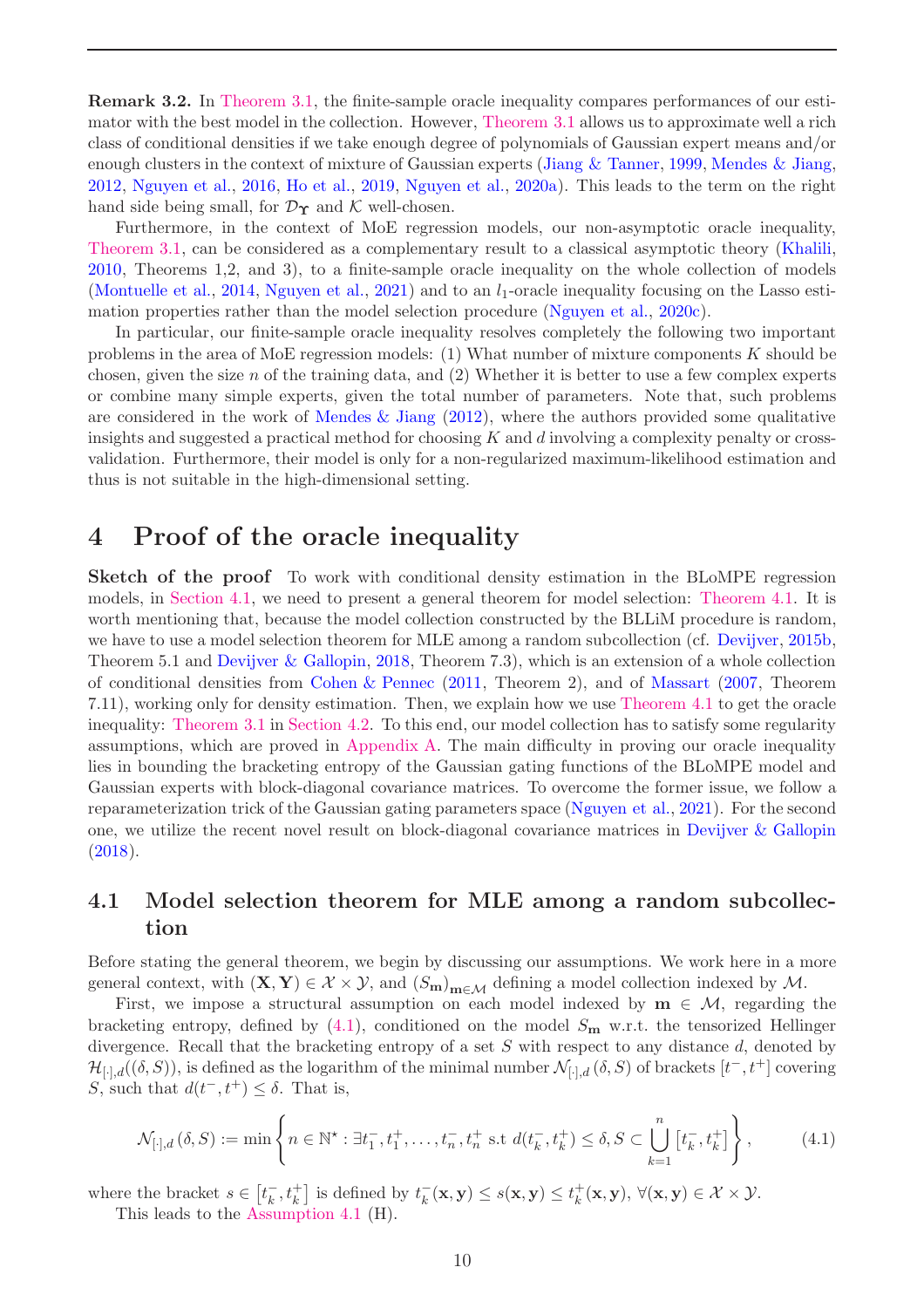<span id="page-10-4"></span>**Assumption 4.1** (H). For every model  $S_m$  in the collection S, there is a non-decreasing function  $\phi_m$ such that  $\delta \mapsto \frac{1}{\delta} \phi_{\mathbf{m}}(\delta)$  *is non-increasing on*  $(0, \infty)$  *and for every*  $\delta \in \mathbb{R}^+$ ,

$$
\int_0^\delta \sqrt{\mathcal{H}_{[.],\mathrm{d}^{\otimes n}}\left(\delta, S_{\mathbf{m}}\left(\widetilde{s},\delta\right)\right)}d\delta \leq \phi_{\mathbf{m}}(\delta),
$$

 $where S_{\mathbf{m}}(\tilde{s}, \delta) = \{s_{\mathbf{m}} \in S_{\mathbf{m}} : d^{\otimes n}(\tilde{s}, s_{\mathbf{m}}) \leq \delta\}.$  The model complexity  $\mathcal{D}_{\mathbf{m}}$  of  $S_{\mathbf{m}}$  is then defined as  $n\delta_{\mathbf{m}}^2$ , where  $\delta_{\mathbf{m}}$  is the unique root of  $\frac{1}{\delta}\phi_{\mathbf{m}}(\delta) = \sqrt{n}\delta$ .

This bracketing entropy integral, often called the Dudley integral, plays an important role in empirical processes theory (cf. [Van Der Vaart & Wellner](#page-24-5), [1996,](#page-24-5) [Kosorok,](#page-22-18) [2007](#page-22-18)). Observe that the model complexity does not depend on the bracketing entropies of the global models  $S_{\mathbf{m}}$ , but rather on those of smaller localized sets  $S_{\mathbf{m}}(\widetilde{s},\delta)$ .

For technical reasons, a seperability assumption, which always satisfied in the setting of this paper, is also required. [Assumption 4.2](#page-10-1) (Sep) is a mild condition, which is classical in empirical process theory [\(Van Der Vaart & Wellner](#page-24-5), [1996\)](#page-24-5) and allows us to work with a countable subset of  $S_{\mathbf{m}}$ .

<span id="page-10-1"></span>Assumption 4.2 (Sep). *For every model* Sm*, there exists some countable subset* S ′ <sup>m</sup> *of* S<sup>m</sup> *and a* set  $\mathcal{Y}'_m$  with  $\iota(\mathcal{Y} \setminus \mathcal{Y}'_m) = 0$ , where  $\iota$  denotes Lebesgue measure, such that for every  $t \in S_m$ , *there exists some sequence*  $(t_k)_{k\geq 1}$  *of elements of*  $S'_m$ *, such that for every*  $x \in \mathcal{X}$  *and every*  $y \in$  $\mathcal{Y}'_{\mathbf{m}}$ , ln  $(t_k(y|x)) \xrightarrow{k \to +\infty} \ln(t(y|x)).$ 

Furthermore, we also need an information theory type assumption to control the complexity of our collection. We assume the existence of a Kraft-type inequality for the collection [\(Massart,](#page-22-12) [2007](#page-22-12), [Barron et al.,](#page-20-3) [2008](#page-20-3)).

<span id="page-10-2"></span>Assumption 4.3 (K). *There is a family*  $(\xi_m)_{m \in \mathcal{M}}$  *of non-negative numbers and a real number*  $\Xi$ *, such that*

$$
\sum_{\mathbf{m}\in\mathcal{M}}e^{-\xi_{\mathbf{m}}}\leq\Xi<+\infty.
$$

<span id="page-10-0"></span>We can now state the main result of [\(Devijver,](#page-21-13) [2015b](#page-21-13), Theorem 5.1) for the model selection theorem for MLE among a random subcollection.

**Theorem 4.1** (Theorem 5.1 from [Devijver](#page-21-13) [\(2015b](#page-21-13))). Let  $(\mathbf{x}_i, \mathbf{y}_i)_{i \in [n]}$  be observations coming from an unknown conditional density  $s_0$ . Let the model collection  $S = (S_m)_{m \in \mathcal{M}}$  be an at most countable *collection of conditional density sets. Assume that [Assumption 4.1](#page-9-3) (H), [Assumption 4.2](#page-10-1) (Sep), and [Assumption 4.3](#page-10-2) (K) hold for every*  $\mathbf{m} \in \mathcal{M}$ *. Let*  $\epsilon_{KL} > 0$ *, and*  $\bar{s}_{\mathbf{m}} \in S_{\mathbf{m}}$ *, such that* 

$$
\mathrm{KL}^{\otimes n}(s_0, \bar{s}_{\mathbf{m}}) \le \inf_{t \in S_{\mathbf{m}}} \mathrm{KL}^{\otimes n}(s_0, t) + \frac{\epsilon_{KL}}{n};
$$

*and let*  $\tau > 0$ *, such that* 

<span id="page-10-3"></span>
$$
\bar{s}_{\mathbf{m}} \ge e^{-\tau} s_0. \tag{4.2}
$$

*Introduce*  $(S_m)_{m \in \widetilde{\mathcal{M}}}$ *, a random subcollection of*  $(S_m)_{m \in \mathcal{M}}$ *. Consider the collection*  $(\widehat{s}_m)_{m \in \widetilde{\mathcal{M}}}$  *of*  $\eta$ -log *likelihood minimizer satisfying* [\(2.16\)](#page-7-3) *for all*  $\mathbf{m} \in \mathcal{M}$ *. Then, for any*  $\rho \in (0,1)$ *, and any*  $C_1 > 1$ *, there are two constants*  $\kappa_0$  *and*  $C_2$  *depending only on*  $\rho$  *and*  $C_1$ *, such that, for every index*  $\mathbf{m} \in \mathcal{M}$ *,* 

$$
pen(\mathbf{m}) \ge \kappa \left( \mathcal{D}_{\mathbf{m}} + (1 \vee \tau)\xi_{\mathbf{m}} \right),
$$

*with*  $\kappa > \kappa_0$ , and where the model complexity  $\mathcal{D}_{\mathbf{m}}$  is defined in [Assumption 4.1,](#page-9-3) the  $\eta'$ -penalized *likelihood estimate*  $\hat{s}_{\hat{\mathbf{m}}}$ *, defined as in* [\(2.17\)](#page-7-1) *on the subset*  $M \subset M$ *, satisfies* 

$$
\mathbb{E}\left[\text{JKL}_{\rho}^{\otimes n}\left(s_0,\widehat{s}_{\widehat{\mathbf{m}}}\right)\right] \leq C_1 \mathbb{E}\left[\inf_{\mathbf{m}\in\widetilde{\mathcal{M}}}\left(\inf_{t\in S_{\mathbf{m}}} \text{KL}^{\otimes n}\left(s_0,t\right) + 2\frac{pen(\mathbf{m})}{n}\right)\right] + C_2(1\vee\tau)\frac{\Xi^2}{n} + \frac{\eta'+\eta}{n}.
$$

In the next section, we apply [Theorem 4.1](#page-10-0) to prove [Theorem 3.1.](#page-8-1) Consequently, the penalty can be chosen roughly proportional to the intrinsic dimension of the model, and thus of the order of the variance.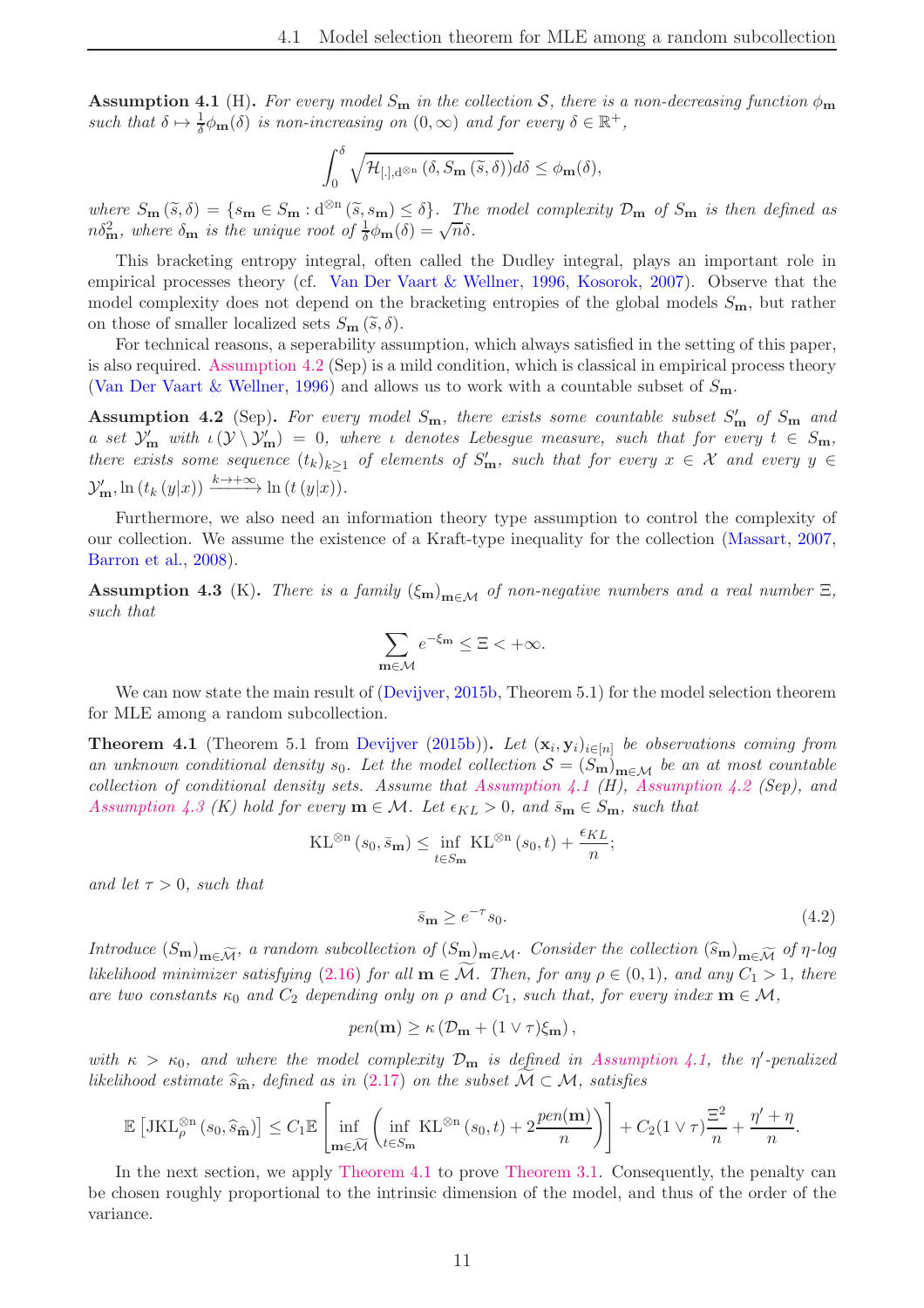### <span id="page-11-4"></span><span id="page-11-0"></span>4.2 Proof of Theorem [3.1](#page-8-1)

It should be stressed that all we need is to verify that [Assumption 4.1](#page-9-3) (H), [Assumption 4.2](#page-10-1) (Sep) and [Assumption 4.3](#page-10-2) (K) hold for every  $\mathbf{m} \in \mathcal{M}$ . According to the result from [Devijver](#page-21-13) [\(2015b](#page-21-13), Section 5.3), [Assumption 4.2](#page-10-1) (Sep) holds when we consider Gaussian densities and the assumption defined by  $(4.2)$  is true if we assume further that the true conditional density  $s_0$  is bounded and compactly supported. Furthermore, since we restricted d and K to  $\mathcal{D}_{\Upsilon} = [d_{\text{max}}]$  and  $\mathcal{K} = [K_{\text{max}}]$ , respectively, it is true that there exists a family  $(\xi_m)_{m\in\mathcal{M}}$  and  $\Xi > 0$  such that, [Assumption 4.3](#page-10-2) (K) is satisfied. Therefore, the main steps of the proof for the remaining [Assumption 4.1](#page-9-3) (H) are presented in this [Section 4.2.](#page-11-0) All technical results are deferred to [Appendix A.](#page-14-0)

Note that the definition of complexity of model  $S_m$  in [Assumption 4.1](#page-9-3) (H) is related to a classical entropy dimension of a compact set w.r.t. a Hellinger type divergence  $d^{\otimes n}$ , thanks to the following [Proposition 4.2,](#page-11-1) which is established in [\(Cohen & Pennec,](#page-21-10) [2011](#page-21-10), Proposition 2).

<span id="page-11-1"></span>**Proposition 4.2** (Proposition 2 from [Cohen & Pennec](#page-21-10) [\(2011](#page-21-10))). *If, for any*  $\delta \in (0, \sqrt{2}]$ ,  $\mathcal{H}_{[,],d^{\otimes n}}(\delta, S_m) \leq$ dim( $S_{\mathbf{m}}$ )  $(C_{\mathbf{m}} + \ln(\frac{1}{\delta}))$  $\frac{1}{\delta}$ ), then the function

$$
\phi_{\mathbf{m}}\left(\delta\right) = \delta \sqrt{\dim\left(S_{\mathbf{m}}\right)} \left(\sqrt{C_{\mathbf{m}}} + \sqrt{\pi} + \sqrt{\ln\left(\frac{1}{\min\left(\delta, 1\right)}\right)}\right)
$$

satisfies [Assumption 4.1](#page-9-3) (H). Furthermore, the unique solution  $\delta_{\bf m}$  of  $\frac{1}{\delta} \phi_{\bf m}(\delta) = \sqrt{n} \delta$  satisfies

$$
n\delta_{\mathbf{m}}^2 \le \dim(S_{\mathbf{m}})\left(2\left(\sqrt{C_{\mathbf{m}}}+\sqrt{\pi}\right)^2+\left(\ln\frac{n}{\left(\sqrt{C_{\mathbf{m}}}+\sqrt{\pi}\right)^2\dim\left(S_{\mathbf{m}}\right)}\right)_+\right).
$$

Then, [Assumption 4.1](#page-9-3) (H) is proved via [Proposition 4.2](#page-11-1) using the fact that

<span id="page-11-2"></span>
$$
\mathcal{H}_{[.],\mathrm{d}^{\otimes n}}\left(\delta, S_{\mathbf{m}}\right) \le \dim(S_{\mathbf{m}})\left(C_{\mathbf{m}} + \ln\left(\frac{1}{\delta}\right)\right),\tag{4.3}
$$

where  $C_{\mathbf{m}}$  is a constant depending on the model. Before proving the previous statement [\(4.3\)](#page-11-2), we need to define the following distance over conditional densities:

$$
\sup_{\mathbf{y}} d_{\mathbf{x}}(s,t) = \sup_{\mathbf{y} \in \mathcal{Y}} \left( \int_{\mathcal{X}} \left( \sqrt{s(\mathbf{x}|\mathbf{y})} - \sqrt{t(\mathbf{x}|\mathbf{y})} \right)^2 d\mathbf{x} \right)^{1/2}.
$$

This leads straightforwardly to  $d^{2\otimes n}(s,t) \leq \sup_{\mathbf{y}} d_{\mathbf{x}}^2(s,t)$ . Then, we also define

$$
\sup_{\mathbf{y}} d_k(\mathbf{g}, \mathbf{g}') = \sup_{\mathbf{y} \in \mathcal{Y}} \left( \sum_{k=1}^K \left( \sqrt{\mathbf{g}_k(\mathbf{y})} - \sqrt{\mathbf{g}'_k(\mathbf{y})} \right)^2 \right)^{1/2},
$$

for any gating functions **g** and **g**'. To this end, given any densities s and t over  $\mathcal{X}$ , the following distances, depending on y, is constructed as follows:

$$
\sup_{\mathbf{y}} \max_{k} d_{\mathbf{x}}(s,t) = \sup_{\mathbf{y} \in \mathcal{Y}} \max_{k \in [K]} d_{\mathbf{x}}(s_k(\cdot,\mathbf{y}),t_k(\cdot,\mathbf{y})) = \sup_{\mathbf{y} \in \mathcal{Y}} \max_{k \in [K]} \left( \int_{\mathcal{X}} \left( \sqrt{s_k(\mathbf{x},\mathbf{y})} - \sqrt{t_k(\mathbf{x},\mathbf{y})} \right)^2 d\mathbf{x} \right)^{1/2}.
$$

Then [\(4.3\)](#page-11-2) can be established by first decomposing the entropy term between the Gaussian gating functions and the Gaussian experts. Indeed, there are two possible ways to decompose the bracketing entropy of  $S_m$  based on the reparameterization trick [\(Nguyen et al.,](#page-23-15) [2021\)](#page-23-15), for  $\mathcal{P}_K$  via  $\mathcal{W}_k$  and Gaussian experts  $\mathcal{G}_{(K,d,\mathbf{B})}$ .

$$
\mathcal{W}_{K} = \left\{ \mathcal{Y} \ni \mathbf{y} \mapsto (\ln (\pi_{k} \Phi(\mathbf{y}; \mathbf{c}_{k}, \mathbf{\Gamma}_{k})))_{k \in [K]} =: (\mathbf{w}_{k}(\mathbf{y}; \omega))_{k \in [K]} = \mathbf{w}(\mathbf{y}; \omega) : \omega \in \widetilde{\Omega}_{K} \right\},
$$
  

$$
\mathcal{P}_{K} = \left\{ \mathcal{Y} \ni \mathbf{y} \mapsto \left( \frac{e^{\mathbf{w}_{k}(\mathbf{y})}}{\sum_{l=1}^{K} e^{\mathbf{w}_{l}(\mathbf{y})}} \right)_{k \in [K]} =: (\mathbf{g}_{k}(\mathbf{y}; \mathbf{w}))_{k \in [K]}, \mathbf{w} \in \mathcal{W}_{K} \right\}, \text{and}
$$
  

$$
(\kappa, d, \mathbf{B}) = \left\{ \mathcal{X} \times \mathcal{Y} \ni (\mathbf{x}, \mathbf{y}) \mapsto (\Phi(\mathbf{x}; \mathbf{v}_{k, d}(\mathbf{y}), \Sigma_{k}(\mathbf{B}_{k})))_{k \in [K]} : \mathbf{v}_{d} \in \Upsilon_{(K, d)}, \Sigma(\mathbf{B}) \in \mathbf{V}_{K}(\mathbf{B}) \right\}.
$$

<span id="page-11-3"></span>For the first approach, we can use [Lemma 4.3](#page-11-3) [\(Montuelle et al.](#page-23-13), [2014,](#page-23-13) Lemma 5):

 $\mathcal G$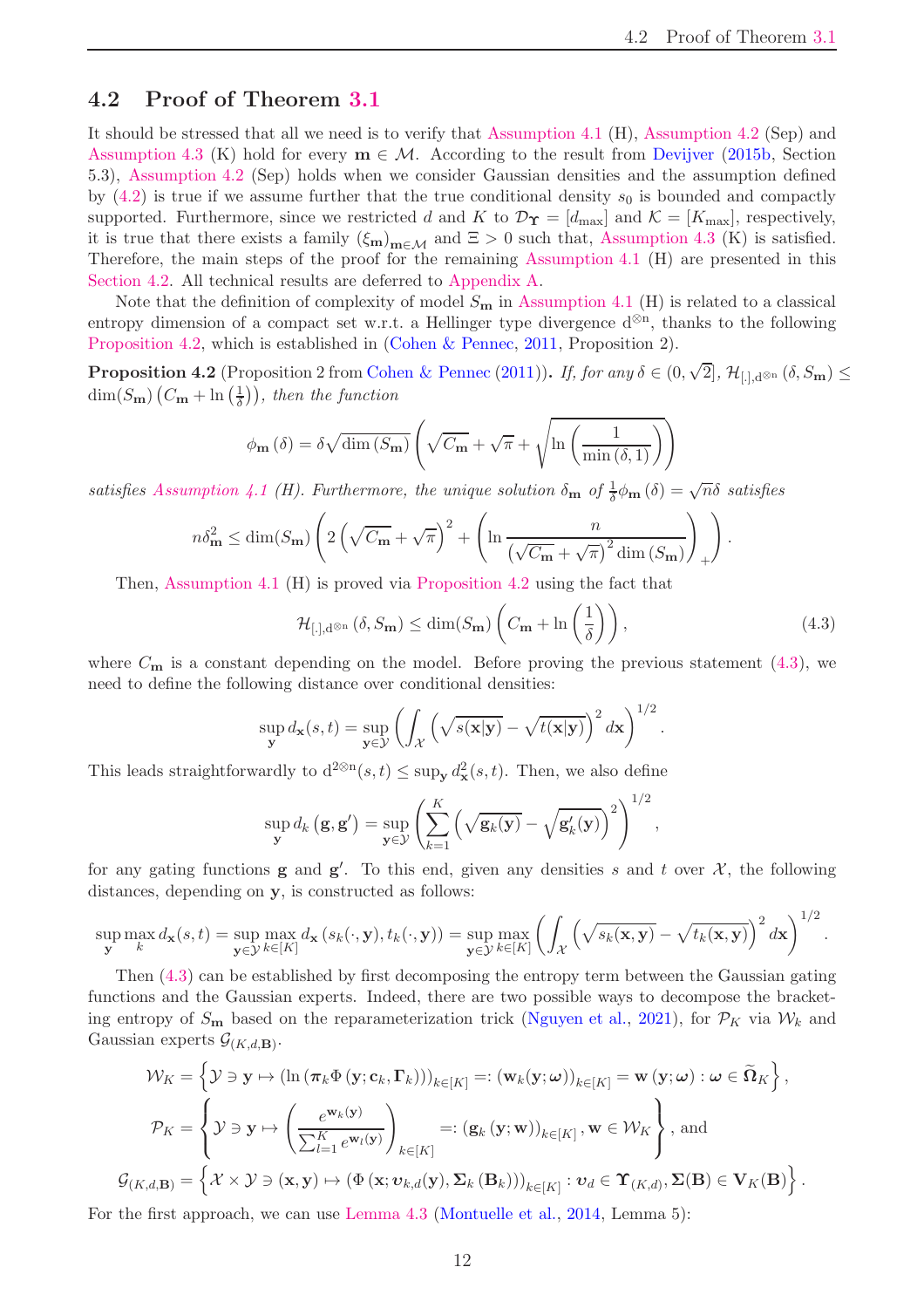<span id="page-12-5"></span>Lemma 4.3. *For all*  $\delta \in (0, \sqrt{2}]$  *and*  $m \in \mathcal{M}$ *,* 

$$
\mathcal{H}_{[\cdot],\sup_{\mathbf{y}}d_{\mathbf{x}}}(\delta, S_{\mathbf{m}}) \leq \mathcal{H}_{[\cdot],\sup_{\mathbf{y}}d_{k}}\left(\frac{\delta}{5},\mathcal{P}_{K}\right) + \mathcal{H}_{[\cdot],\sup_{\mathbf{y}}\max_{k}d_{\mathbf{x}}}\left(\frac{\delta}{5},\mathcal{G}_{(K,d,\mathbf{B})}\right).
$$

Note that [Lemma 4.3](#page-11-3) boils down to assuming that  $\mathbf Y$  is bounded. To weaken this assumption, we are going to use the smaller distance:  $d^{\otimes n}$ , for the entropy with bracketing of  $S_m$  although bounding, such bracketing entropies for  $W_K$  and  $\mathcal{G}_{K,\mathcal{B}}$  becomes much more challenging. Consequently, this leads to the second approach via [Lemma 4.4](#page-12-1) [\(Montuelle et al.,](#page-23-13) [2014](#page-23-13), Lemma 6).

<span id="page-12-1"></span>Lemma 4.4. *For all*  $\delta \in (0, \sqrt{2}],$ 

$$
\mathcal{H}_{[\cdot],\mathrm{d}^{\otimes n}}\left(\delta,S_{\mathbf{m}}\right) \leq \mathcal{H}_{[\cdot],d_{\mathcal{P}_K}}\left(\frac{\delta}{2},\mathcal{P}_K\right) + \mathcal{H}_{[\cdot],d_{\mathcal{G}_{\left(K,d,\mathbf{B}\right)}}}\left(\frac{\delta}{2},\mathcal{G}_{\left(K,d,\mathbf{B}\right)}\right),
$$

*where*

$$
d_{\mathcal{P}_{K}}^{2}\left(g^{+},g^{-}\right) = \mathbb{E}_{\mathbf{Y}}\left[\frac{1}{n}\sum_{i=1}^{n}d_{k}^{2}\left(g^{+}\left(\mathbf{Y}_{i}\right),g^{-}\left(\mathbf{Y}_{i}\right)\right)\right] = \mathbb{E}_{\mathbf{Y}}\left[\frac{1}{n}\sum_{i=1}^{n}\sum_{k=1}^{K}\left(\sqrt{g_{k}^{+}\left(\mathbf{Y}_{i}\right)}-\sqrt{g_{k}^{-}\left(\mathbf{Y}_{i}\right)}\right)^{2}\right],
$$
  

$$
d_{\mathcal{G}_{(K,d,\mathbf{B})}}^{2}\left(\Phi^{+},\Phi^{-}\right) = \mathbb{E}_{\mathbf{Y}}\left[\frac{1}{n}\sum_{i=1}^{n}\sum_{k=1}^{K}d_{\mathbf{x}}^{2}\left(\Phi_{k}^{+}\left(\cdot,\mathbf{Y}_{i}\right),\Phi_{k}^{-}\left(\cdot,\mathbf{Y}_{i}\right)\right)\right]
$$

$$
= \mathbb{E}_{\mathbf{Y}}\left[\frac{1}{n}\sum_{i=1}^{n}\sum_{k=1}^{K}\int_{\mathcal{X}}\left(\sqrt{\Phi_{k}^{+}\left(\mathbf{x},\mathbf{Y}_{i}\right)}-\sqrt{\Phi_{k}^{+}\left(\mathbf{x},\mathbf{Y}_{i}\right)}\right)^{2}d\mathbf{x}\right].
$$

<span id="page-12-0"></span>Next, we make use of [Lemma 4.5,](#page-12-0) which is proved in [Appendix A.1,](#page-14-1) to provide an upper bound on the bracketing entropy of  $S_{\mathbf{m}}(\mathcal{P}_K)$  on distances  $d^{\otimes n}(d_{\mathcal{P}_K})$ , respectively.

Lemma 4.5. *It holds that*

<span id="page-12-3"></span>
$$
d^{\otimes n}(s,t) \le \sup_{\mathbf{y}} d_{\mathbf{x}}(s,t), \ and \ \mathcal{H}_{[\cdot],d^{\otimes n}}\left(\delta, S_{\mathbf{m}}\right) \le \mathcal{H}_{[\cdot],\sup_{\mathbf{y}} d_{\mathbf{x}}}\left(\delta, S_{\mathbf{m}}\right),\tag{4.4}
$$

$$
d_{\mathcal{P}_K}\left(g^+, g^-\right) \le \sup_{\mathbf{y}} d_k(g^+, g^-), \text{ and } \mathcal{H}_{[\cdot], d_{\mathcal{P}_K}\left(\frac{\delta}{2}, \mathcal{P}_K\right) \le \mathcal{H}_{[\cdot], \sup_{\mathbf{y}} d_k}\left(\frac{\delta}{2}, \mathcal{P}_K\right). \tag{4.5}
$$

[Lemmas 4.4](#page-12-1) and [4.5](#page-12-0) imply that

<span id="page-12-4"></span>
$$
\mathcal{H}_{[\cdot],\mathrm{d}^{\otimes n}}\left(\delta,S_{\mathbf{m}}\right) \leq \mathcal{H}_{[\cdot],\sup_{\mathbf{y}} d_k}\left(\frac{\delta}{2},\mathcal{P}_K\right) + \mathcal{H}_{[\cdot],d_{\mathcal{G}_{\left(K,d,\mathbf{B}\right)}}}\left(\frac{\delta}{2},\mathcal{G}_{\left(K,d,\mathbf{B}\right)}\right).
$$

We next define the metric entropy of the set  $\mathcal{W}_K$ :  $\mathcal{H}_{d_{\|\text{sup}\|_\infty}}(\delta, \mathcal{W}_K)$ , which measures the logarithm of the minimal number of balls of radius at most  $\delta$ , according to a distance  $d_{\parallel \text{sup}\parallel_{\infty}}$ , needed to cover  $W_K$ , where

$$
d_{\|\text{sup}\|_{\infty}}\left((\mathbf{s}_k)_{k\in[K]}, (\mathbf{t}_k)_{k\in[K]}\right) = \max_{k\in[K]} \sup_{\mathbf{x}\in\mathcal{X}} \|\mathbf{s}_k(\mathbf{x}) - \mathbf{t}_k(\mathbf{x})\|_2,\tag{4.6}
$$

for any K-tuples of functions  $(\mathbf{s}_k)_{k\in[K]}$  and  $(\mathbf{t}_k)_{k\in[K]}$ . Here,  $\mathbf{s}_k, \mathbf{t}_k : \mathcal{X} \ni \mathbf{x} \mapsto \mathbf{s}_k(\mathbf{x}), \mathbf{t}_k(\mathbf{x}) \in \mathbb{R}^p, \forall k \in K$ [K], and given  $\mathbf{x} \in \mathcal{X}, k \in [K], ||\mathbf{s}_k(\mathbf{x}) - \mathbf{t}_k(\mathbf{x})||_2$  is the Euclidean distance in  $\mathbb{R}^p$ .

<span id="page-12-2"></span>Based on this metric, one can first relate the bracketing entropy of  $\mathcal{P}_K$  to  $\mathcal{H}_{d_{\parallel \sup \parallel_{\infty}}}(\delta, \mathcal{W}_K)$ , and then obtain the upper bound for its entropy via [Lemma 4.6.](#page-12-2) It is worth mentioning that for the Gaussian gating parameters, the technique for handling the logistic weights of [Montuelle et al.](#page-23-13) [\(2014\)](#page-23-13) is not directly applicable to the BLoMPE setting. Therefore, by using the previous reparameterization trick, [Nguyen et al.](#page-23-15) [\(2021](#page-23-15), Lemmas 5.4 and 5.8) allow for the control of the metric entropy of the parameters of Gaussian gating functions.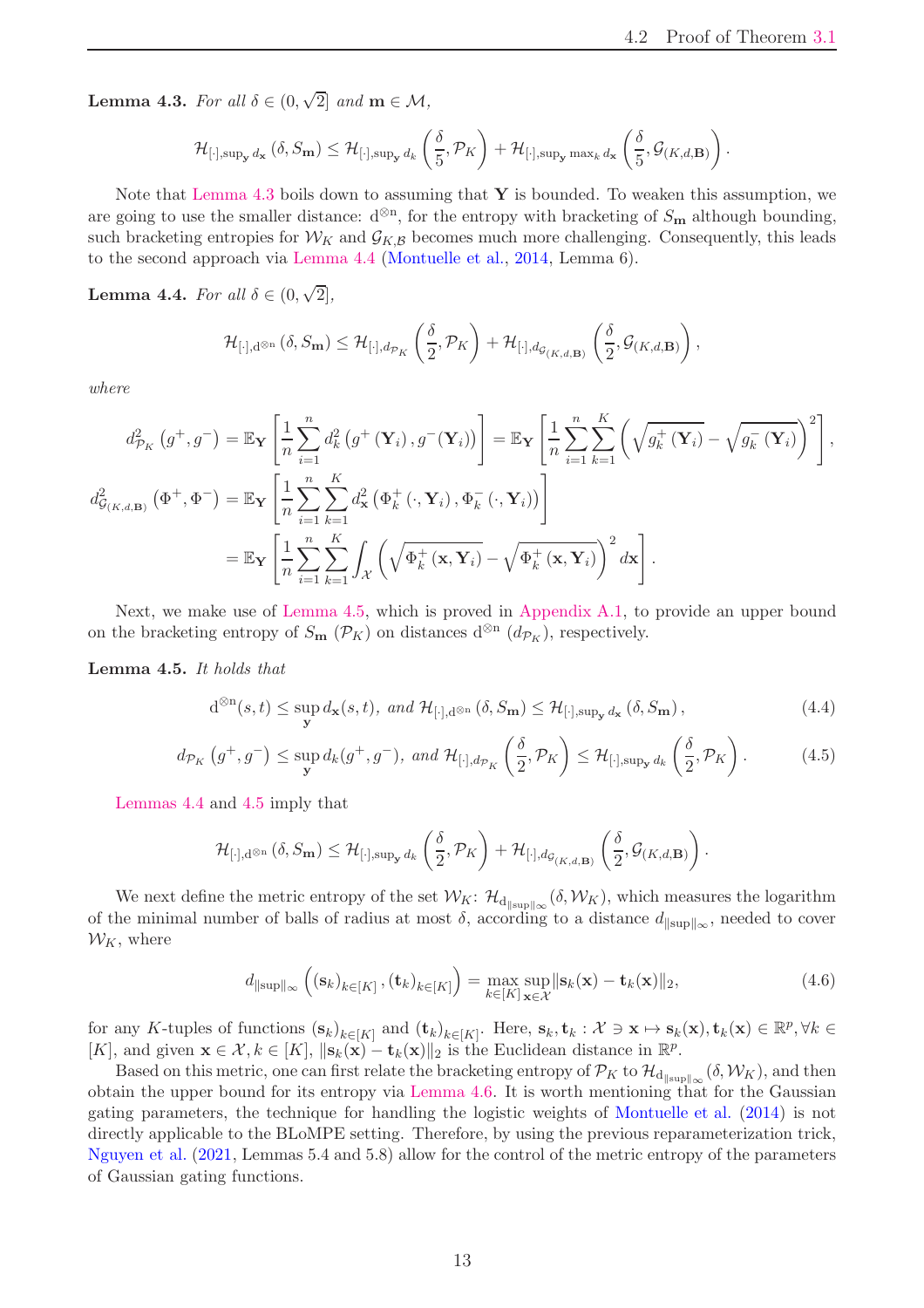<span id="page-13-1"></span>**Lemma 4.6** (Lemmas 5.5 from [Nguyen et al.](#page-23-15) [\(2021\)](#page-23-15) ). *For all*  $\delta \in (0, \sqrt{2}]$ ,

$$
\mathcal{H}_{[\cdot],\sup_\mathbf{y} d_k}\left(\frac{\delta}{2},\mathcal{P}_K\right) \leq \mathcal{H}_{\mathrm{d}_{\|sup\|_\infty}}\left(\frac{3\sqrt{3}\delta}{8\sqrt{K}},\mathcal{W}_K\right) \leq \dim\left(\mathcal{W}_K\right)\left(C_{\mathcal{W}}+\ln\left(\frac{8\sqrt{K}}{3\sqrt{3}\delta}\right)\right),
$$

*where*  $C_{\mathcal{Y}} := \sup_{\mathbf{y} \in \mathcal{Y}} ||\mathbf{y}||_{\infty} < \infty$  *whenever*  $\mathcal{Y}$  *is bounded,*  $\mathcal{U} := \mathcal{Y} \times \mathcal{Y} \times [a_{\mathbf{\Gamma}}, A_{\mathbf{\Gamma}}]^{L^2}$ ,

$$
C_{\mathcal{W}} := \frac{1}{\dim(\mathcal{W}_K)} \ln C_0, C_0 := (6C_c C_{\mathcal{Y}} L)^{KL} \left(6C_{\mathbf{\Gamma}} A_{\mathbf{\Gamma}} L^2\right)^{\frac{L(L+1)}{2} K} \left(\frac{3}{a_{\pi}}\right)^{K-1} K \left(2\pi e^{K/2}, \frac{C_{\mathcal{W}}}{\left(\frac{1}{a_{\pi}}\right)^{K}}\right)^{K-1} K \left(2\pi e^{K/2}, \frac{C_{\mathcal{W}}}{\left(\frac{1}{a_{\pi}}\right)^{K}}\right)^{K}
$$
  
\n
$$
0 < (C_{\Sigma})_{1,\dots,L^2}^T := \max_{k \in [K]} \sup_{(\mathbf{y}, \mathbf{c}_k, \text{vec}(\mathbf{\Gamma}_k)) \in \mathcal{U}} \left|\nabla_{\text{vec}(\mathbf{\Gamma}_k)} \ln \left|\Phi_L(\mathbf{y}; \mathbf{c}_k, \mathbf{\Gamma}_k)\right|\right| < \infty,
$$

*and* vec(·) *denotes the vectorization operator that stacks the columns of a matrix into a vector.*

<span id="page-13-0"></span>[Lemma 4.7](#page-13-0) allows us to construct the Gaussian brackets to handle the metric entropy for Gaussian experts, which is established in [Appendix A.2.](#page-14-2)

#### Lemma 4.7.

$$
\mathcal{H}_{[\cdot],d_{\mathcal{G}_{(K,d,\mathbf{B})}}}\left(\frac{\delta}{2},\mathcal{G}_{(K,d,\mathbf{B})}\right) \leq \dim\left(\mathcal{G}_{(K,d,\mathbf{B})}\right)\left(C_{\mathcal{G}_{(K,d,\mathbf{B})}} + \ln\left(\frac{1}{\delta}\right)\right). \tag{4.7}
$$

Finally, [\(4.3\)](#page-11-2) is proved via [Lemmas 4.6](#page-12-2) and [4.7.](#page-13-0) Indeed, with the fact that  $\dim(S_m) = \dim(W_K) +$  $\dim\big(\mathcal{G}_{(K,d,\mathbf{B})}\big),\,$ it follows

$$
\mathcal{H}_{[\cdot],d^{\otimes n}}(\delta, S_{\mathbf{m}})
$$
\n
$$
\leq \mathcal{H}_{[\cdot],\sup_{\mathbf{y}}d_{k}}\left(\frac{\delta}{2},\mathcal{P}_{K}\right) + \mathcal{H}_{[\cdot],d_{\mathcal{G}_{(K,d,\mathbf{B})}}}\left(\frac{\delta}{2},\mathcal{G}_{(K,d,\mathbf{B})}\right)
$$
\n
$$
\leq \dim(\mathcal{W}_{K})\left(C_{\mathcal{W}} + \ln\left(\frac{8\sqrt{K}}{3\sqrt{3}\delta}\right)\right) + \dim\left(\mathcal{G}_{(K,d,\mathbf{B})}\right)\left(C_{\mathcal{G}_{(K,d,\mathbf{B})}} + \ln\left(\frac{1}{\delta}\right)\right)
$$
\n
$$
= \dim(S_{\mathbf{m}})\left[\frac{\dim(\mathcal{W}_{K})}{\dim(S_{\mathbf{m}})}\left(C_{\mathcal{W}} + \ln\left(\frac{8\sqrt{K}}{3\sqrt{3}}\right) + \ln\left(\frac{1}{\delta}\right)\right) + \frac{\dim\left(\mathcal{G}_{(K,d,\mathbf{B})}\right)}{\dim(S_{\mathbf{m}})}\left(C_{\mathcal{G}_{(K,d,\mathbf{B})}} + \ln\left(\frac{1}{\delta}\right)\right)\right]
$$
\n
$$
= \dim(S_{\mathbf{m}})\left(C_{\mathbf{m}} + \ln\left(\frac{1}{\delta}\right)\right), \text{ where}
$$
\n
$$
C_{\mathbf{m}} = \frac{\dim(\mathcal{W}_{K})}{\dim(S_{\mathbf{m}})}\left(C_{\mathcal{W}} + \ln\left(\frac{8\sqrt{K}}{3\sqrt{3}}\right)\right) + \frac{\dim\left(\mathcal{G}_{(K,d,\mathbf{B})}\right)C_{\mathcal{G}_{(K,d,\mathbf{B})}}}{\dim(S_{\mathbf{m}})}
$$
\n
$$
\leq C_{\mathcal{W}} + \ln\left(\frac{8\sqrt{K_{\max}}}{3\sqrt{3}}\right) + C_{\mathcal{G}_{(K,d,\mathbf{B})}} := \mathfrak{C}.
$$

It is interesting that the constant  $\mathfrak C$  does not depend on the dimension dim  $(S_m)$  of the model, thanks to the hypothesis that  $C_W$  is common for every model  $S_m$  in the collection. Therefore, [Proposition 4.2](#page-11-1) implies that, give  $C = 2(\sqrt{\mathfrak{C}} + \sqrt{\pi})^2$ , the model complexity  $\mathcal{D}_{\mathbf{m}}$  satisfies

$$
\mathcal{D}_{\mathbf{m}} \equiv n \delta_{\mathbf{m}}^2 \le \dim(S_{\mathbf{m}}) \left( 2\left(\sqrt{\mathfrak{C}} + \sqrt{\pi}\right)^2 + \left(\ln \frac{n}{\left(\sqrt{\mathfrak{C}} + \sqrt{\pi}\right)^2 \dim(S_{\mathbf{m}})}\right)_+ \right) \le \dim(S_{\mathbf{m}}) \left(C + \ln n\right).
$$

To this end, [Theorem 4.1](#page-10-0) implies that when a collection of BLoMPE models  $(S_m)_{m \in \mathcal{M}}$  with the penalty functions satisfies  $pen(m) \ge \kappa \left[\dim(S_m)(C + \ln n) + (1 \vee \tau)\xi_m\right]$  with  $\kappa > \kappa_0$ , the oracle inequality in [Theorem 3.1](#page-8-1) holds.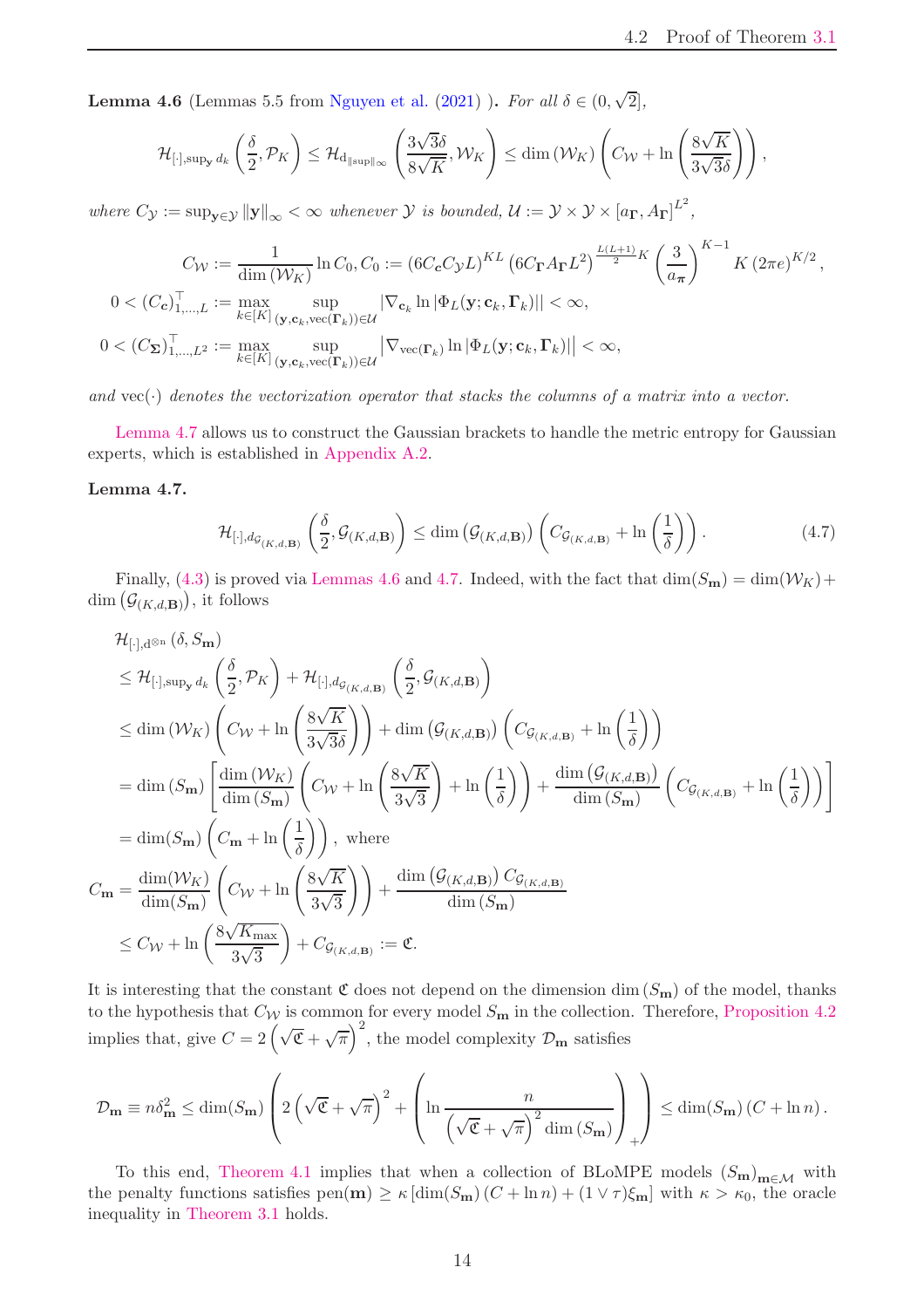## <span id="page-14-3"></span>Acknowledgments

TrungTin Nguyen is supported by a "Contrat doctoral" from the French Ministry of Higher Education and Research. Faicel Chamroukhi is granted by the French National Research Agency (ANR) grant [SMILES ANR-18-CE40-0014.](https://anr.fr/en/funded-projects-and-impact/funded-projects/project/funded/project/b2d9d3668f92a3b9fbbf7866072501ef-f004f5ad27/?tx_anrprojects_funded%5Bcontroller%5D=Funded&cHash=895d4c3a16ad6a0902e6515eb65fba37) Hien Duy Nguyen is funded by Australian Research Council grant number DP180101192. This research is funded directly by the Inria [LANDER](https://team.inria.fr/statify/projects/lander/) project. TrungTin Nguyen also sincerely acknowledges Inria Grenoble-Rhône-Alpes Research Centre for a valuable Visiting PhD Fellowship working with [STATIFY](https://team.inria.fr/statify/) team so that this research can be completed, Emilie Devijver for fruitful statistical discussions.

## <span id="page-14-0"></span>Appendix

### A Lemma proofs

### <span id="page-14-1"></span>A.1 Proof of Lemma [4.5](#page-12-0)

We first aim to prove that  $d^{2\otimes n}(s,t) \leq \sup_{\mathbf{y}} d_{\mathbf{x}}^2(s,t)$ . Indeed, by definition, it follows that

$$
d^{2\otimes n}(s,t) = \mathbb{E}_{\mathbf{Y}}\left[\frac{1}{n}\sum_{i=1}^{n}d_{\mathbf{x}}^{2}(s(\cdot|\mathbf{Y}_{i}),t(\cdot|\mathbf{Y}_{i}))\right] = \frac{1}{n}\sum_{i=1}^{n}\mathbb{E}_{\mathbf{Y}}\left[d_{\mathbf{x}}^{2}(s(\cdot|\mathbf{Y}_{i}),t(\cdot|\mathbf{Y}_{i}))\right]
$$
  

$$
= \frac{1}{n}\sum_{i=1}^{n}\int_{\mathcal{Y}}d_{\mathbf{x}}^{2}(s(\cdot|\mathbf{y}),t(\cdot|\mathbf{y}))s_{\mathbf{x},0}(\mathbf{y})d\mathbf{y} \leq \sup_{\mathbf{y}}d_{\mathbf{x}}^{2}(s,t)\frac{1}{n}\sum_{i=1}^{n}\int_{\mathcal{Y}}s_{\mathbf{x},0}(\mathbf{y})d\mathbf{y} = \sup_{\mathbf{y}}d_{\mathbf{x}}^{2}(s,t),
$$

where  $s_{\mathbf{x},0}$  denotes that marginal PDF of  $s_0$ , w.r.t. x. Consequently, it holds that  $d^{\otimes n}(s,t)$  =  $\sqrt{d^{2\otimes n}(s,t)} \leq \sqrt{\sup_{\mathbf{y}} d_{\mathbf{x}}^2(s,t)} = \sup_{\mathbf{y}} d_{\mathbf{x}}(s,t)$ . To prove that

$$
\mathcal{H}_{[\cdot],\mathrm{d}^{\otimes n}}\left(\delta,S_{\mathbf{m}}\right) \leq \mathcal{H}_{[\cdot],\sup_{\mathbf{y}}d_{\mathbf{x}}}\left(\delta,S_{\mathbf{m}}\right),
$$

it is sufficient to check that

$$
\mathcal{N}_{[\cdot],\mathrm{d}^{\otimes n}}\left(\delta,S_{\mathbf{m}}\right)\leq \mathcal{N}_{[\cdot],\sup_{\mathbf{y}}d_{\mathbf{x}}}\left(\delta,S_{\mathbf{m}}\right).
$$

By using the definition of bracketing entropy in  $(4.1)$  and  $d^{\otimes n}(s,t) \leq \sup_{\mathbf{y}} d_{\mathbf{x}}(s,t)$ , given

$$
A = \left\{ n \in \mathbb{N}^{\star} : \exists t_1^-, t_1^+, \dots, t_n^-, t_n^+ \text{ s.t } \sup_{\mathbf{y}} d_{\mathbf{x}}(s, t) \left( t_k^-, t_k^+ \right) \le \delta, S_{\mathbf{m}} \subset \bigcup_{k=1}^n \left[ t_k^-, t_k^+ \right] \right\},
$$
  

$$
B = \left\{ n \in \mathbb{N}^{\star} : \exists t_1^-, t_1^+, \dots, t_n^-, t_n^+ \text{ s.t } d^{\otimes n} \left( t_k^-, t_k^+ \right) \le \delta, S_{\mathbf{m}} \subset \bigcup_{k=1}^n \left[ t_k^-, t_k^+ \right] \right\},
$$

it leads to that  $A \subset B$  and then [\(4.4\)](#page-12-3) follows, since

$$
\mathcal{N}_{[\cdot],\sup_{\mathbf{y}} d_{\mathbf{x}}(s,t)}\left(\delta, S_{\mathbf{m}}\right) = \min A \geq \min B = \mathcal{N}_{[\cdot],d^{\otimes n}}\left(\delta, S_{\mathbf{m}}\right).
$$

With the similar argument as in the proof of [\(4.4\)](#page-12-3), it holds that  $d_{\mathcal{P}_K}(g^+, g^-) \leq \sup_{\mathbf{y}} d_k(g^+, g^-)$ and [\(4.5\)](#page-12-4) is proved.

#### <span id="page-14-2"></span>A.2 Proof of Lemma [4.7](#page-13-0)

It is worth mentioning that without any structures on covariance matrices of Gaussian experts from the collection  $M$ , Lemma [4.7](#page-13-0) can be proved using Proposition 2 from [Montuelle et al.](#page-23-13) [\(2014](#page-23-13)) and [Montuelle et al.](#page-23-13) [\(2014](#page-23-13), Appendix B.2.3), for constructing of Gaussian brackets to deal with the Gaussian experts. However, dealing with block-diagonal covariance matrices with random subcollection is much more challenging. We have to establish more constructive bracketing entropies in the spirits of [Maugis & Michel](#page-22-14) [\(2011a](#page-22-14)), [Devijver](#page-21-13) [\(2015b\)](#page-21-13), [Devijver & Gallopin](#page-21-11) [\(2018\)](#page-21-11).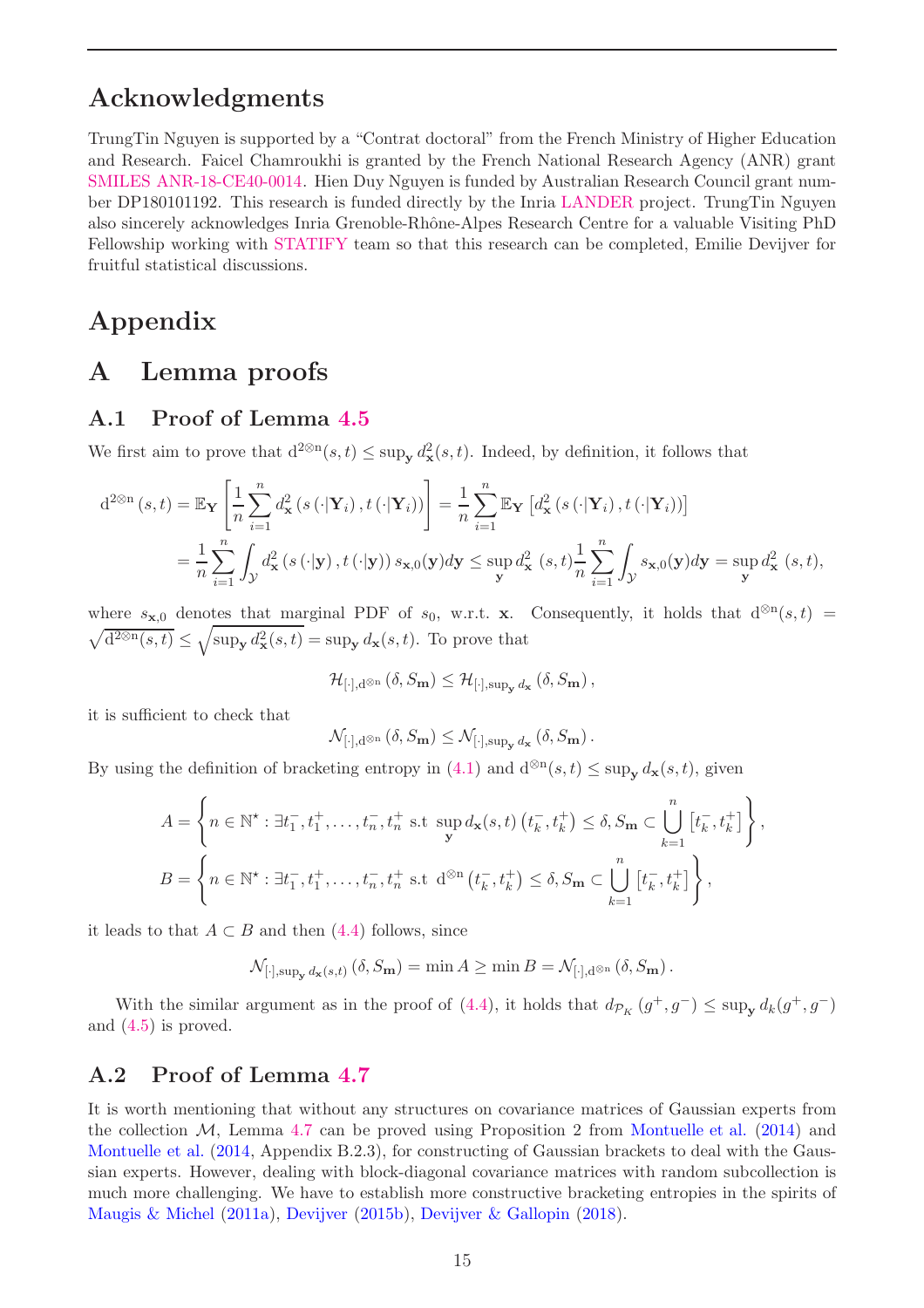Given any  $k \in [K]$ , by defining

$$
\mathcal{G}_{(d,\mathbf{B}_k)} = \left\{ \mathcal{X} \times \mathcal{Y} \ni (\mathbf{x}, \mathbf{y}) \mapsto \Phi(\mathbf{x}; \boldsymbol{v}_{k,d}(\mathbf{y}), \boldsymbol{\Sigma}_k (\mathbf{B}_k)) =: \Phi_k : \boldsymbol{v}_{k,d} \in \Upsilon_{(k,d)}, \boldsymbol{\Sigma}_k (\mathbf{B}_k) \in \mathbf{V}_k (\mathbf{B}_k) \right\},\tag{A.1}
$$

it follows that  $\mathcal{G}_{(K,d,\mathbf{B})} = \prod_{k=1}^K \mathcal{G}_{(d,\mathbf{B}_k)}$ , where  $\prod$  stands for the cartesian product. By using [Lemma A.1,](#page-15-0) which is proved in [Appendix A.2.1,](#page-16-0) it follows that

<span id="page-15-3"></span><span id="page-15-2"></span>
$$
\mathcal{H}_{[\cdot],d_{\mathcal{G}_{(K,d,\mathbf{B})}}}\left(\frac{\delta}{2},\mathcal{G}_{(K,d,\mathbf{B})}\right) \leq \sum_{k=1}^{K} \mathcal{H}_{[\cdot],d_{\mathcal{G}_{(d,\mathbf{B}_k)}}}\left(\frac{\delta}{2\sqrt{K}},\mathcal{G}_{(d,\mathbf{B}_k)}\right). \tag{A.2}
$$

<span id="page-15-0"></span>**Lemma A.1.** *Given*  $\mathcal{G}_{(K,d,\mathbf{B})} = \prod_{k=1}^K \mathcal{G}_{(d,\mathbf{B}_k)}$ *, where*  $\mathcal{G}_{(d,\mathbf{B}_k)}$  *is defined in* [\(A.1\)](#page-15-2)*, it holds that* 

$$
\mathcal{N}_{[\cdot],d_{\mathcal{G}_{(K,d,\mathbf{B})}}}\left(\frac{\delta}{2},\mathcal{G}_{(K,d,\mathbf{B})}\right)\leq \prod_{k=1}^K \mathcal{N}_{[\cdot],d_{\mathcal{G}_{(d,\mathbf{B}_k)}}}\left(\frac{\delta}{2\sqrt{K}},\mathcal{G}_{(d,\mathbf{B}_k)}\right),
$$

*where for any*  $\Phi^+, \Phi^- \in \mathcal{G}_{(K,d,\mathbf{B})}$  *and any*  $\Phi_k^+$  $\mathcal{F}_{k}^{+}, \Phi_{k}^{-} \in \mathcal{G}_{(d, \mathbf{B}_{k})}, k \in [K],$ 

<span id="page-15-4"></span>
$$
d_{\mathcal{G}_{(K,d,\mathbf{B})}}^{2}(\Phi^{+},\Phi^{-}) = \mathbb{E}_{\mathbf{Y}}\left[\frac{1}{n}\sum_{i=1}^{n}\sum_{k=1}^{K}d^{2}\left(\Phi_{k}^{+}\left(\cdot,\mathbf{Y}_{i}\right),\Phi_{k}^{-}\left(\cdot,\mathbf{Y}_{i}\right)\right)\right],
$$

$$
d_{\mathcal{G}_{(d,\mathbf{B}_{k})}}^{2}\left(\Phi_{k}^{+},\Phi_{k}^{-}\right) = \mathbb{E}_{\mathbf{Y}}\left[\frac{1}{n}\sum_{i=1}^{n}d^{2}\left(\Phi_{k}^{+}\left(\cdot,\mathbf{Y}_{i}\right),\Phi_{k}^{-}\left(\cdot,\mathbf{Y}_{i}\right)\right)\right].
$$

<span id="page-15-1"></span>[Lemma 4.7](#page-13-0) is proved via [\(A.2\)](#page-15-3) and [Lemma A.2,](#page-15-1) which is proved in [Appendix A.2.2.](#page-16-1)

**Lemma A.2.** *By defining*  $\mathcal{G}_{(d,\mathbf{B}_k)}$  *as in* [\(A.1\)](#page-15-2)*, for all*  $\delta \in (0,\sqrt{2}]$ *, it holds that* 

$$
\mathcal{H}_{[\cdot],d_{\mathcal{G}_{(d,\mathbf{B}_k)}}}\left(\frac{\delta}{2},\mathcal{G}_{(d,\mathbf{B}_k)}\right) \leq \dim\left(\mathcal{G}_{(d,\mathbf{B}_k)}\right) \left(C_{\mathcal{G}_{(d,\mathbf{B}_k)}} + \ln\left(\frac{1}{\delta}\right)\right), \text{ where } (A.3)
$$
\n
$$
D_{\mathbf{B}_k} = \sum_{g=1}^{G_k} \frac{\text{card}\left(d_k^{[g]}\right) \left(\text{card}\left(d_k^{[g]}\right) - 1\right)}{2},
$$
\n
$$
C_{\mathcal{G}_{(d,\mathbf{B}_k)}} = \frac{D_{\mathbf{B}_k} \ln\left(\frac{6\sqrt{6}\lambda_M D^2(D-1)}{\lambda_m D_{\mathbf{B}_k}}\right) + \dim\left(\Upsilon_{(k,d)}\right) \ln\left(\frac{6\sqrt{2D}\exp\left(C_{\Upsilon_{(k,d)}}\right)}{\sqrt{\lambda_m}}\right)}{\dim\left(\mathcal{G}_{(d,\mathbf{B}_k)}\right)}.
$$
\n(A.3)

Indeed,  $(A.2)$  and  $(A.3)$  lead to

$$
\mathcal{H}_{[\cdot],d_{\mathcal{G}_{(K,d,\mathbf{B})}}}\left(\frac{\delta}{2},\mathcal{G}_{(K,d,\mathbf{B})}\right) \leq \sum_{k=1}^{K} \mathcal{H}_{[\cdot],d_{\mathcal{G}_{(d,\mathbf{B}_k)}}}\left(\frac{\delta}{2\sqrt{K}},\mathcal{G}_{(d,\mathbf{B}_k)}\right)
$$
  

$$
\leq \sum_{k=1}^{K} \dim\left(\mathcal{G}_{(d,\mathbf{B}_k)}\right)\left(C_{\mathcal{G}_{(d,\mathbf{B}_k)}} + \ln\left(\sqrt{K}\right) + \ln\left(\frac{1}{\delta}\right)\right)
$$
  

$$
\leq \dim\left(\mathcal{G}_{(K,d,\mathbf{B})}\right)\left(C_{\mathcal{G}_{(K,d,\mathbf{B})}} + \ln\left(\frac{1}{\delta}\right)\right).
$$

Here,  $C_{\mathcal{G}_{(K,d,\mathbf{B})}} = \sum_{k=1}^K C_{\mathcal{G}_{(d,\mathbf{B}_k)}} + \ln(\sqrt{K})$  and note that  $\dim(\mathcal{G}_{(K,d,\mathbf{B})}) = \sum_{k=1}^K \dim(\mathcal{G}_{(d,\mathbf{B}_k)})$ ,  $\dim (\mathcal{G}_{(d,\mathbf{B}_k)}) = D_{\mathbf{B}_k} + \dim (\mathbf{\hat{Y}}_{(k,d)})$ ,  $\dim (\mathbf{\hat{Y}}_{(k,d)}) = Dd_{\mathbf{\hat{Y}}_{(k,d)}}, C_{\mathbf{\hat{Y}}_{(k,d)}} = \sqrt{D}d_{\mathbf{\hat{Y}}_{(k,d)}} T_{\mathbf{\hat{Y}}_{(k,d)}}$  (in cases where linear combination of bounded functions are used for means, *i.e.*,  $\Upsilon_{(k,d)} = \Upsilon_b$  or dim  $(\Upsilon_{(k,d)})$  $D\big(\begin{smallmatrix} d\boldsymbol{\Upsilon}_{(k,d)}+L \ r \end{smallmatrix}$  $\int_{L}^{\{d, d\}}$ ,  $C_{\Upsilon_{(k,d)}} = \sqrt{D} \begin{pmatrix} {d_{\Upsilon_{(k,d)}}} + L \\ L \end{pmatrix}$  $\int_L^{(d)} \int d\mathbf{r} \cdot d\mathbf{r}$  (in cases where we use polynomial means, *i.e.*,  $\mathbf{\hat{T}}_{(k,d)} =$  $\Upsilon_p$ ).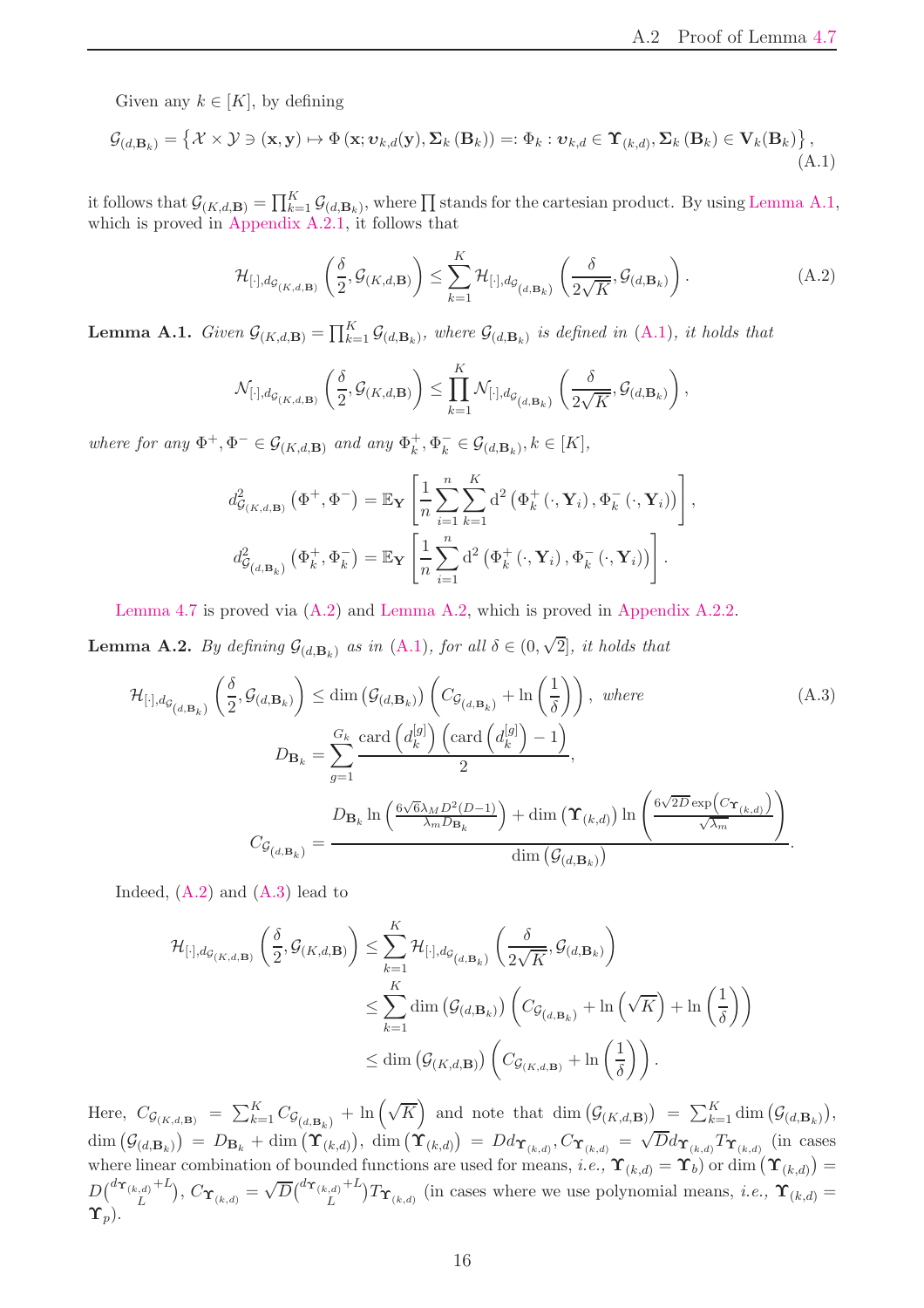#### <span id="page-16-2"></span><span id="page-16-0"></span>A.2.1 Proof of Lemma [A.1](#page-15-0)

By the definition of the bracketing entropy in [\(4.1\)](#page-9-2), for each  $k \in [K]$ , let  $\left\{ \left[ \Phi_k^{l,-}, \Phi_k^{l,+} \right] \right\}$ k io  $1 \leq l \leq \mathcal{N}_{\mathcal{G}}(d,\mathbf{B}_k)$ be a minimal covering of  $\delta_k$  brackets for  $d_{\mathcal{G}_{(d,\mathbf{B}_k)}}$  of  $\mathcal{G}_{(d,\mathbf{B}_k)}$ , with cardinality  $\mathcal{N}_{\mathcal{G}_{(d,\mathbf{B}_k)}}$ . This leads to

$$
\forall l \in \left[\mathcal{N}_{\mathcal{G}_{\left(d,\mathbf{B}_k\right)}}\right], d_{\mathcal{G}_{\left(d,\mathbf{B}_k\right)}}\left(\Phi_k^{l,-},\Phi_k^{l,+}\right) \leq \delta_k.
$$

Therefore, we claim that the set  $\left\{ \prod_{k=1}^K \left[ \Phi_k^{l,-},\Phi_k^{l,+} \right] \right.$ k io  $1 \leq l \leq \mathcal{N}_{\mathcal{G}}(d,\mathbf{B}_k)$ is a covering of  $\frac{\delta}{2}$ -bracket for  $d_{\mathcal{G}_{(K,d,\mathbf{B})}}$ of  $\mathcal{G}_{(K,d,\mathbf{B})}$  with cardinality  $\prod_{k=1}^K \mathcal{N}_{[\cdot],d_{\mathcal{G}_{(d,\mathbf{B}_k)}}}$  $(\delta_k, \mathcal{G}_{(d, \mathbf{B}_k)})$ . Indeed, let any  $\Phi = (\Phi_k)_{k \in [K]} \in \mathcal{G}_{(K,d, \mathbf{B})}$ . Consequently, for each  $k \in [K], \Phi_k \in \mathcal{G}_{(d,\mathbf{B}_k)}$ , there exists  $l(k) \in \left[$  $\mathcal{N}\mathcal{G}_{\left(d,\mathbf{B}_k\right)}$ , such that

$$
\Phi_k^{l(k),-} \leq \Phi_k \leq \Phi_k^{l(k),+}, d^2_{\mathcal{G}_{(d,\mathbf{B}_k)}} \left( \Phi_k^{l(k),+}, \Phi_k^{l(k),-} \right) \leq (\delta_k)^2.
$$

Then, it follows that  $\Phi \in [\Phi^-, \Phi^+] \in \left\{ \prod_{k=1}^K \left[ \Phi_k^{l,-}, \Phi_k^{l,+} \right] \right\}$ k  $\overline{\iota}$  $\frac{1 \leq l \leq \mathcal{N}_{\mathcal{G}}}{d \cdot \mathbf{B}_k}$ , with  $\Phi^- = \left(\Phi_k^{l(k),-}\right)$  $\setminus$  $k \in [K]$  $, \Phi^+ =$  $\left(\Phi_k^{l(k),+}\right)$ k  $\setminus$  $k \in [K]$ , which implies that  $\left\{ \prod_{k=1}^K \left[ \Phi_k^{l,-},\Phi_k^{l,+} \right. \right.$ k  $\overline{\iota}$ is a bracket covering of  $\mathcal{G}_{(K,d,\mathbf{B})}$ .

 $1 \leq l \leq \mathcal{N}_{\mathcal{G}}(d,\mathbf{B}_k)$ Now, we want to verify that the size of this bracket is  $\delta/2$  by choosing  $\delta_k = \frac{\delta}{2\sqrt{k}}$  $\frac{\delta}{2\sqrt{K}}, \forall k \in [K]$ . It follows that

$$
d_{\mathcal{G}_{(K,d,\mathbf{B})}}^{2}(\Phi^{-},\Phi^{+}) = \mathbb{E}_{\mathbf{Y}}\left[\frac{1}{n}\sum_{i=1}^{n}\sum_{k=1}^{K}d^{2}\left(\Phi_{k}^{l(k),-}\left(\cdot,\mathbf{Y}_{i}\right),\Phi_{k}^{l(k),+}\left(\cdot,\mathbf{Y}_{i}\right)\right)\right]
$$
  

$$
= \sum_{k=1}^{K}\mathbb{E}_{\mathbf{Y}}\left[\frac{1}{n}\sum_{i=1}^{n}d^{2}\left(\Phi_{k}^{l(k),-}\left(\cdot,\mathbf{Y}_{i}\right),\Phi_{k}^{l(k),+}\left(\cdot,\mathbf{Y}_{i}\right)\right)\right]
$$
  

$$
= \sum_{k=1}^{K}d_{\mathcal{G}_{(d,\mathbf{B}_{k})}}^{2}\left(\Phi_{k}^{l(k),-},\Phi_{k}^{l(k),+}\right) \leq K\left(\frac{\delta}{2\sqrt{K}}\right)^{2} = \left(\frac{\delta}{2}\right)^{2}.
$$

To this end, by definition of a minimal  $\frac{\delta}{2}$ -bracket covering number for  $\mathcal{G}_{(K,d,\mathbf{B})}$ , [Lemma A.1](#page-15-0) is proved.

#### <span id="page-16-1"></span>A.2.2 Proof of Lemma [A.2](#page-15-1)

To provide the upper bound of the bracketing entropy in [\(A.3\)](#page-15-4), our technique is adapted from the work of [Genovese & Wasserman](#page-21-0) [\(2000\)](#page-21-0) for unidimensional Gaussian mixture families, which is then generalized to multidimensional case by [Maugis & Michel](#page-22-14) [\(2011a](#page-22-14)). Furthermore, we make use of the results from [Devijver & Gallopin](#page-21-11) [\(2018\)](#page-21-11) to deal with block-diagonal covariance matrices,  $V_k(B_k)$ ,  $k \in$ [K], and from [Montuelle et al.](#page-23-13) [\(2014](#page-23-13)) to handle the means of Gaussian experts  $\Upsilon_{(k,d)}, k \in [K]$ . The main idea is to define firstly a net over the parameter spaces of Gaussian experts,  $\Upsilon_{(k,d)} \times V_k(B_k)$ ,  $k \in$ [K], and to construct a bracket covering of  $\mathcal{G}_{(d,\mathbf{B}_k)}$  according to the tensorized Hellinger distance. Note that dim  $(\mathcal{G}_{(d,\mathbf{B}_k)}) = \dim (\Upsilon_{(k,d)}) + \dim (\mathbf{V}_k(\mathbf{B}_k)).$ 

Step 1: Construction of a net for the block-diagonal covariance matrices. Firstly, for  $k \in [K]$ , we denote by Adj $(\Sigma_k(\mathbf{B}_k))$  the adjacency matrix associated to the covariance matrix  $\Sigma_k(\mathbf{B}_k)$ . Note that this matrix of size  $D^2$  can be defined by a vector of concatenated upper triangular vectors. We are going to make use of the result from [Devijver & Gallopin](#page-21-11) [\(2018](#page-21-11)) to handle the blockdiagonal covariance matrices  $\Sigma_k(\mathbf{B}_k)$ , via its corresponding adjacency matrix. To do this, we need to construct a discrete space for  $\{0,1\}^{D(D-1)/2}$ , which is a one-to-one correspondence (bijection) with

$$
A_{\mathbf{B}_k} = \left\{ \mathbf{A}_{\mathbf{B}_k} \in \mathcal{S}_D \left( \{0, 1\} \right) : \exists \mathbf{\Sigma}_k \left( \mathbf{B}_k \right) \in \mathbf{V}_k \left( \mathbf{B}_k \right) \text{ s.t } \text{Adj} \left( \mathbf{\Sigma}_k \left( \mathbf{B}_k \right) \right) = \mathbf{A}_{\mathbf{B}_k} \right\},
$$

where  $S_D(\{0,1\})$  is the set of symmetric matrices of size D taking values on  $\{0,1\}$ .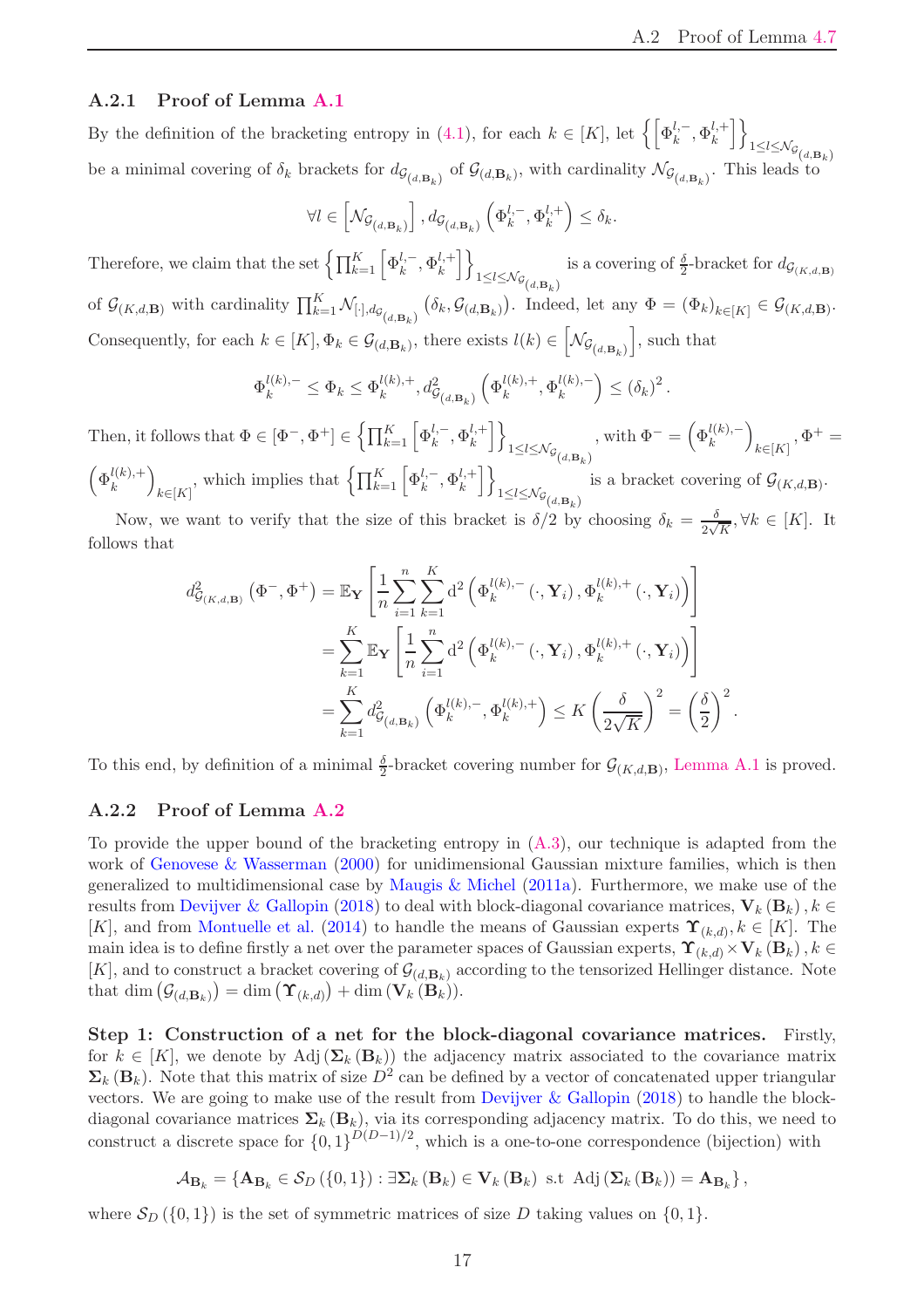<span id="page-17-3"></span>Then, we want to deduce a discretization of the set of covariance matrices. Let h denotes Hamming distance on  $\{0,1\}^{D(D-1)/2}$  defined by

$$
d(z, z') = \sum_{i=1}^{n} \mathbb{I} \{ z \neq z' \},
$$
 for all  $z, z' \in \{0, 1\}^{D(D-1)/2}$ .

Let  $\{0,1\}_{\mathbf{B}_k}^{D(D-1)/2}$  be the subset of  $\{0,1\}^{D(D-1)/2}$  of vectors for which the corresponding graph has structure  $\mathbf{B}_k = d_k^{[g]}$ k  $\overline{ }$  $g\in[G_k]$ . Corollary 1 and Proposition 2 from Supplementary Material A of [Devijver & Gallopin](#page-21-11) [\(2018](#page-21-11)) imply that there exists some subset R of  $\{0,1\}^{D(D-1)/2}$ , as well as its equivalent  $\mathcal{A}_{\mathbf{B}_k}^{\text{disc}}$  for adjacency matrices such that, given  $\epsilon > 0$ , and

$$
\tilde{S}_{\mathbf{B}_{k}}^{\text{disc}}(\epsilon) = \left\{ \mathbf{\Sigma}_{k} \left( \mathbf{B}_{k} \right) \in \mathcal{S}_{D}^{++}(\mathbb{R}) : \text{Adj}\left( \mathbf{\Sigma}_{k} \left( \mathbf{B}_{k} \right) \right) \in \mathcal{A}_{\mathbf{B}_{k}}^{\text{disc}}, \left[ \mathbf{\Sigma}_{k} \left( \mathbf{B}_{k} \right) \right]_{i,j} = \sigma_{i,j} \epsilon, \sigma_{i,j} \in \left[ \frac{-\lambda_{M}}{\epsilon}, \frac{\lambda_{M}}{\epsilon} \right] \bigcap \mathbb{Z} \right\},\
$$

it holds that

$$
\left\| \Sigma_{k} \left( \mathbf{B}_{k} \right) - \widetilde{\Sigma}_{k} \left( \mathbf{B}_{k} \right) \right\|_{2}^{2} \leq \frac{D_{\mathbf{B}_{k}}}{2} \wedge \epsilon^{2}, \forall \left( \Sigma_{k} \left( \mathbf{B}_{k} \right), \widetilde{\Sigma}_{k} \left( \mathbf{B}_{k} \right) \right) \in \left( \widetilde{S}_{\mathbf{B}_{k}}^{\text{disc}}(\epsilon) \right)^{2} s.t. \ \Sigma_{k} \left( \mathbf{B}_{k} \right) \neq \widetilde{\Sigma}_{k} \left( \mathbf{B}_{k} \right),
$$
\n
$$
\text{card} \left( \widetilde{S}_{\mathbf{B}_{k}}^{\text{disc}}(\epsilon) \right) \leq \left( \left[ \frac{2\lambda_{M}}{\epsilon} \right] \frac{D \left( D - 1 \right)}{2D_{\mathbf{B}_{k}}} \right)^{D_{\mathbf{B}_{k}}},\tag{A.4}
$$

$$
D_{\mathbf{B}_k} = \dim(\mathbf{V}_k(\mathbf{B}_k)) = \sum_{g=1}^{G_k} \frac{\text{card}\left(d_k^{[g]}\right)\left(\text{card}\left(d_k^{[g]}\right) - 1\right)}{2}.
$$
\n(A.5)

By choosing  $\epsilon^2 \leq \frac{D_{\mathbf{B}_k}}{2}$ , given  $\mathbf{\Sigma}_k(\mathbf{B}_k) \in \mathbf{V}_k(\mathbf{B}_k)$ , then there exists  $\widetilde{\mathbf{\Sigma}}_k(\mathbf{B}_k) \in \widetilde{S}_{\mathbf{B}_k}^{\text{disc}}(\epsilon)$ , such that

$$
\left\| \Sigma_{k} \left( \mathbf{B}_{k} \right) - \widetilde{\Sigma}_{k} \left( \mathbf{B}_{k} \right) \right\|_{2}^{2} \leq \epsilon^{2}.
$$
\n(A.6)

<span id="page-17-2"></span><span id="page-17-1"></span><span id="page-17-0"></span>.

**Step 2:** Construction of a net for the mean functions. Based on  $\Sigma_k(\mathbf{B}_k)$ , we can construct the following bracket covering of  $\mathcal{G}_{(d,\mathbf{B}_k)}$  by defining the nets for the means of Gaussian experts. The proof of Lemma 1, page 1693, from [Montuelle et al.](#page-23-13) [\(2014](#page-23-13)) implies that

$$
\mathcal{N}_{[\cdot],\sup_\mathbf{y}\|\cdot\|_2}\left(\delta_{\mathbf{\boldsymbol{\Upsilon}}_{(k,d)}},\mathbf{\boldsymbol{\Upsilon}}_{(k,d)}\right)\leq\left(\frac{\exp\left(C_{\mathbf{\boldsymbol{\Upsilon}}_{(k,d)}}\right)}{\delta_{\mathbf{\boldsymbol{\Upsilon}}_{(k,d)}}}\right)^{\dim\left(\mathbf{\boldsymbol{\Upsilon}}_{(k,d)}\right)}
$$

Here dim  $(\Upsilon_{(k,d)}) = D d_{\Upsilon_{(k,d)}},$  and  $C_{\Upsilon_{(k,d)}} = \sqrt{D} d_{\Upsilon_{(k,d)}} T_{\Upsilon_{(k,d)}}$  in the general case or dim  $(\Upsilon_{(k,d)}) =$  $D\big(\begin{smallmatrix} d\boldsymbol{\Upsilon}_{(k,d)}+L \ r \end{smallmatrix}$  $\left( \frac{L}{L} \right)^{(d)}$ , and  $C_{\Upsilon_{(k,d)}} = \sqrt{D} \left( \frac{d \Upsilon_{(k,d)} + L}{L} \right)$  $\int_{L}^{d} (t,x) \, dx$  in the special case of polynomial means. Then, by the definition of bracketing entropy in [\(4.1\)](#page-9-2), for any minimal  $\delta_{\Upsilon_{(k,d)}}$ -bracketing covering of the means from Gaussian experts, denoted by  $G_{\Upsilon_{(k,d)}}(\delta_{\Upsilon_{(k,d)}})$ , it is true that

$$
\operatorname{card}\left(G_{\Upsilon_{(k,d)}}\left(\delta_{\Upsilon_{(k,d)}}\right)\right) \leq \left(\frac{\exp\left(C_{\Upsilon_{(k,d)}}\right)}{\delta_{\Upsilon_{(k,d)}}}\right)^{\dim\left(\Upsilon_{(k,d)}\right)}.\tag{A.7}
$$

Therefore, given  $\alpha > 0$ , which is specified later, we claim that the set

$$
\left\{ [l, u] \middle| \begin{array}{l} l(\mathbf{x}, \mathbf{y}) = (1 + 2\alpha)^{-D} \Phi\left(\mathbf{x}; \widetilde{\mathbf{v}}_{k,d}(\mathbf{y}), (1 + \alpha)^{-1} \widetilde{\mathbf{\Sigma}}_{k} (\mathbf{B}_{k})\right), \\ u(\mathbf{x}, \mathbf{y}) = (1 + 2\alpha)^{D} \Phi\left(\mathbf{x}; \widetilde{\mathbf{v}}_{k,d}(\mathbf{y}), (1 + \alpha) \widetilde{\mathbf{\Sigma}}_{k} (\mathbf{B}_{k})\right), \\ \widetilde{\mathbf{v}}_{k,d} \in G_{\Upsilon_{(k,d)}}\left(\delta_{\Upsilon_{(k,d)}}\right), \widetilde{\mathbf{\Sigma}}_{k} (\mathbf{B}_{k}) \in \widetilde{S}_{\mathbf{B}_{k}}^{\text{disc}}(\epsilon) \end{array} \right\},
$$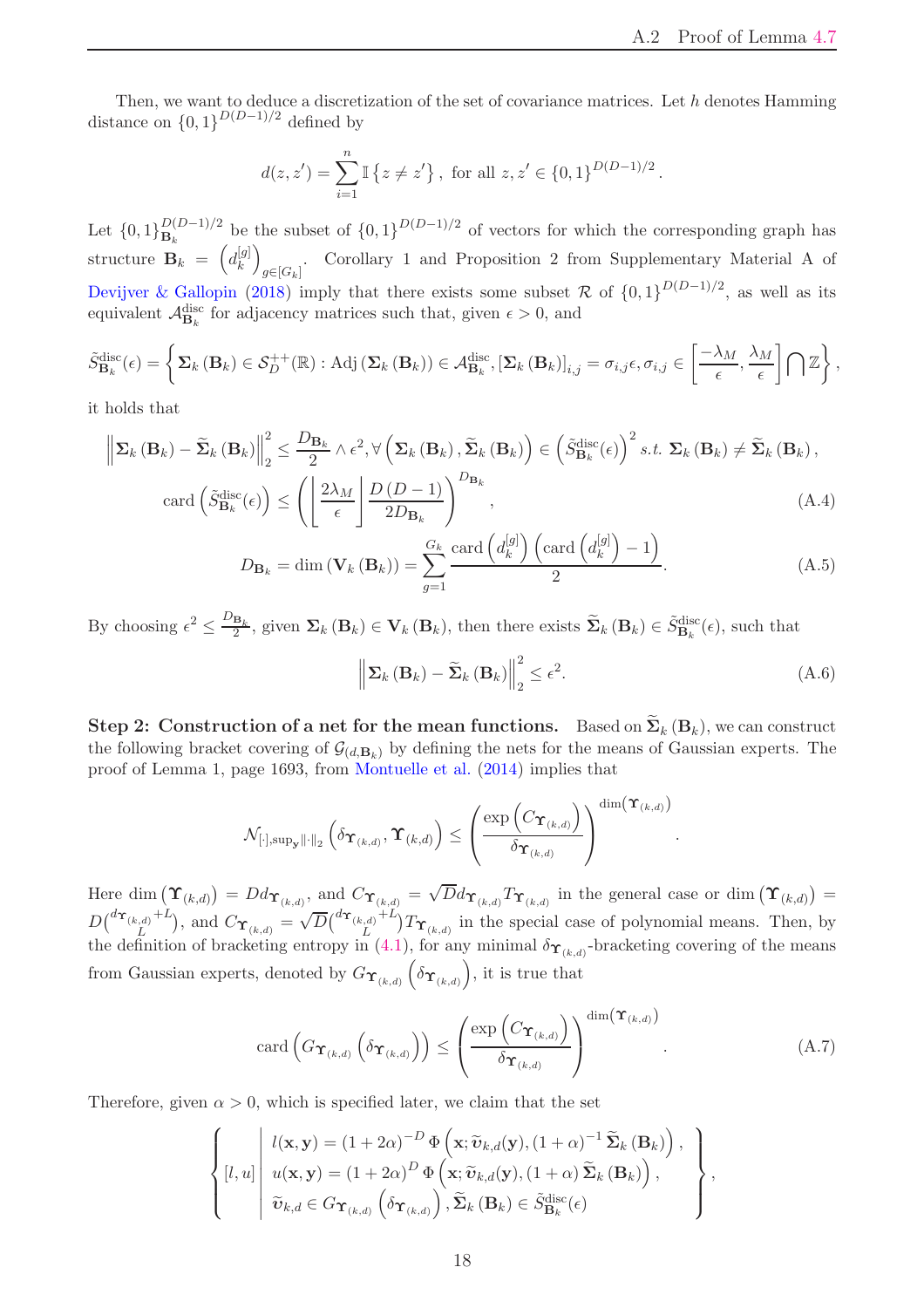<span id="page-18-4"></span>is a  $\delta_{\Upsilon_{(k,d)}}$ -brackets set over  $\mathcal{G}_{(d,\mathbf{B}_k)}$ . Indeed, let  $\mathcal{X} \times \mathcal{Y} \ni (\mathbf{x}, \mathbf{y}) \mapsto f(\mathbf{x}, \mathbf{y}) = \Phi(\mathbf{x}; \upsilon_{k,d}(\mathbf{y}), \Sigma_k(\mathbf{B}_k))$ be a function of  $\mathcal{G}_{(d,\mathbf{B}_k)}$ , where  $v_{k,d} \in \Upsilon_{(k,d)}$  and  $\Sigma_k(\mathbf{B}_k) \in \mathbf{V}_k(\mathbf{B}_k)$ . According to  $(A.6)$ , there exists  $\widetilde{\Sigma}_k(\mathbf{B}_k) \in \widetilde{S}_{\mathbf{B}_k}^{\text{disc}}(\epsilon)$ , such that

<span id="page-18-2"></span>
$$
\left\|\mathbf{\Sigma}_{k}\left(\mathbf{B}_{k}\right)-\widetilde{\mathbf{\Sigma}}_{k}\left(\mathbf{B}_{k}\right)\right\|_{2}^{2} \leq \epsilon^{2}.
$$

By definition of  $G_{\Upsilon_{(k,d)}}\left(\delta_{\Upsilon_{(k,d)}}\right)$ , there exists  $\widetilde{\boldsymbol{v}}_{k,d} \in G_{\Upsilon_{(k,d)}}\left(\delta_{\Upsilon_{(k,d)}}\right)$ , such that

$$
\sup_{\mathbf{y}\in\mathcal{Y}}\|\widetilde{\boldsymbol{v}}_{k,d}(\mathbf{y})-\boldsymbol{v}_{k,d}(\mathbf{y})\|_2^2 \leq \delta_{\Upsilon_{(k,d)}}^2.
$$
\n(A.8)

<span id="page-18-0"></span>Step 3: Upper bound of the number of the bracketing entropy. Next, we wish to make use of [Lemma A.3](#page-18-0) to evaluate the ratio of two Gaussian densities.

**Lemma A.3** (Proposition C.1 from [Maugis & Michel](#page-22-14) [\(2011a](#page-22-14))). Let  $\Phi(\cdot;\mu_1,\Sigma_1)$  and  $\Phi(\cdot;\mu_2,\Sigma_2)$  be *two Gaussian densities.* If  $\Sigma_2 - \Sigma_1$  *is a positive definite matrix then for all*  $\mathbf{x} \in \mathbb{R}^D$ ,

$$
\frac{\Phi\left(\mathbf{x};\boldsymbol{\mu}_1, \boldsymbol{\Sigma}_1\right)}{\Phi\left(\mathbf{x};\boldsymbol{\mu}_2, \boldsymbol{\Sigma}_2\right)} \leq \sqrt{\frac{|\boldsymbol{\Sigma}_2|}{|\boldsymbol{\Sigma}_1|}} \exp\left[\frac{1}{2}\left(\boldsymbol{\mu}_1-\boldsymbol{\mu}_2\right)^\top\left(\boldsymbol{\Sigma}_2-\boldsymbol{\Sigma}_1\right)^{-1}\left(\boldsymbol{\mu}_1-\boldsymbol{\mu}_2\right)\right].
$$

<span id="page-18-1"></span>The following [Lemma A.4](#page-18-1) allows us to fulfill the assumptions of [Lemma A.3.](#page-18-0)

**Lemma A.4** (Similar to Lemma B.8 from [Maugis & Michel](#page-22-14) [\(2011a](#page-22-14))). *Assume that*  $0 < \epsilon < \lambda_m^2/9$ , and  $set \alpha = 3\sqrt{\epsilon}/\lambda_m$ . Then, for every  $k \in [K]$ ,  $(1 + \alpha) \widetilde{\Sigma}_k (\mathbf{B}_k) - \Sigma_k (\mathbf{B}_k)$  and  $\Sigma_k (\mathbf{B}_k) - (1 + \alpha)^{-1} \widetilde{\Sigma}_k (\mathbf{B}_k)$ *are both positive definite matrices. Moreover, for all*  $\mathbf{x} \in \mathbb{R}^D$ ,

$$
\mathbf{x}^{\top}\left[\left(1+\alpha\right)\widetilde{\mathbf{\Sigma}}_{k}\left(\mathbf{B}_{k}\right)-\mathbf{\Sigma}_{k}\left(\mathbf{B}_{k}\right)\right]\mathbf{x} \geq \epsilon \left\|\mathbf{x}\right\|_{2}^{2}, \quad \mathbf{x}^{\top}\left[\mathbf{\Sigma}_{k}\left(\mathbf{B}_{k}\right)-\left(1+\alpha\right)^{-1}\widetilde{\mathbf{\Sigma}}_{k}\left(\mathbf{B}_{k}\right)\right]\mathbf{x} \geq \epsilon \left\|\mathbf{x}\right\|_{2}^{2}.
$$

*Proof of [Lemma A.4.](#page-18-1)* For all  $\mathbf{x} \neq \mathbf{0}$ , since  $\sup_{\lambda \in \text{vp}(\mathbf{\Sigma}_k(\mathbf{B}_k) - \widetilde{\mathbf{\Sigma}}_k(\mathbf{B}_k))} |\lambda| = \left\| \mathbf{\Sigma}_k(\mathbf{B}_k) - \widetilde{\mathbf{\Sigma}}_k(\mathbf{B}_k) \right\|_2 \leq \epsilon$ , where vp denotes the spectrum of matrix,  $-\epsilon \geq -\lambda_m/3$ , and  $\alpha = 3\epsilon/\lambda_m$ , it follow that

$$
\mathbf{x}^{\top} \left[ (1+\alpha) \widetilde{\mathbf{\Sigma}}_{k} \left( \mathbf{B}_{k} \right) - \mathbf{\Sigma}_{k} \left( \mathbf{B}_{k} \right) \right] \mathbf{x} = (1+\alpha) \mathbf{x}^{\top} \left[ \widetilde{\mathbf{\Sigma}}_{k} \left( \mathbf{B}_{k} \right) - \mathbf{\Sigma}_{k} \left( \mathbf{B}_{k} \right) \right] \mathbf{x} + \alpha \mathbf{x}^{\top} \mathbf{\Sigma}_{k} \left( \mathbf{B}_{k} \right) \mathbf{x} \n\geq -(1+\alpha) \left\| \widetilde{\mathbf{\Sigma}}_{k} \left( \mathbf{B}_{k} \right) - \mathbf{\Sigma}_{k} \left( \mathbf{B}_{k} \right) \right\|_{2} \left\| \mathbf{x} \right\|_{2}^{2} + \alpha \lambda_{m} \left\| \mathbf{x} \right\|_{2}^{2} \n\geq (\alpha \lambda_{m} - (1+\alpha)\epsilon) \left\| \mathbf{x} \right\|_{2}^{2} = (\alpha \lambda_{m} - \alpha\epsilon - \epsilon) \left\| \mathbf{x} \right\|_{2}^{2} \n\geq \left( \frac{2}{3} \alpha \lambda_{m} - \epsilon \right) \left\| \mathbf{x} \right\|_{2}^{2} = \epsilon \left\| \mathbf{x} \right\|_{2}^{2} > 0, \text{ and} \n\mathbf{x}^{\top} \left[ \mathbf{\Sigma}_{k} \left( \mathbf{B}_{k} \right) - (1+\alpha)^{-1} \widetilde{\mathbf{\Sigma}}_{k} \left( \mathbf{B}_{k} \right) \right] \mathbf{x} = (1+\alpha)^{-1} \mathbf{x}^{\top} \left[ \mathbf{\Sigma}_{k} \left( \mathbf{B}_{k} \right) - \widetilde{\mathbf{\Sigma}}_{k} \left( \mathbf{B}_{k} \right) \right] \mathbf{x} + \left( 1 - (1+\alpha)^{-1} \right) \mathbf{x}^{\top} \mathbf{\Sigma}_{k} \left( \mathbf{B}_{k} \right) \mathbf{x} \right. \n\geq \left( \frac{\alpha \lambda_{m} - \epsilon}{1 + \alpha} \right) \left\| \mathbf{x} \right\|_{2}^{2} = \frac{2\epsilon}{1 + \alpha} \left\| \mathbf{x} \right\|
$$

By [Lemma A.3](#page-18-0) and the same argument as in the proof of Lemma B.9 from [Maugis & Michel](#page-22-14) [\(2011a](#page-22-14)), given  $0 < \epsilon < \lambda_m/3$ , where  $\epsilon$  is chosen later, and  $\alpha = 3\epsilon/\lambda_m$ , we obtain

<span id="page-18-3"></span>
$$
\max\left\{\frac{l(\mathbf{x}, \mathbf{y})}{f(\mathbf{x}, \mathbf{y})}, \frac{f(\mathbf{x}, \mathbf{y})}{u(\mathbf{x}, \mathbf{y})}\right\} \le (1 + 2\alpha)^{-\frac{D}{2}} \exp\left(\frac{\|\boldsymbol{v}_{k,d}(\mathbf{y}) - \widetilde{\boldsymbol{v}}_{k,d}(\mathbf{y})\|_2^2}{2\epsilon}\right).
$$
 (A.9)

Because ln (·) is a non-decreasing function,  $\ln(1+2\alpha) \ge \alpha, \forall \alpha \in [0,1]$ . Combined with  $(A.8)$  where  $\delta^2_{\Upsilon_{(k,d)}} = D\alpha\epsilon$ , we conclude that

$$
\max\left\{\ln\left(\frac{l(\mathbf{x}, \mathbf{y})}{f(\mathbf{x}, \mathbf{y})}\right), \ln\left(\frac{f(\mathbf{x}, \mathbf{y})}{u(\mathbf{x}, \mathbf{y})}\right)\right\} \leq -\frac{D}{2}\ln\left(1+2\alpha\right) + \frac{\delta_{\Upsilon_{(k,d)}}^2}{2\epsilon} \leq -\frac{D}{2}\alpha + \frac{\delta_{\Upsilon_{(k,d)}}^2}{2\epsilon} = 0.
$$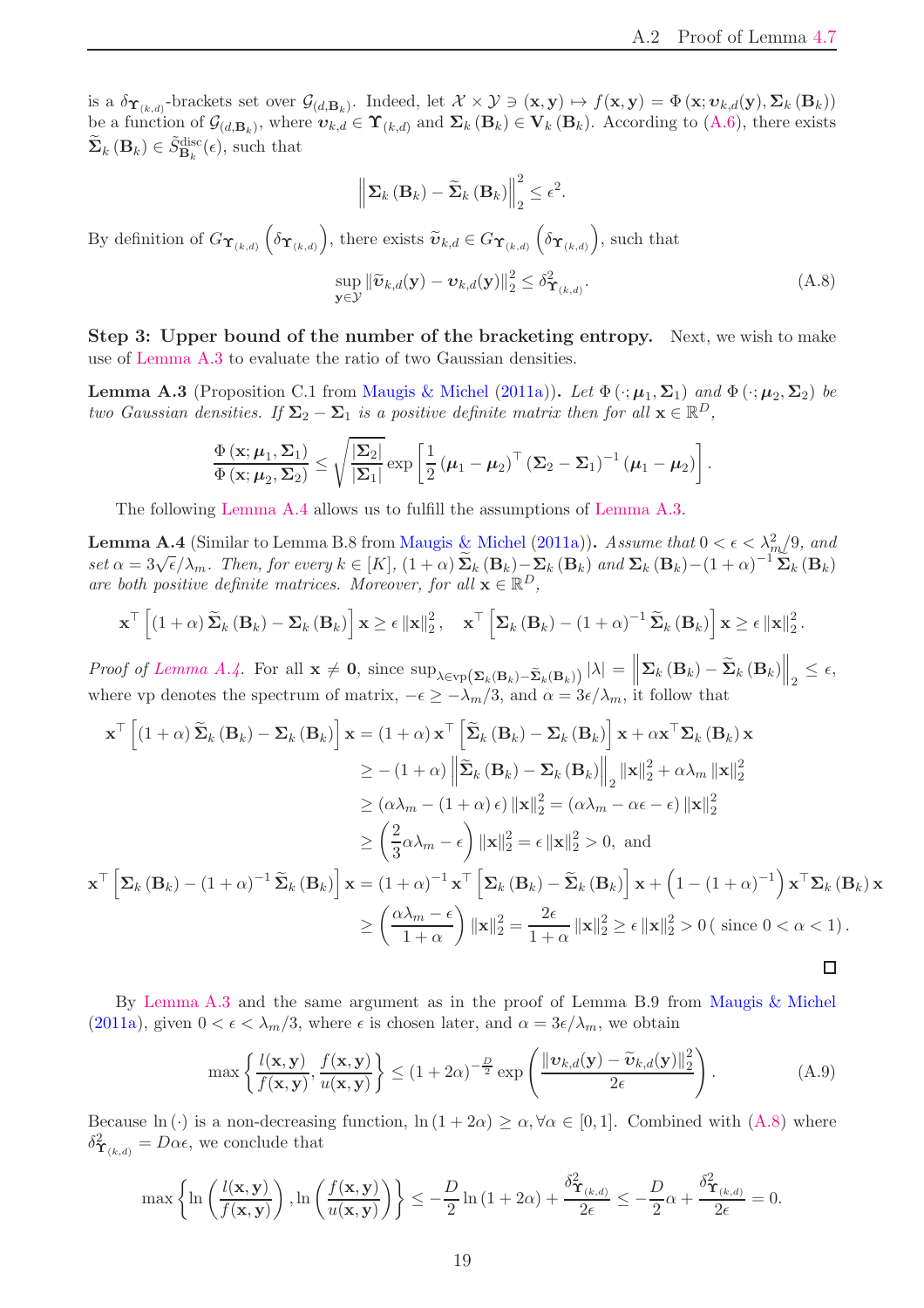<span id="page-19-1"></span>This means that  $l(x, y) \leq f(x, y) \leq u(x, y), \forall (x, y) \in \mathcal{X} \times \mathcal{Y}$ . Hence, it remains to bound the size of bracket [l, u] w.r.t.  $d_{\mathcal{G}_{(d,\mathbf{B}_k)}}$ . To this end, we aim to verify that  $d_{\mathcal{G}}^2$  $\mathcal{G}_{(d,\mathbf{B}_k)}(l,u) \leq \frac{\delta}{2}$  $\frac{0}{2}$ . To do that, we make use of the following [Lemma A.5.](#page-19-0)

<span id="page-19-0"></span>**Lemma A.5** (Proposition C.3 from [Maugis & Michel](#page-22-14) [\(2011a](#page-22-14))). Let  $\Phi(\cdot;\mu_1,\Sigma_1)$  and  $\Phi(\cdot;\mu_2,\Sigma_2)$  be *two Gaussian densities with full rank covariance. It holds that*

$$
d^{2} (\Phi(\cdot; \mu_{1}, \Sigma_{1}), \Phi(\cdot; \mu_{2}, \Sigma_{2}))
$$
  
=  $2 \left\{ 1 - 2^{D/2} |\Sigma_{1} \Sigma_{2}|^{-1/4} |\Sigma_{1}^{-1} + \Sigma_{2}^{-1}|^{-1/2} \exp \left[ -\frac{1}{4} (\mu_{1} - \mu_{2})^{T} (\Sigma_{1} + \Sigma_{2})^{-1} (\mu_{1} - \mu_{2}) \right] \right\}.$ 

Therefore, using the fact that  $\cosh(t) = \frac{e^{-t} + e^{t}}{2}$  $\frac{a^2 + e^2}{2}$ , [Lemma A.5](#page-19-0) leads to, for all  $y \in \mathcal{Y}$ :

$$
d^{2}(l(\cdot, \mathbf{y}), u(\cdot, \mathbf{y})) = \int_{\mathcal{X}} \left[ l(\mathbf{x}, \mathbf{y}) + u(\mathbf{x}, \mathbf{y}) - 2\sqrt{l(\mathbf{x}, \mathbf{y})u(\mathbf{x}, \mathbf{y})} \right] d\mathbf{x}
$$
  
\n
$$
= (1 + 2\alpha)^{-D} + (1 + 2\alpha)^{D} - 2
$$
  
\n
$$
+ d^{2} \left( \Phi \left( \cdot; \tilde{\mathbf{v}}_{k,d}(\mathbf{y}), (1 + \alpha)^{-1} \tilde{\Sigma}_{k}(\mathbf{B}_{k}) \right), \Phi \left( \cdot; \tilde{\mathbf{v}}_{k,d}(\mathbf{y}), (1 + \alpha) \tilde{\Sigma}_{k}(\mathbf{B}_{k}) \right) \right)
$$
  
\n
$$
= 2 \cosh [D \ln (1 + 2\alpha)] - 2
$$
  
\n
$$
+ 2 \left[ 1 - 2^{D/2} \left[ (1 + \alpha)^{-1} + (1 + \alpha) \right]^{-D/2} \left| \tilde{\Sigma}_{k}(\mathbf{B}_{k}) \right|^{-1/2} \left| \tilde{\Sigma}_{k}(\mathbf{B}_{k}) \right|^{1/2} \right]
$$
  
\n
$$
= 2 \cosh [D \ln (1 + 2\alpha)] - 2 + 2 - 2 [\cosh ( \ln (1 + \alpha))]^{-D/2}
$$
  
\n
$$
= 2g (D \ln (1 + 2\alpha)) + 2h (\ln (1 + \alpha)),
$$

where  $g(t) = \cosh(t) - 1 = \frac{e^{-t} + e^{t}}{2} - 1$ , and  $h(t) = 1 - \cosh(t)^{-D/2}$ . The upper bounds of terms g and h separately imply that, for all  $y \in \mathcal{Y}$ ,

$$
d^2(l(\cdot, \mathbf{y}), u(\cdot, \mathbf{y})) \le 2\left(2\cosh\left(\frac{1}{\sqrt{6}}\right)\alpha^2 D^2 + \frac{1}{4}\alpha^2 D^2\right) \le 6\alpha^2 D^2 = \frac{\delta^2}{4},
$$

where we choose  $\alpha = \frac{3\epsilon}{\lambda}$  $\frac{3\epsilon}{\lambda_m}, \epsilon = \frac{\delta \lambda_m}{6\sqrt{6}L}$  $\frac{\delta \lambda_m}{6\sqrt{6}D}$ ,  $\forall \delta \in (0,1], D \in \mathbb{N}^*, \lambda_m > 0$ , which appears in  $(A.9)$  and satisfies  $\alpha = \frac{\delta}{\alpha \sqrt{a}}$  $\frac{\delta}{2\sqrt{6}D}$  and  $0 < \epsilon < \frac{\lambda_m}{3}$ . Indeed, studying functions g and h yields

$$
\mathbf{g}'(t) = \sinh(t), \mathbf{g}''(t) = \cosh(t) \le \cosh(c), \forall t \in [0, c], c \in \mathbb{R}_+,
$$
  
\n
$$
h'(t) = \frac{D}{2} \cosh(t)^{-D/2-1} \sinh(t),
$$
  
\n
$$
h''(t) = \frac{D}{2} \left( -\frac{D}{2} - 1 \right) \cosh(t)^{-D/2-2} \sinh^2(t) + \frac{D}{2} \cosh(t)^{-D/2}
$$
  
\n
$$
= \frac{D}{2} \left( 1 - \left( \frac{D}{2} + 1 \right) \left( \frac{\sinh(t)}{\cosh(t)} \right)^2 \right) \cosh(t)^{-D/2} \le \frac{D}{2},
$$

where we used the fact that  $cosh(t) \ge 1$ . Then, since  $g(0) = 0, g'(0) = 0, h(0) = 0, h'(0) = 0$ , by applying Taylor's Theorem, it is true that

$$
g(t) = g(t) - g(0) - \mathbf{g}'(0)t = R_{0,1}(t) \le \cosh(c)\frac{t^2}{2}, \forall t \in [0, c],
$$
  

$$
h(t) = h(t) - h(0) - h'(0)t = R_{0,1}(t) \le \frac{D}{2}\frac{t^2}{2} \le \frac{D^2}{2}\frac{t^2}{2}, \forall t \ge 0.
$$

We wish to find an upper bound for  $t = D \ln(1 + 2\alpha)$ ,  $D \in \mathbb{N}^*$ ,  $\alpha = \frac{\delta}{2\sqrt{6}D}$ ,  $\delta \in (0, 1]$ . Since ln is an increasing function, then we have

$$
t = D \ln \left( 1 + \frac{\delta}{\sqrt{6}D} \right) \le D \ln \left( 1 + \frac{1}{\sqrt{6}D} \right) \le D \frac{1}{\sqrt{6}D} = \frac{1}{\sqrt{6}}, \forall \delta \in (0, 1],
$$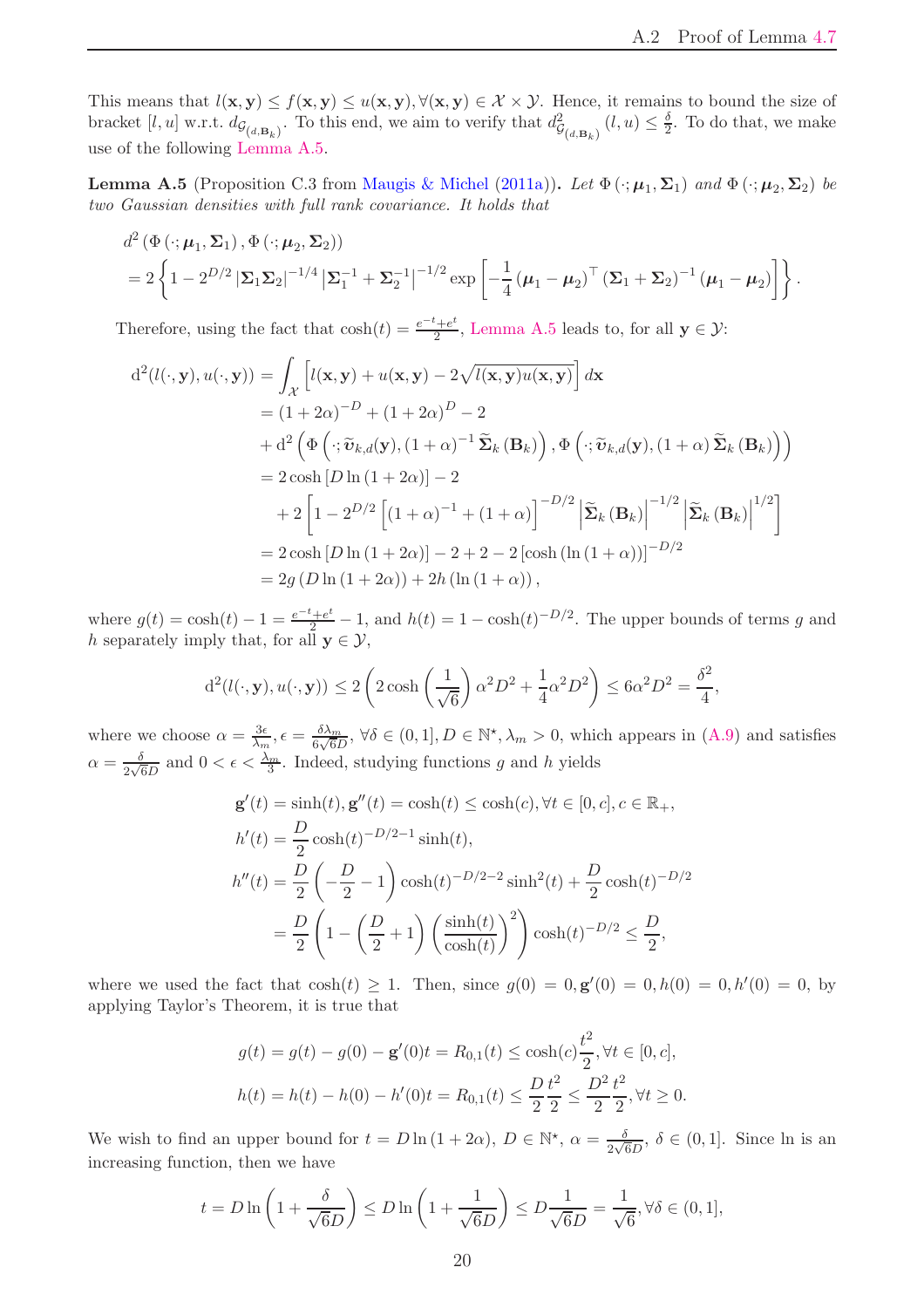.

since  $\ln\left(1+\frac{1}{\sqrt{6}}\right)$ 6D  $\setminus$  $\leq \frac{1}{\sqrt{6}}$  $\frac{1}{6D}$ ,  $\forall D \in \mathbb{N}^*$ . Then, since  $\ln(1 + 2\alpha) \leq 2\alpha, \forall \alpha \geq 0$ ,

$$
g(D\ln(1+2\alpha)) \le \cosh\left(\frac{1}{\sqrt{6}}\right) \frac{(D\ln(1+2\alpha))^2}{2} \le \cosh\left(\frac{1}{\sqrt{6}}\right) \frac{D^2}{2} 4\alpha^2,
$$
  

$$
h(\ln(1+\alpha)) \le \frac{D^2}{2} \frac{(\ln(1+\alpha))^2}{2} \le \frac{D^2\alpha^2}{4}.
$$

Note that the set of  $\delta/2$ -brackets  $[l, u]$  over  $\mathcal{G}_{(d, \mathbf{B}_k)}$  is totally defined by the parameter spaces  $\tilde{S}_{\mathbf{B}_k}^{\text{disc}}(\epsilon)$  and  $G_{\Upsilon_{(k,d)}}\left(\delta_{\Upsilon_{(k,d)}}\right)$ . This leads to an upper bound of the  $\delta/2$ -bracketing entropy of  $\mathcal{G}_{(d,\mathbf{B}_k)}$ evaluated from an upper bound of the two set cardinalities. Hence, given any  $\delta > 0$ , by choosing  $\epsilon = \frac{\delta \lambda_m}{\epsilon \sqrt{\epsilon}}$  $\frac{\delta \lambda_m}{6\sqrt{6}D}$ ,  $\alpha = \frac{3\epsilon}{\lambda_m}$  $\frac{3\epsilon}{\lambda_m} = \frac{\delta}{2\sqrt{\epsilon}}$  $\frac{\delta}{2\sqrt{6}D}$ , and  $\delta^{2}_{\Upsilon(k,d)} = D\alpha\epsilon = D\frac{\delta}{2\sqrt{6}D}$  $\delta\lambda_m$  $\frac{\delta \lambda_m}{6\sqrt{6}D} = \frac{\delta^2 \lambda_m}{72D}$ , it holds that

$$
\mathcal{N}_{[\cdot],d_{\mathcal{G}_{(d,\mathbf{B}_k)}}\left(\frac{\delta}{2},\mathcal{G}_{(d,\mathbf{B}_k)}\right) \leq \text{card}\left(\tilde{S}_{\mathbf{B}_k}^{\text{disc}}(\epsilon)\right) \times \text{card}\left(G_{\Upsilon_{(k,d)}}\left(\delta_{\Upsilon_{(k,d)}}\right)\right)
$$
\n
$$
\leq \left(\left\lfloor\frac{2\lambda_M}{\epsilon}\right\rfloor \frac{D\left(D-1\right)}{2D_{\mathbf{B}_k}}\right)^{D_{\mathbf{B}_k}} \left(\frac{\exp\left(C_{\Upsilon_{(k,d)}}\right)}{\delta_{\Upsilon_{(k,d)}}}\right)^{\dim(\Upsilon_{(k,d)})} \quad \text{(using (A.5) and (A.7))}
$$
\n
$$
\leq \left(\frac{2\lambda_M 6\sqrt{6}D}{\delta \lambda_m} \frac{D\left(D-1\right)}{2D_{\mathbf{B}_k}}\right)^{D_{\mathbf{B}_k}} \left(\frac{6\sqrt{2D}\exp\left(C_{\Upsilon_{(k,d)}}\right)}{\delta \sqrt{\lambda_m}}\right)^{\dim(\Upsilon_{(k,d)})}
$$
\n
$$
= \left(\frac{6\sqrt{6}\lambda_M D^2\left(D-1\right)}{\lambda_m D_{\mathbf{B}_k}}\right)^{D_{\mathbf{B}_k}} \left(\frac{6\sqrt{2D}\exp\left(C_{\Upsilon_{(k,d)}}\right)}{\sqrt{\lambda_m}}\right)^{\dim(\Upsilon_{(k,d)})} \left(\frac{1}{\delta}\right)^{D_{\mathbf{B}_k} + \dim(\Upsilon_{(k,d)})}
$$

Finally, by definition of bracketing entropy in [\(4.1\)](#page-9-2), we obtain

$$
\mathcal{H}_{[\cdot],d_{\mathcal{G}_{(d,\mathbf{B}_k)}}\left(\frac{\delta}{2},\mathcal{G}_{(d,\mathbf{B}_k)}\right) \leq D_{\mathbf{B}_k} \ln\left(\frac{6\sqrt{6}\lambda_M D^2 (D-1)}{\lambda_m D_{\mathbf{B}_k}}\right) + \dim\left(\Upsilon_{(k,d)}\right) \ln\left(\frac{6\sqrt{2D}\exp\left(C_{\Upsilon_{(k,d)}}\right)}{\sqrt{\lambda_m}}\right) + (D_{\mathbf{B}_k} + \dim\left(\Upsilon_{(k,d)}\right)) \ln\left(\frac{1}{\delta}\right) = \dim\left(\mathcal{G}_{(d,\mathbf{B}_k)}\right) \left(C_{\mathcal{G}_{(d,\mathbf{B}_k)}} + \ln\left(\frac{1}{\delta}\right)\right),
$$

where  $\dim (\mathcal{G}_{(d,\mathbf{B}_k)}) = D_{\mathbf{B}_k} + \dim (\Upsilon_{(k,d)})$  and

$$
C_{\mathcal{G}_{(d,\mathbf{B}_k)}} = \frac{D_{\mathbf{B}_k} \ln \left( \frac{6\sqrt{6}\lambda_M D^2(D-1)}{\lambda_m D_{\mathbf{B}_k}} \right) + \dim \left( \Upsilon_{(k,d)} \right) \ln \left( \frac{6\sqrt{2D} \exp \left( C_{\Upsilon_{(k,d)}} \right)}{\sqrt{\lambda_m}} \right)}{\dim \left( \mathcal{G}_{(d,\mathbf{B}_k)} \right)}.
$$

## References

- <span id="page-20-0"></span>Akaike, H. (1974). A new look at the statistical model identification. *IEEE transactions on automatic control*, 19(6), 716–723. (Cited on page [3.](#page-2-0))
- <span id="page-20-1"></span>Anderson, D. & Burnham, K. (2004). Model selection and multi-model inference. *Second. NY: Springer-Verlag*, 63(2020), 10. (Cited on page [3.](#page-2-0))
- <span id="page-20-2"></span>Arlot, S. (2019). Minimal penalties and the slope heuristics: a survey. *Journal de la Société Française de Statistique*, 160(3), 1–106. (Cited on page [3.](#page-2-0))
- <span id="page-20-3"></span>Barron, A. R., Huang, C., Li, J., & Luo, X. (2008). The MDL principle, penalized likelihoods, and statistical risk. *Festschrift in Honor of Jorma Rissanen on the Occasion of his 75th Birthday*, (pp. 33–63). (Cited on page [11.](#page-10-4))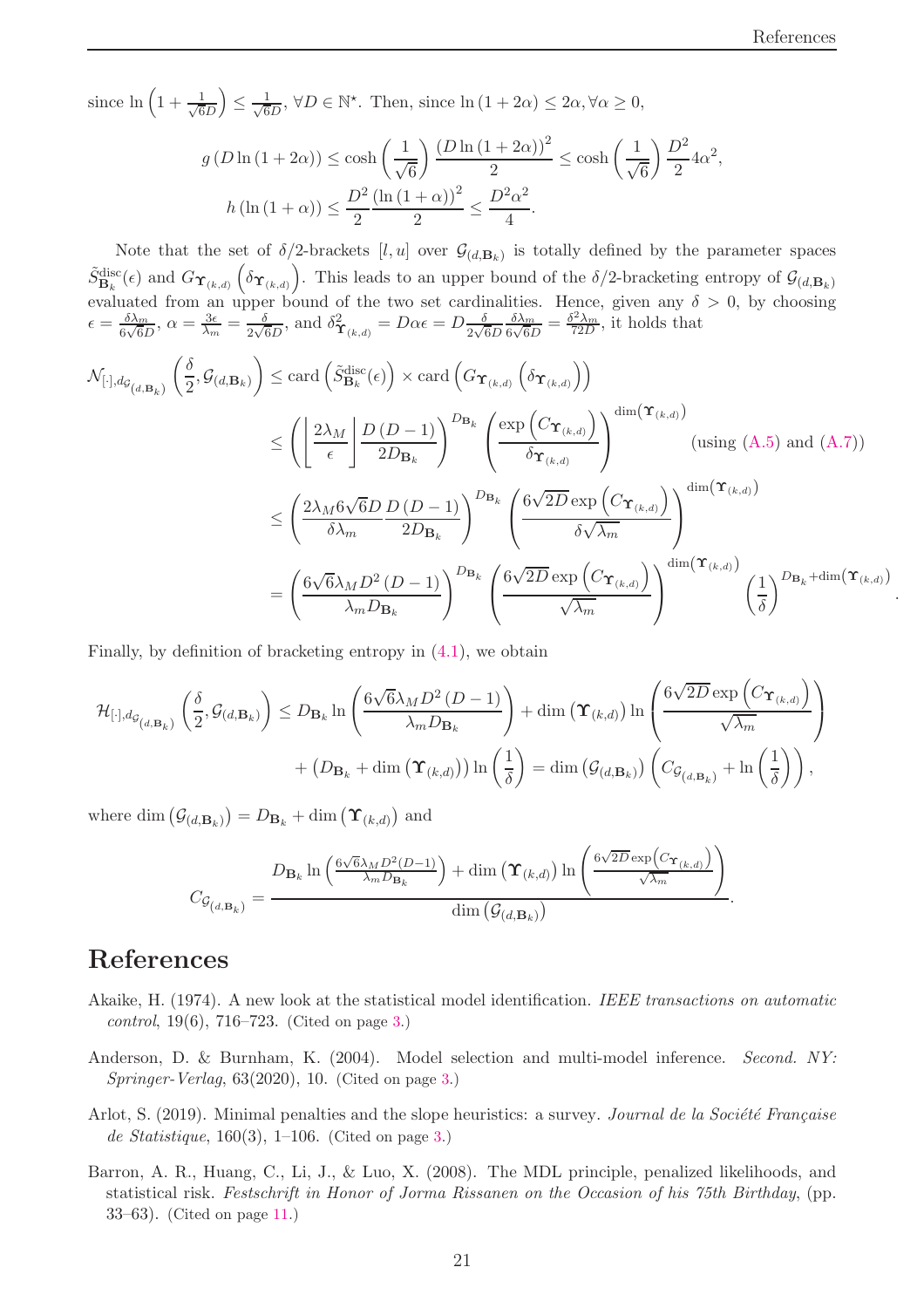- <span id="page-21-9"></span>Baudry, J.-P., Maugis, C., & Michel, B. (2012). Slope heuristics: overview and implementation. *Statistics and Computing*, 22(2), 455–470. (Cited on page [3.](#page-2-0))
- <span id="page-21-2"></span>Birg´e, L. & Massart, P. (2007). Minimal penalties for Gaussian model selection. *Probability theory and related fields*, 138(1-2), 33–73. (Cited on pages [2](#page-1-1) and [3.](#page-2-0))
- <span id="page-21-16"></span>Birg´e, L., Massart, P., et al. (1998). Minimum contrast estimators on sieves: exponential bounds and rates of convergence. *Bernoulli*, 4(3), 329–375. (Cited on page [9.](#page-8-2))
- <span id="page-21-3"></span>Bouchard, G. (2003). Localised mixtures of experts for mixture of regressions. In *Between Data Science and Applied Data Analysis* (pp. 155–164). Springer Berlin Heidelberg. (Cited on page [2.](#page-1-1))
- <span id="page-21-5"></span>Chamroukhi, F., Lecocq, F., & Nguyen, H. D. (2019). Regularized Estimation and Feature Selection in Mixtures of Gaussian-Gated Experts Models. In *Research School on Statistics and Data Science* (pp. 42–56).: Springer. (Cited on page [2.](#page-1-1))
- <span id="page-21-10"></span>Cohen, S. & Pennec, E. L. (2011). Conditional density estimation by penalized likelihood model selection and applications. *Technical report, INRIA*. (Cited on pages [3,](#page-2-0) [9,](#page-8-2) [10,](#page-9-4) and [12.](#page-11-4))
- <span id="page-21-7"></span>Deleforge, A., Forbes, F., Ba, S., & Horaud, R. (2015a). Hyper-Spectral Image Analysis With Partially Latent Regression and Spatial Markov Dependencies. *IEEE Journal of Selected Topics in Signal Processing*, 9(6), 1037–1048. (Cited on page [3.](#page-2-0))
- <span id="page-21-4"></span>Deleforge, A., Forbes, F., & Horaud, R. (2015b). High-dimensional regression with gaussian mixtures and partially-latent response variables. *Statistics and Computing*, 25(5), 893–911. (Cited on pages [2,](#page-1-1) [3,](#page-2-0) [6,](#page-5-1) and [7.](#page-6-4))
- <span id="page-21-12"></span>Devijver, E. (2015a). An  $l_1$ -oracle inequality for the Lasso in finite mixture of multivariate Gaussian regression. *ESAIM: Probability and Statistics*, 19, 649–670. (Cited on page [3.](#page-2-0))
- <span id="page-21-13"></span>Devijver, E. (2015b). Finite mixture regression: A sparse variable selection by model selection for clustering. *Electron. J. Statist.*, 9(2), 2642–2674. (Cited on pages [3,](#page-2-0) [10,](#page-9-4) [11,](#page-10-4) [12,](#page-11-4) and [15.](#page-14-3))
- <span id="page-21-15"></span>Devijver, E. (2017a). Joint rank and variable selection for parsimonious estimation in a highdimensional finite mixture regression model. *Journal of Multivariate Analysis*, 157, 1–13. (Cited on page [3.](#page-2-0))
- <span id="page-21-14"></span>Devijver, E. (2017b). Model-based regression clustering for high-dimensional data: application to functional data. *Advances in Data Analysis and Classification*, 11(2), 243–279. (Cited on page [3.](#page-2-0))
- <span id="page-21-11"></span>Devijver, E. & Gallopin, M. (2018). Block-Diagonal Covariance Selection for High-Dimensional Gaussian Graphical Models. *Journal of the American Statistical Association*, 113(521), 306–314. (Cited on pages [3,](#page-2-0) [4,](#page-3-3) [5,](#page-4-3) [6,](#page-5-1) [10,](#page-9-4) [15,](#page-14-3) [17,](#page-16-2) and [18.](#page-17-3))
- <span id="page-21-6"></span>Devijver, E., Gallopin, M., & Perthame, E. (2017). Nonlinear network-based quantitative trait prediction from transcriptomic data. *arXiv preprint arXiv:1701.07899*. (Cited on pages [2,](#page-1-1) [3,](#page-2-0) [4,](#page-3-3) [5,](#page-4-3) [6,](#page-5-1) [7,](#page-6-4) [8,](#page-7-4) and [9.](#page-8-2))
- <span id="page-21-0"></span>Genovese, C. R. & Wasserman, L. (2000). Rates of convergence for the Gaussian mixture sieve. *The Annals of Statistics*, 28(4), 1105–1127. (Cited on pages [2](#page-1-1) and [17.](#page-16-2))
- <span id="page-21-8"></span>Golub, T. R., Slonim, D. K., Tamayo, P., Huard, C., Gaasenbeek, M., Mesirov, J. P., Coller, H., Loh, M. L., Downing, J. R., Caligiuri, M. A., Bloomfield, C. D., & Lander, E. S. (1999). Molecular classification of cancer: class discovery and class prediction by gene expression monitoring. *Science (New York, N.Y.)*, 286(5439), 531–537. (Cited on page [3.](#page-2-0))
- <span id="page-21-1"></span>Ho, N., Nguyen, X., et al. (2016a). Convergence rates of parameter estimation for some weakly identifiable finite mixtures. *Annals of statistics*, 44(6), 2726–2755. (Cited on page [2.](#page-1-1))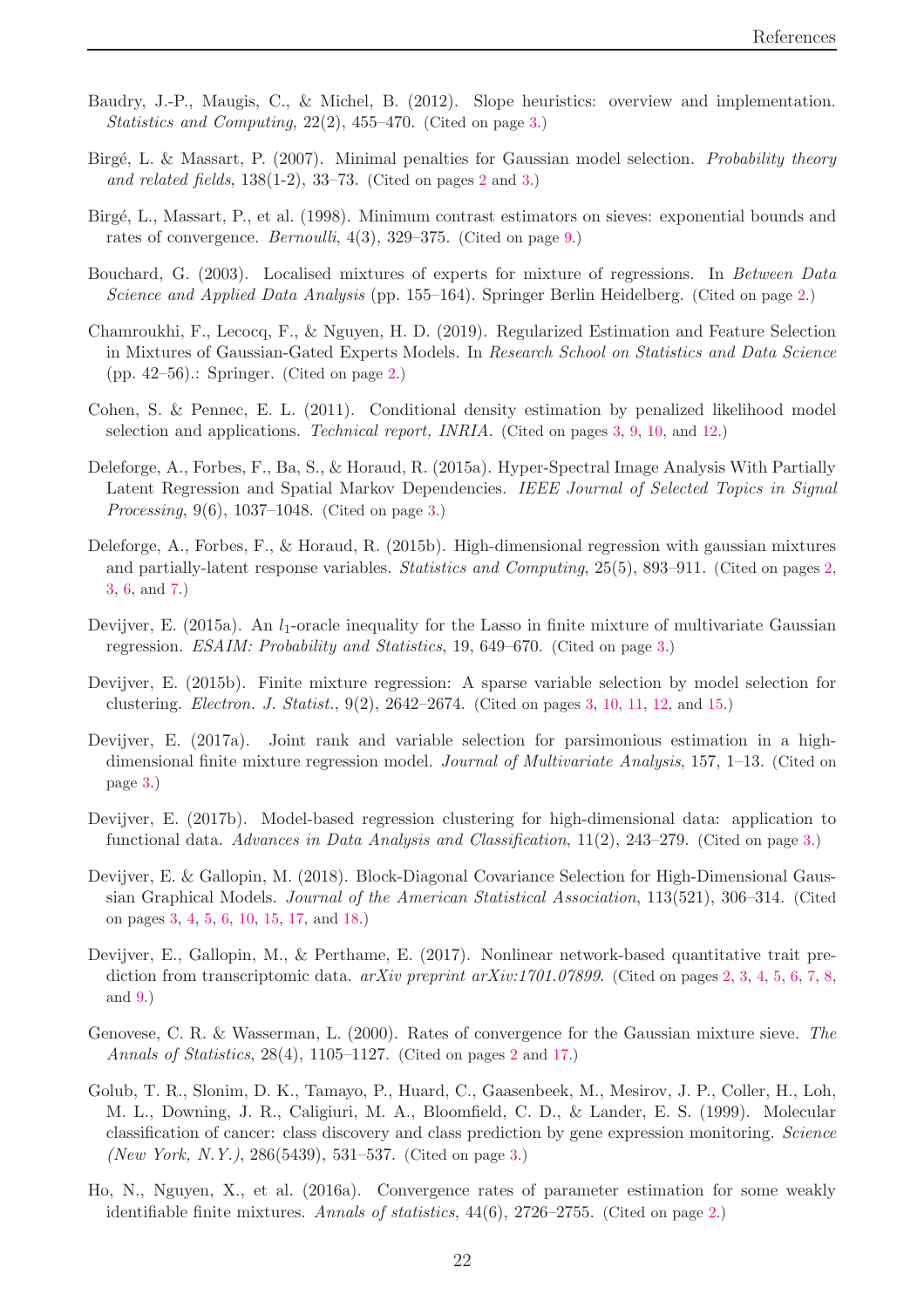- <span id="page-22-2"></span>Ho, N., Nguyen, X., et al. (2016b). On strong identifiability and convergence rates of parameter estimation in finite mixtures. *Electronic Journal of Statistics*, 10(1), 271–307. (Cited on page [2.](#page-1-1))
- <span id="page-22-5"></span>Ho, N., Yang, C.-Y., & Jordan, M. I. (2019). Convergence Rates for Gaussian Mixtures of Experts. *arXiv preprint arXiv:1907.04377*. (Cited on pages [2](#page-1-1) and [10.](#page-9-4))
- <span id="page-22-7"></span>Ingrassia, S., Minotti, S. C., & Vittadini, G. (2012). Local Statistical Modeling via a Cluster-Weighted Approach with Elliptical Distributions. *Journal of Classification*, 29(3), 363–401. (Cited on page [2.](#page-1-1))
- <span id="page-22-0"></span>Jacobs, R. A., Jordan, M. I., Nowlan, S. J., & Hinton, G. E. (1991). Adaptive Mixtures of Local Experts. *Neural Computation*, 3, 79–87. (Cited on pages [2](#page-1-1) and [4.](#page-3-3))
- <span id="page-22-3"></span>Jiang, W. & Tanner, M. A. (1999). Hierarchical mixtures-of-experts for exponential family regression models: approximation and maximum likelihood estimation. *Annals of Statistics*, (pp. 987–1011). (Cited on pages [2](#page-1-1) and [10.](#page-9-4))
- <span id="page-22-1"></span>Jordan, M. I. & Jacobs, R. A. (1994). Hierarchical mixtures of experts and the EM algorithm. *Neural computation*, 6(2), 181–214. (Cited on page [2.](#page-1-1))
- <span id="page-22-17"></span>Khalili, A. (2010). New estimation and feature selection methods in mixture-of-experts models. *Canadian Journal of Statistics*, 38(4), 519–539. (Cited on page [10.](#page-9-4))
- <span id="page-22-18"></span>Kosorok, M. R. (2007). *Introduction to Empirical Processes and Semiparametric Inference*. Springer Science & Business Media. (Cited on page [11.](#page-10-4))
- <span id="page-22-8"></span>Lathuilière, S., Juge, R., Mesejo, P., Muñoz-Salinas, R., & Horaud, R. (2017). Deep mixture of linear inverse regressions applied to head-pose estimation. In *Proceedings of the IEEE Conference on Computer Vision and Pattern Recognition* (pp. 4817–4825). (Cited on page [2.](#page-1-1))
- <span id="page-22-10"></span>Lê Cao, K.-A., Rossouw, D., Robert-Granié, C., & Besse, P. (2008). A sparse PLS for variable selection when integrating omics data. *Statistical applications in genetics and molecular biology*, 7(1), Article 35. (Cited on page [3.](#page-2-0))
- <span id="page-22-9"></span>Li, K.-C. (1991). Sliced Inverse Regression for Dimension Reduction. *Journal of the American Statistical Association*, 86(414), 316–327. (Cited on page [3.](#page-2-0))
- <span id="page-22-11"></span>Mallows, C. L. (1973). Some Comments on CP. *Technometrics*, 15(4), 661–675. (Cited on page [3.](#page-2-0))
- <span id="page-22-12"></span>Massart, P. (2007). *Concentration Inequalities and Model Selection: Ecole d'Eté de Probabilités de Saint-Flour XXXIII-2003*. Springer. (Cited on pages [3,](#page-2-0) [9,](#page-8-2) [10,](#page-9-4) and [11.](#page-10-4))
- <span id="page-22-13"></span>Massart, P. & Meynet, C. (2011). The Lasso as an  $l_1$ -ball model selection procedure. *Electronic Journal of Statistics*, 5, 669–687. (Cited on page [3.](#page-2-0))
- <span id="page-22-14"></span>Maugis, C. & Michel, B. (2011a). A non asymptotic penalized criterion for Gaussian mixture model selection. *ESAIM: Probability and Statistics*, 15, 41–68. (Cited on pages [3,](#page-2-0) [15,](#page-14-3) [17,](#page-16-2) [19,](#page-18-4) and [20.](#page-19-1))
- <span id="page-22-15"></span>Maugis, C. & Michel, B. (2011b). Data-driven penalty calibration: A case study for Gaussian mixture model selection. *ESAIM: PS*, 15, 320–339. (Cited on page [3.](#page-2-0))
- <span id="page-22-4"></span>Mendes, E. F. & Jiang, W. (2012). On Convergence Rates of Mixtures of Polynomial Experts. *Neural Computation*, 24(11), 3025–3051. (Cited on pages [2](#page-1-1) and [10.](#page-9-4))
- <span id="page-22-16"></span>Meynet, C. (2013). An  $l_1$ -oracle inequality for the Lasso in finite mixture Gaussian regression models. *ESAIM: Probability and Statistics*, 17, 650–671. (Cited on page [3.](#page-2-0))
- <span id="page-22-6"></span>Moerland, P. (1999). Classification using localized mixture of experts. In *Ninth International Conference on Artificial Neural Networks*, volume 2 (pp. 838–843). (Cited on page [2.](#page-1-1))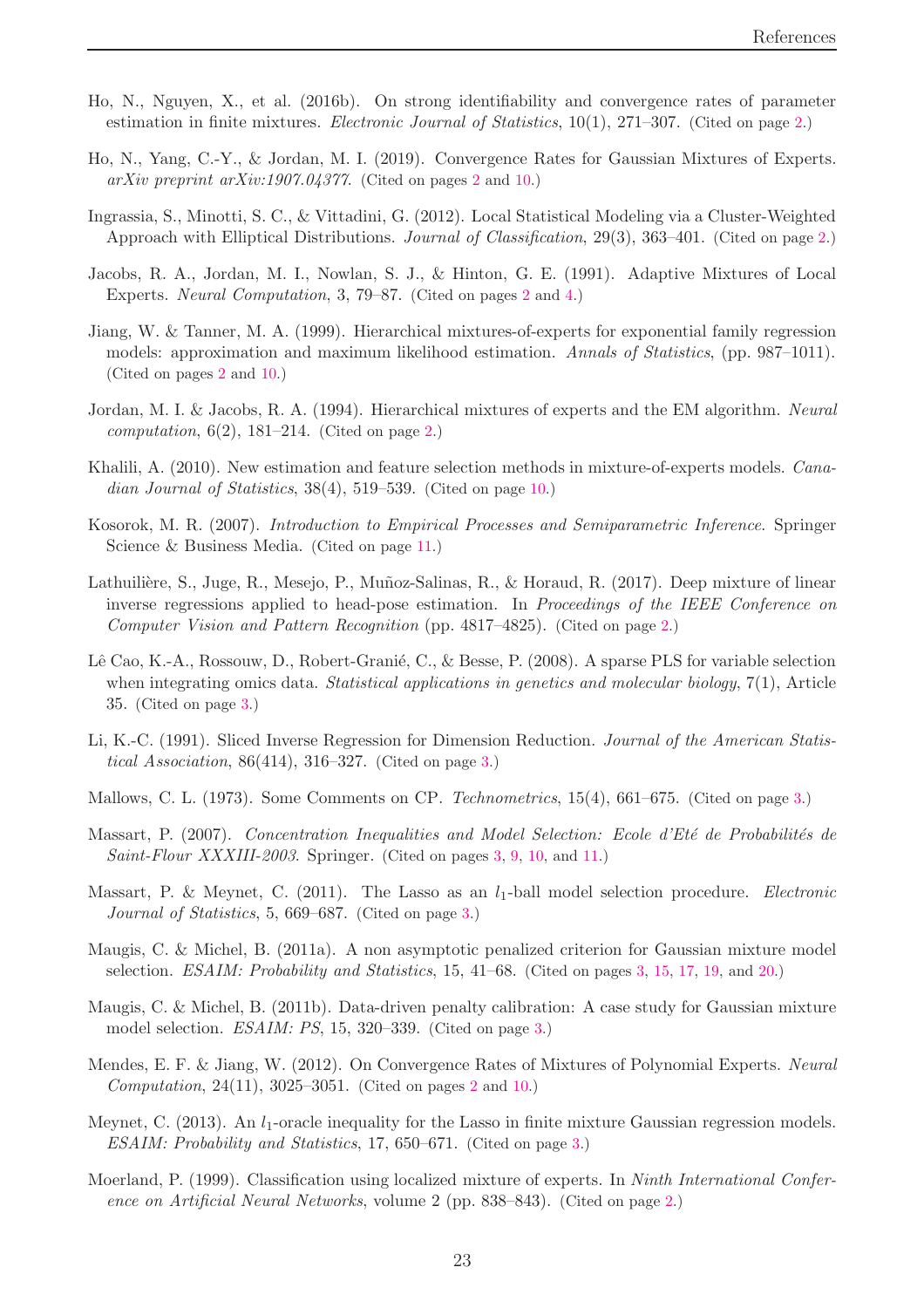- <span id="page-23-13"></span>Montuelle, L., Le Pennec, E., et al. (2014). Mixture of Gaussian regressions model with logistic weights, a penalized maximum likelihood approach. *Electronic Journal of Statistics*, 8(1), 1661–1695. (Cited on pages [3,](#page-2-0) [5,](#page-4-3) [9,](#page-8-2) [10,](#page-9-4) [12,](#page-11-4) [13,](#page-12-5) [15,](#page-14-3) [17,](#page-16-2) and [18.](#page-17-3))
- <span id="page-23-12"></span>Nguyen, D. V. & Rocke, D. M. (2002). Tumor classification by partial least squares using microarray gene expression data. *Bioinformatics*, 18(1), 39–50. (Cited on page [3.](#page-2-0))
- <span id="page-23-7"></span>Nguyen, H. D. & Chamroukhi, F. (2018). Practical and theoretical aspects of mixture-of-experts modeling: An overview. *Wiley Interdisciplinary Reviews: Data Mining and Knowledge Discovery*, 8(4), e1246. (Cited on page [2.](#page-1-1))
- <span id="page-23-5"></span>Nguyen, H. D., Chamroukhi, F., & Forbes, F. (2019). Approximation results regarding the multipleoutput Gaussian gated mixture of linear experts model. *Neurocomputing*, 366, 208–214. (Cited on page [2.](#page-1-1))
- <span id="page-23-4"></span>Nguyen, H. D., Lloyd-Jones, L. R., & McLachlan, G. J. (2016). A Universal Approximation Theorem for Mixture-of-Experts Models. *Neural Computation*, 28(12), 2585–2593. PMID: 27626962. (Cited on pages [2](#page-1-1) and [10.](#page-9-4))
- <span id="page-23-6"></span>Nguyen, H. D., Nguyen, T., Chamroukhi, F., & McLachlan, G. (2020a). Approximations of conditional probability density functions in Lebesgue spaces via mixture of experts models. *arXiv preprint arXiv:2012.02385*. (Cited on pages [2](#page-1-1) and [10.](#page-9-4))
- <span id="page-23-2"></span>Nguyen, T., Chamroukhi, F., Nguyen, H. D., & McLachlan, G. J. (2020b). Approximation of probability density functions via location-scale finite mixtures in Lebesgue spaces. *arXiv preprint arXiv:2008.09787*. (Cited on page [2.](#page-1-1))
- <span id="page-23-14"></span>Nguyen, T., Nguyen, H. D., Chamroukhi, F., & McLachlan, G. J. (2020c). An  $l_1$ -oracle inequality for the Lasso in mixture-of-experts regression models. *arXiv preprint arXiv:2009.10622*. (Cited on pages [3](#page-2-0) and [10.](#page-9-4))
- <span id="page-23-15"></span>Nguyen, T. T., Nguyen, H. D., Chamroukhi, F., & Forbes, F. (2021). A non-asymptotic penalization criterion for model selection in mixture of experts models. *arXiv preprint arXiv:2104.02640*. (Cited on pages [3,](#page-2-0) [4,](#page-3-3) [5,](#page-4-3) [7,](#page-6-4) [10,](#page-9-4) [12,](#page-11-4) [13,](#page-12-5) and [14.](#page-13-1))
- <span id="page-23-1"></span>Nguyen, T. T., Nguyen, H. D., Chamroukhi, F., & McLachlan, G. J. (2020d). Approximation by finite mixtures of continuous density functions that vanish at infinity. *Cogent Mathematics & Statistics*, 7(1), 1750861. (Cited on page [2.](#page-1-1))
- <span id="page-23-0"></span>Nguyen, X. et al. (2013). Convergence of latent mixing measures in finite and infinite mixture models. *Annals of statistics*, 41(1), 370–400. (Cited on page [2.](#page-1-1))
- <span id="page-23-3"></span>Norets, A. et al. (2010). Approximation of conditional densities by smooth mixtures of regressions. *Annals of statistics*, 38(3), 1733–1766. (Cited on page [2.](#page-1-1))
- <span id="page-23-10"></span>Norets, A. & Pati, D. (2017). Adaptive Bayesian estimation of conditional densities. *Econometric Theory*, 33(4), 980–1012. (Cited on page [2.](#page-1-1))
- <span id="page-23-9"></span>Norets, A. & Pelenis, J. (2014). Posterior consistency in conditional density estimation by covariate dependent mixtures. *Econometric Theory*, 30(3), 606–646. (Cited on page [2.](#page-1-1))
- <span id="page-23-11"></span>Perthame, E., Forbes, F., & Deleforge, A. (2018). Inverse regression approach to robust nonlinear high-to-low dimensional mapping. *Journal of Multivariate Analysis*, 16[3](#page-2-0), 1–14. (Cited on pages 3 and [7.](#page-6-4))
- <span id="page-23-8"></span>Ramamurti, V. & Ghosh, J. (1996). Structural adaptation in mixture of experts. In *Proceedings of 13th International Conference on Pattern Recognition*, volume 4 (pp. 704–708 vol.4). (Cited on page [2.](#page-1-1))